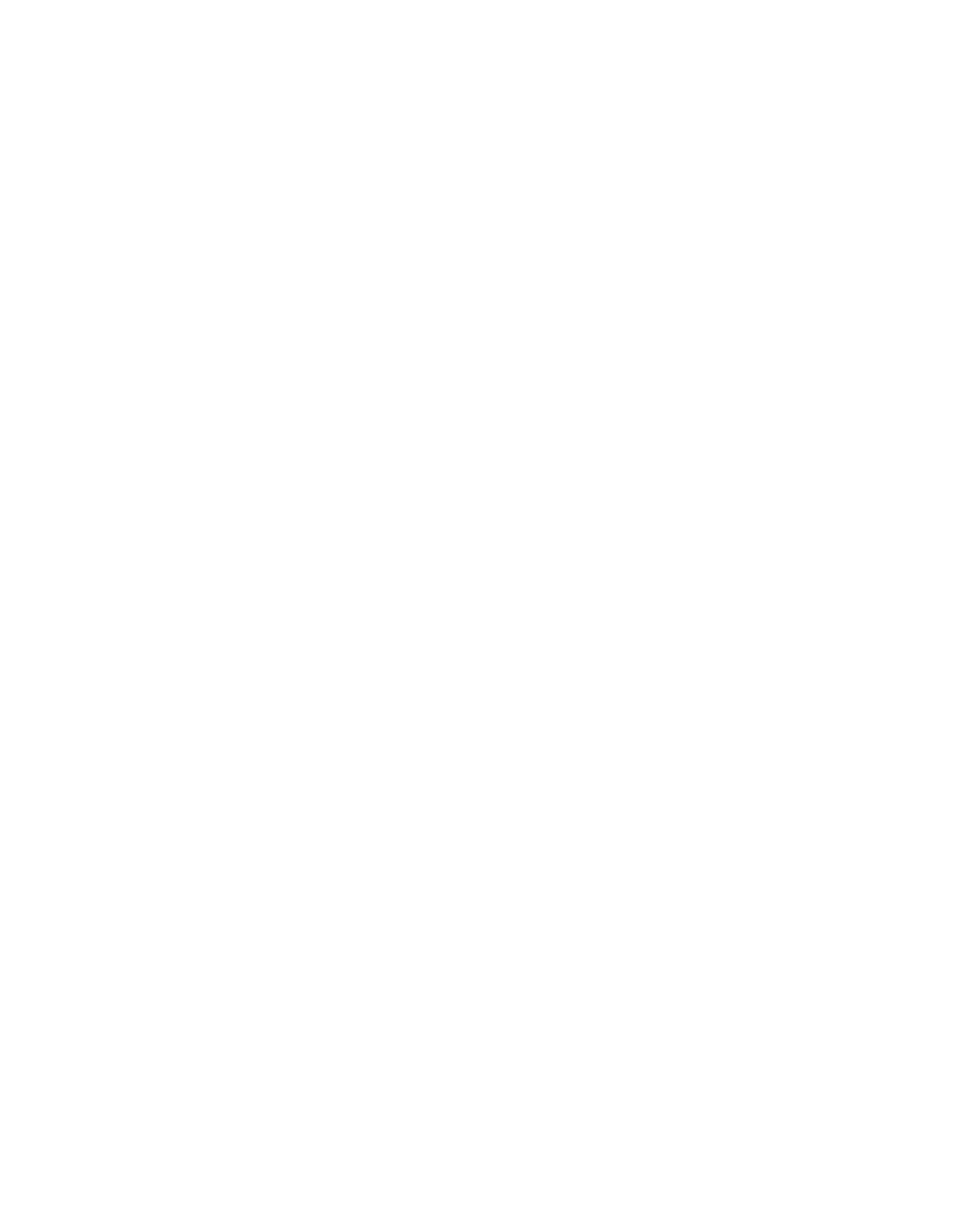The California Environmental Quality Act (CEQA) requires that public agencies adopting an Environmental Impact Report (EIR) take affirmative steps to determine that approved mitigation measures and project design features are implemented subsequent to project approval. The lead or responsible agency must adopt a monitoring and reporting program for the mitigation measures incorporated into a project or included as conditions of approval. The program must be designed to ensure compliance with the EIR during project implementation (Public Resources Code, Section 20181.6; CEQA Guidelines, Section 15074(d)).

This Mitigation Monitoring and Reporting Program (MMRP) will be used by the San Diego County Water Authority (Water Authority) to ensure compliance with adopted mitigation measures and project design features associated with the implementation of the proposed addendum to the Mission Trails FRS II, Pipeline Tunnel, and Vent Demolition Project (project). The Water Authority, as Lead Agency pursuant to CEQA, will ensure that all design features and mitigation measures identified for the project are carried out in accordance with the adopted MMRP. $<sup>1</sup>$  $<sup>1</sup>$  $<sup>1</sup>$ </sup>

This MMRP consists of a checklist (Table 1) that identifies the project standard specifications, design features, mitigation measures, and requirements of the project's permits, organized by environmental impact category discussed in the EIR and Addendum.<sup>[2](#page-2-1)</sup> Numbering of mitigation measures mirrors the numbering of measures appearing in the EIR, whereas permit numbering and those pertaining to the Natural Community Conservation Plan/Habitat Conservation Plan are listed in sequence. Numbering of standard specifications and project design features applicable to the project, as listed in Table 1, is sequential pursuant to their appearance in EIR Section 2.6, as those measures were not assigned numbers in the referenced EIR section. However, when the essence of a standard specification or project design feature listed in the EIR is already captured by another measure listed in Table 1, that standard specification/design feature is not separately listed. Instead an EIR section reference for that measure is added to the entry in the far left "Design Feature or Mitigation No." column for the applicable measure that remains.

The table identifies the mitigation monitoring and reporting requirements, including the timing of verification (prior to, during, or after construction) and the party responsible for implementing the measure. Space is provided for sign-off following completion/implementation of the design feature or mitigation measure. The responsible parties listed in Table 1 include the Water Authority, the Contractor who will be hired by the Water Authority to construct the project, and the Environmental Surveyor who will be assigned by the Water Authority to monitor compliance before and during project construction. These references in the table indicate the party responsible for implementing the respective measures, but the Water Authority will ultimately be responsible for verifying compliance with each measure listed in the table.

 $\overline{a}$ 

<span id="page-2-0"></span><sup>&</sup>lt;sup>1</sup> Since adoption of the Final EIR in August 2006, subsequent project design identified the need for project changes and an additional feature that were not analyzed in the Final EIR. The Water Authority prepared an Addendum to the EIR to discuss the project changes and consider the environmental impacts of the revised project. As discussed in the Addendum, additional design features pertaining to biological resources were included to reflect existing condition changes since the Final EIR and have been incorporated into this MMRP. In addition, the impact analysis of the original EIR and construction of the initial components pre-dated the Water Authority's finalization of their Natural Community Conservation Plan/Habitat Conservation Plan (NCCP/HCP). During preparation of the Addendum, one threatened species was observed on site and one endangered species suitable habitat was observed on-site. These species are Covered Species under the NCCP/HCP, so instead of the Water Authority requesting U.S. Army Corps of Engineers (Army Corps) reinitiation of the 2007 BO with the U.S. Fish and Wildlife Service, the Water Authority elected to cover the project and its impacts on sensitive species under their NCCP/HCP. If applicable, the measures for other issue areas have been incorporated into this MMRP as they appear in the Final EIR.

<span id="page-2-1"></span><sup>&</sup>lt;sup>2</sup> Note, the Water Authority no longer uses the specific language noted in the standard specification measures included in EIR Section 2.6. The intent of that language will be incorporated into the project's specifications based on current practices.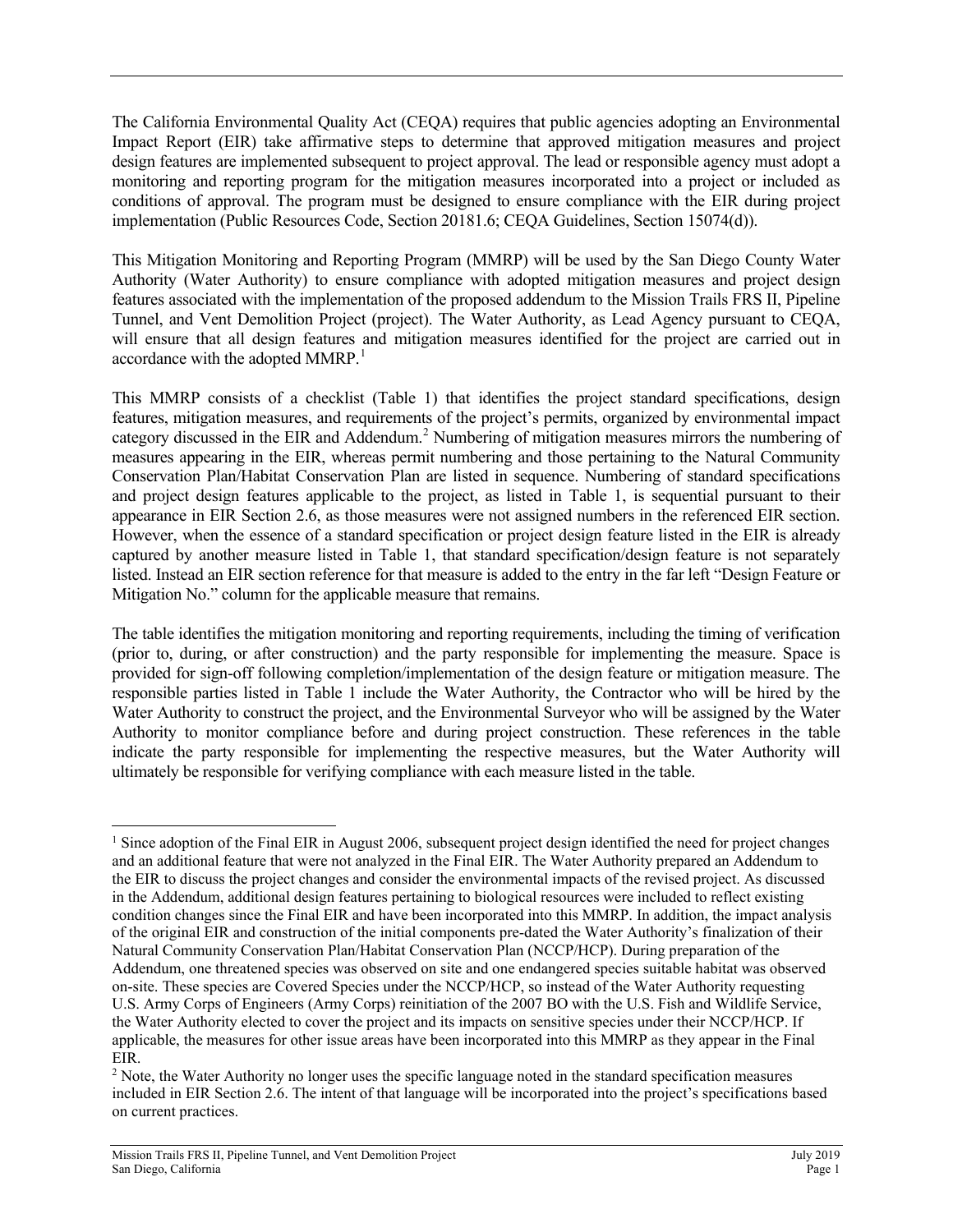This page intentionally left blank.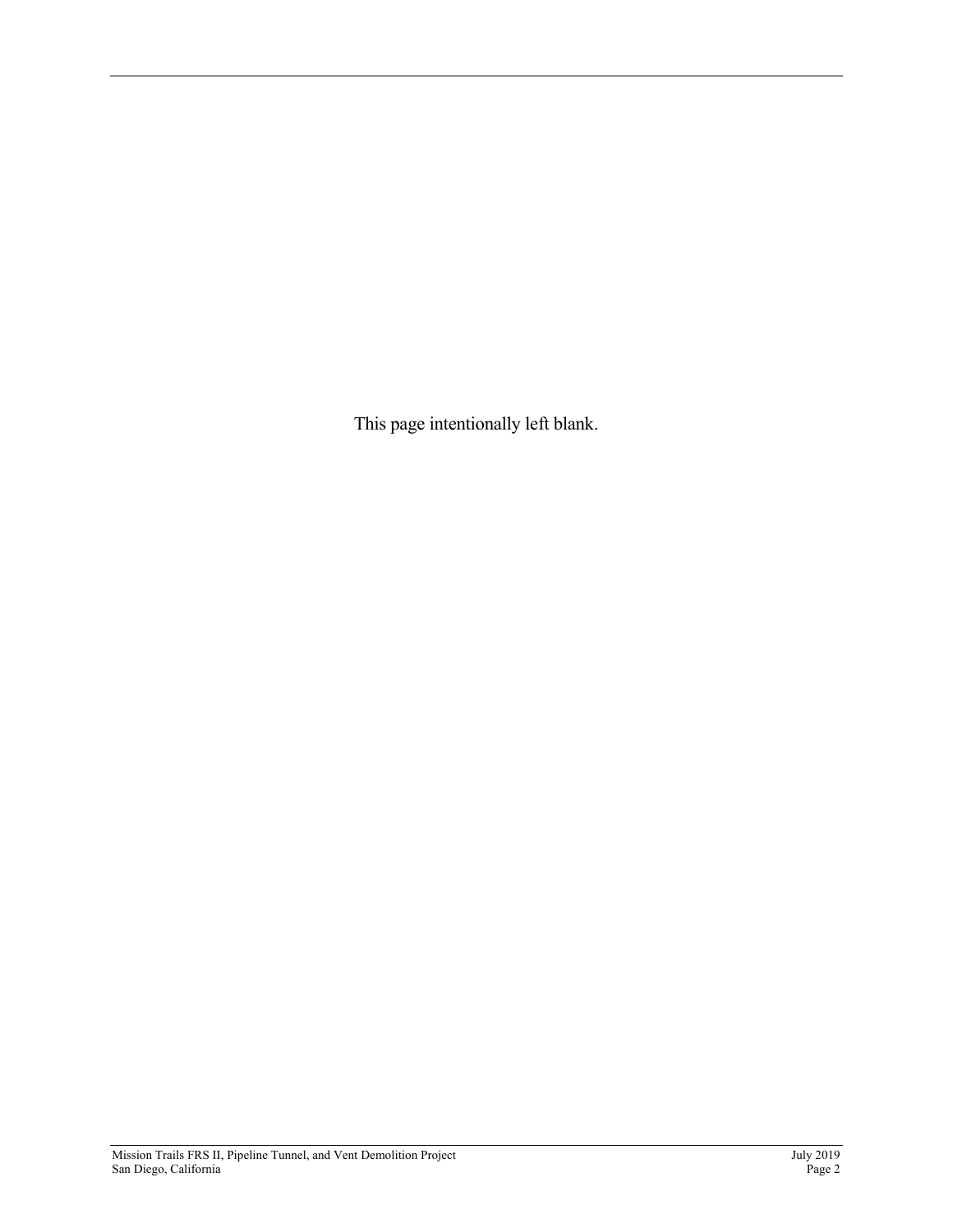## **Table 1. Mitigation Monitoring and Reporting Program Mission Trails FRS II, Pipeline Tunnel, and Vent Demolition Project**

|                                    |                                                                                                        |              | <b>Timing of</b> |       |                    |                 |           |                 |        | <b>Spec</b>    | Verified        |                 |
|------------------------------------|--------------------------------------------------------------------------------------------------------|--------------|------------------|-------|--------------------|-----------------|-----------|-----------------|--------|----------------|-----------------|-----------------|
|                                    |                                                                                                        |              | Verification     |       |                    |                 | Completed |                 | Resp.  | <b>Section</b> | in              |                 |
| <b>Design Feature or</b>           | <b>Design Feature or</b>                                                                               | Pre          | <b>During</b>    | Post  | <b>Responsible</b> |                 |           |                 | Team   | or Dwg         | <b>Contract</b> |                 |
| <b>Mitigation No.</b>              | <b>Mitigation Measure</b>                                                                              | Const        | Const            | Const | Party              | <b>Initials</b> | Date      | <b>Comments</b> | Member | No.            | by              | <b>Comments</b> |
| <b>AESTHETICS / VISUAL QUALITY</b> |                                                                                                        |              |                  |       |                    |                 |           |                 |        |                |                 |                 |
| <b>Standard Specification</b>      | The establishment maintenance period will begin on the                                                 |              |                  | X     | Water Authority    |                 |           |                 |        |                |                 |                 |
| $AV-1$                             | first day following completion and acceptance of the                                                   |              |                  |       |                    |                 |           |                 |        |                |                 |                 |
|                                    | revegetation work. Continue the establishment                                                          |              |                  |       |                    |                 |           |                 |        |                |                 |                 |
|                                    | maintenance activities for a period of two years following                                             |              |                  |       |                    |                 |           |                 |        |                |                 |                 |
|                                    | the date of the filing of the Notice of Completion (i.e., the                                          |              |                  |       |                    |                 |           |                 |        |                |                 |                 |
|                                    | contract warranty period), and as specified herein.                                                    |              |                  |       |                    |                 |           |                 |        |                |                 |                 |
| Design Feature AV-1                | All disturbed areas will be graded following construction                                              |              |                  | X     | Water Authority    |                 |           |                 |        | 02200          |                 |                 |
|                                    | to be compatible with the surrounding topography. Excess                                               |              |                  |       |                    |                 |           |                 |        |                |                 |                 |
|                                    | soil will be disposed of and the sites will be cleared of all                                          |              |                  |       | Contractor         |                 |           |                 |        |                |                 |                 |
|                                    | construction debris. All areas disturbed by construction,                                              |              |                  |       |                    |                 |           |                 |        |                |                 |                 |
|                                    | not proposed for permanent roads or facilities, will then be                                           |              |                  |       |                    |                 |           |                 |        |                |                 |                 |
|                                    | revegetated with a native seed mix.                                                                    |              |                  |       |                    |                 |           |                 |        |                |                 |                 |
| Design Feature AV-2                | Permanent lighting will be limited to use by Water                                                     | $\mathbf{X}$ |                  |       | Water Authority    |                 |           |                 |        |                |                 |                 |
|                                    | Authority employees making repairs or conducting                                                       |              |                  |       |                    |                 |           |                 |        |                |                 |                 |
|                                    | maintenance. Typically, no lights will be visible at night                                             |              |                  |       |                    |                 |           |                 |        |                |                 |                 |
|                                    | from the proposed facilities.                                                                          |              |                  |       |                    |                 |           |                 |        |                |                 |                 |
| <b>AIR QUALITY</b>                 |                                                                                                        |              |                  |       |                    |                 |           |                 |        |                |                 |                 |
| Mitigation Measure                 | Heavy-duty diesel equipment engines shall be properly                                                  |              | Χ                |       | Contractor         |                 |           |                 |        | 01560          |                 |                 |
| AQ 1-1                             | tuned and maintained in compliance with State of<br>California emissions regulations to ensure minimum |              |                  |       |                    |                 |           |                 |        |                |                 |                 |
|                                    | emissions under normal operation. The Water Authority                                                  |              |                  |       |                    |                 |           |                 |        |                |                 |                 |
|                                    | shall require its construction contractors to implement this                                           |              |                  |       |                    |                 |           |                 |        |                |                 |                 |
|                                    | measure to the extent practical.                                                                       |              |                  |       |                    |                 |           |                 |        |                |                 |                 |
| Mitigation Measure                 | Vehicles hauling dirt or fill shall be covered with a tarp or                                          |              | X                |       | Contractor         |                 |           |                 |        | 01560          |                 |                 |
| $AQ$ 2-1                           | other means.                                                                                           |              |                  |       |                    |                 |           |                 |        |                |                 |                 |
| <b>Standard Specification</b>      | Perform continuous dust abatement measures in                                                          |              | X                |       | Contractor         |                 |           |                 |        | 01560          |                 |                 |
| AQ-1; Design Feature               | accordance with the San Diego Air Pollution Control                                                    |              |                  |       |                    |                 |           |                 |        |                |                 |                 |
| from EIR Section 2.6.7             | District's regulations to prevent construction from                                                    |              |                  |       |                    |                 |           |                 |        |                |                 |                 |
|                                    | producing dust in amounts harmful to persons or animals                                                |              |                  |       |                    |                 |           |                 |        |                |                 |                 |
|                                    | or causing a nuisance to persons or animals living nearby                                              |              |                  |       |                    |                 |           |                 |        |                |                 |                 |
|                                    | or occupying buildings in the vicinity of the work. Use                                                |              |                  |       |                    |                 |           |                 |        |                |                 |                 |
|                                    | water or dust prevention to control dust.                                                              |              |                  |       |                    |                 |           |                 |        |                |                 |                 |
| <b>Standard Specification</b>      | Keep all public and private roads used for ingress and                                                 |              | $\mathbf X$      |       | Contractor         |                 |           |                 |        | 01560          |                 |                 |
| $AQ-2$                             | egress in a clean and neat condition. Take measures, as                                                |              |                  |       |                    |                 |           |                 |        |                |                 |                 |
|                                    | necessary, to prevent the tracking or accumulation of                                                  |              |                  |       |                    |                 |           |                 |        |                |                 |                 |
|                                    | materials on roads. Sweep or wash all loose materials and                                              |              |                  |       |                    |                 |           |                 |        |                |                 |                 |
|                                    | mud from equipment before entering the road. Provide                                                   |              |                  |       |                    |                 |           |                 |        |                |                 |                 |
|                                    | street sweeping services when requested by the Engineer.                                               |              |                  |       |                    |                 |           |                 |        |                |                 |                 |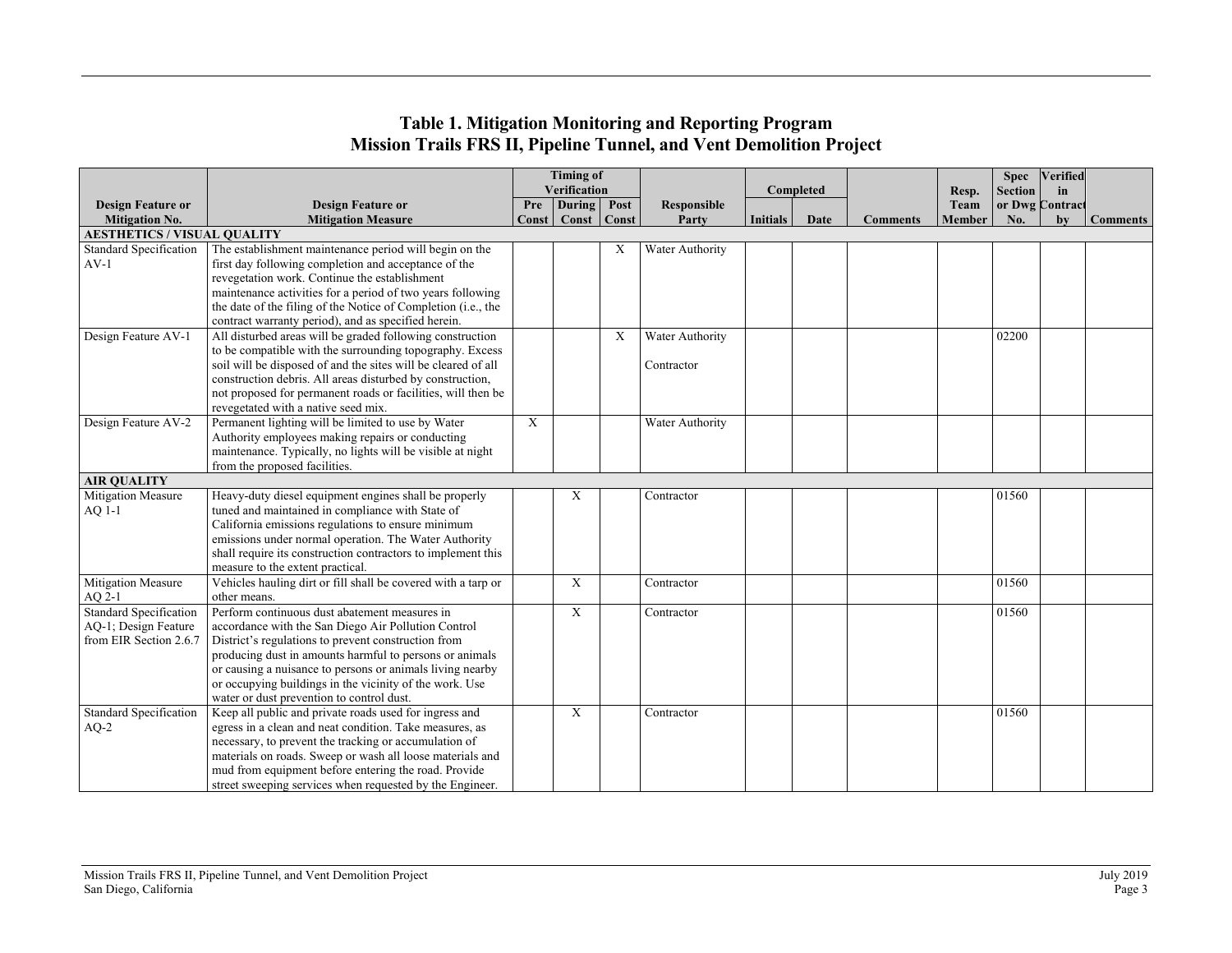|                                         |                                                                                                                                                                                                                                                                                                                                                       |       | <b>Timing of</b><br>Verification |       |                                                            |                 | <b>Completed</b> |                                                                  | Resp.  | <b>Spec</b><br><b>Section</b> | <b>Verified</b><br>in |                 |
|-----------------------------------------|-------------------------------------------------------------------------------------------------------------------------------------------------------------------------------------------------------------------------------------------------------------------------------------------------------------------------------------------------------|-------|----------------------------------|-------|------------------------------------------------------------|-----------------|------------------|------------------------------------------------------------------|--------|-------------------------------|-----------------------|-----------------|
| <b>Design Feature or</b>                | <b>Design Feature or</b>                                                                                                                                                                                                                                                                                                                              | Pre   | During                           | Post  | <b>Responsible</b>                                         |                 |                  |                                                                  | Team   | or Dwg Contract               |                       |                 |
| <b>Mitigation No.</b>                   | <b>Mitigation Measure</b>                                                                                                                                                                                                                                                                                                                             | Const | Const                            | Const | Party                                                      | <b>Initials</b> | Date             | <b>Comments</b>                                                  | Member | No.                           | $bv$                  | <b>Comments</b> |
| <b>Standard Specification</b><br>$AQ-3$ | Comply with all applicable federal, state, county, and city<br>laws and regulations concerning the prevention and<br>control of air pollution. Perform construction activities<br>and operate equipment in a manner which will minimize<br>atmospheric emissions or discharges of air contaminants.<br>Do not operate equipment or vehicles that show |       | X                                |       | Contractor                                                 |                 |                  |                                                                  |        |                               |                       |                 |
|                                         | excessive emissions of exhaust gases on the site.                                                                                                                                                                                                                                                                                                     |       |                                  |       |                                                            |                 |                  |                                                                  |        |                               |                       |                 |
| <b>Standard Specification</b><br>$AQ-4$ | Prevent dust from damaging dwellings, or causing a<br>nuisance to persons. Dust control measures shall be in<br>effect for the duration of the project.                                                                                                                                                                                               |       | X                                |       | Contractor                                                 |                 |                  |                                                                  |        | 01560                         |                       |                 |
| <b>Standard Specification</b><br>AQ-5   | Use blasting mats as necessary to prevent flying rock<br>during tunnel excavation near the portal(s).                                                                                                                                                                                                                                                 |       | X                                |       | Contractor                                                 |                 |                  | Blasting not<br>anticipated for<br>this phase of the<br>project. |        |                               |                       |                 |
| Design Feature AO-1                     | Make appropriate application of water during grading<br>between dozer/scraper passes.                                                                                                                                                                                                                                                                 |       | X                                |       | Contractor                                                 |                 |                  |                                                                  |        | 01560                         |                       |                 |
| Design Feature AQ-2                     | Use chemical stabilization or comparable best management<br>practice on internal roadways after completion of grading.                                                                                                                                                                                                                                |       | $\mathbf X$                      |       | Contractor                                                 |                 |                  |                                                                  |        |                               |                       |                 |
| Design Feature AQ-3                     | Use sweepers or water trucks to remove "track-out" at<br>any point of public street access.                                                                                                                                                                                                                                                           |       | $\mathbf X$                      |       | Contractor                                                 |                 |                  |                                                                  |        | 01560                         |                       |                 |
| Design Feature AO-4                     | Terminate grading if winds exceed 25 mph.                                                                                                                                                                                                                                                                                                             |       | X                                |       | Contractor                                                 |                 |                  |                                                                  |        | 01560                         |                       |                 |
| Design Feature AO-5                     | Stabilize dirt storage piles using tarps, fencing or other<br>erosion control.                                                                                                                                                                                                                                                                        |       | X                                |       | Contractor                                                 |                 |                  |                                                                  |        | 01560                         |                       |                 |
| <b>BIOLOGICAL RESOURCES</b>             |                                                                                                                                                                                                                                                                                                                                                       |       |                                  |       |                                                            |                 |                  |                                                                  |        |                               |                       |                 |
| Mitigation Measure<br>BIO 1-1, 2-1, 3-1 | Temporary impacts to Diegan coastal sage scrub and<br>coastal sage scrub-chaparral scrub shall be mitigated<br>through revegetation with a coastal sage scrub seed mix.<br>Permanent impacts to Diegan coastal sage scrub and<br>coastal sage scrub- chaparral scrub shall be mitigated off<br>site using the Water Authority's mitigation credits    |       | X                                |       | Water Authority<br>Environmental<br>Surveyor               |                 |                  |                                                                  |        |                               |                       |                 |
| Mitigation Measure<br><b>BIO</b> 7-1    | Mitigation for temporary impacts to mule-fat scrub<br>associated with appurtenance removal shall be mitigated<br>through on-site planting of mule fat scrub in the disturbed<br>areas.                                                                                                                                                                |       |                                  | X     | Contractor<br>Water Authority<br>Environmental<br>Surveyor |                 |                  |                                                                  |        |                               |                       |                 |
| Mitigation Measure<br><b>BIO 8-1</b>    | Mitigation for temporary impacts to waters of the<br>U.S./State shall be mitigated by restoring on-site habitat<br>impacts pursuant to the NCCP/HCP and PMPP.<br>Mitigation for permanent impacts to waters of the State<br>shall be mitigated by acquiring credits from an off-site<br>bank pursuant to the requirements in the NCCP/HCP.            |       | X                                |       | Environmental<br>Surveyor                                  |                 |                  |                                                                  |        |                               |                       |                 |
| Mitigation Measure<br><b>BIO</b> 9-1    | A qualified biologist shall conduct a pre-construction<br>survey for the Quino checkerspot butterfly (QCB) during<br>the flight season prior to the commencement of project                                                                                                                                                                           | X     | X                                | X     | Water Authority                                            | AJH             | 6/25/19          | Surveys<br>conducted<br>during 2019                              |        |                               |                       |                 |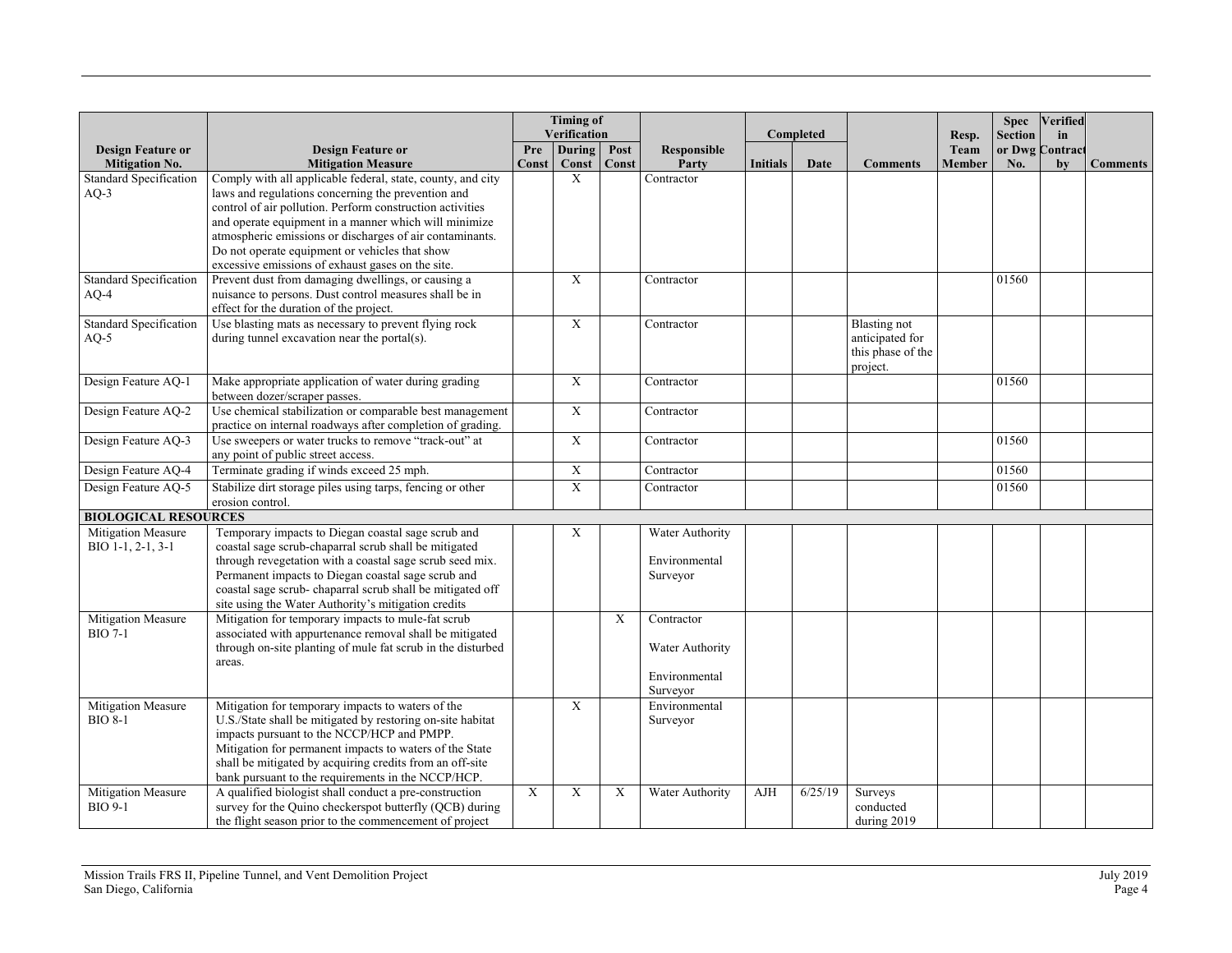|                                                                              |                                                                                                                                                                                                                                                                                                                                                                                                                                                                                                                                                                                                                                                                                                                                                                                                                                                                                                     |             | <b>Timing of</b><br>Verification |       |                           |                 | Completed |                                                          | Resp.         | <b>Spec</b><br>Section | <b>Verified</b><br>in |                 |
|------------------------------------------------------------------------------|-----------------------------------------------------------------------------------------------------------------------------------------------------------------------------------------------------------------------------------------------------------------------------------------------------------------------------------------------------------------------------------------------------------------------------------------------------------------------------------------------------------------------------------------------------------------------------------------------------------------------------------------------------------------------------------------------------------------------------------------------------------------------------------------------------------------------------------------------------------------------------------------------------|-------------|----------------------------------|-------|---------------------------|-----------------|-----------|----------------------------------------------------------|---------------|------------------------|-----------------------|-----------------|
| <b>Design Feature or</b>                                                     | <b>Design Feature or</b>                                                                                                                                                                                                                                                                                                                                                                                                                                                                                                                                                                                                                                                                                                                                                                                                                                                                            | Pre         | During                           | Post  | <b>Responsible</b>        |                 |           |                                                          | Team          | or Dwg Contract        |                       |                 |
| <b>Mitigation No.</b>                                                        | <b>Mitigation Measure</b><br>construction. Should QCB be present, the Water<br>Authority shall provide mitigation in the form of habitat<br>preservation, enhancement, or creation to the mutual<br>satisfaction of the U.S. Fish and Wildlife Service and the<br>Water Authority                                                                                                                                                                                                                                                                                                                                                                                                                                                                                                                                                                                                                   | Const       | Const                            | Const | Party                     | <b>Initials</b> | Date      | <b>Comments</b><br>flight season;<br>negative<br>results | <b>Member</b> | No.                    | bv                    | <b>Comments</b> |
| Mitigation Measure<br>BIO 10-1; Design<br>Feature from EIR<br>Section 2.6.7  | All on-site grading and construction activities adjacent<br>to Diegan coastal sage scrub shall occur outside the<br>gnateatcher breeding season (February 15 through<br>August 15). If grading or construction is planned to<br>commence during the breeding season, a<br>pre-construction survey shall be conducted to determine<br>the presence or absence of gnatcatchers within areas<br>affected by noise. If no nesting birds occur within this<br>area, development would be allowed to proceed.<br>However, if nesting birds are observed within this area,<br>development shall be postponed until all nesting activity<br>has ceased or until after August 15. Work that has<br>commenced prior to the breeding season shall be<br>allowed to continue without interruption. Traffic shall<br>continue to traverse occupied habitat enroute to<br>construction sites in unoccupied areas. | X           | $\mathbf X$                      |       | Water Authority           |                 |           |                                                          |               | 01560                  |                       |                 |
| Design Feature BIO-1                                                         | Appropriate post-construction fencing, and signage will be<br>installed to prohibit access and avoid potential impacts to<br>sensitive resources adjacent to the site.                                                                                                                                                                                                                                                                                                                                                                                                                                                                                                                                                                                                                                                                                                                              |             | X                                |       | Water Authority           |                 |           | Fencing/signage<br>was installed<br>after VP<br>creation |               |                        |                       |                 |
| NCCP/HCP General<br>Condition 1                                              | Conduct pre-activity surveys within suitable habitat to<br>ensure that Covered Species are adequately addressed by<br>impact avoidance, minimization, and mitigation. Surveys<br>must be conducted by an Environmental Surveyor during<br>the appropriate field conditions for detection prior to any<br>proposed impacts in the Plan Area.                                                                                                                                                                                                                                                                                                                                                                                                                                                                                                                                                         | X           |                                  |       | Environmental<br>Surveyor |                 |           |                                                          |               | 01560                  |                       |                 |
| NCCP/HCP General<br>Condition 2                                              | Avoid and minimize impacts to occupied Covered Species<br>habitat or potential migration and/or dispersal corridors for<br>all new facilities through project design considerations.                                                                                                                                                                                                                                                                                                                                                                                                                                                                                                                                                                                                                                                                                                                | $\mathbf X$ |                                  |       | Water Authority           |                 |           |                                                          |               | $\overline{0}1560$     |                       |                 |
| NCCP/HCP General<br>Condition 3                                              | Establish a habitat buffer when appropriate and feasible<br>around covered plant species populations to support the<br>natural suite of pollinators unless a biologically appropriate<br>mitigation approach is agreed to with the Wildlife<br>Agencies at the time of project-specific environmental<br>review.                                                                                                                                                                                                                                                                                                                                                                                                                                                                                                                                                                                    | X           |                                  |       | Environmental<br>Surveyor |                 |           |                                                          |               | 01560                  |                       |                 |
| NCCP/HCP General<br>Condition 4; Design<br>Feature from EIR<br>Section 2.6.7 | Fence and/or flag Covered Species populations and<br>sensitive habitat in or adjacent to work areas. Where<br>necessary, install signage to prohibit access and/or flag<br>areas being restored or protected for their biological value.                                                                                                                                                                                                                                                                                                                                                                                                                                                                                                                                                                                                                                                            | X           |                                  |       | Environmental<br>Surveyor |                 |           |                                                          |               | 01560                  |                       |                 |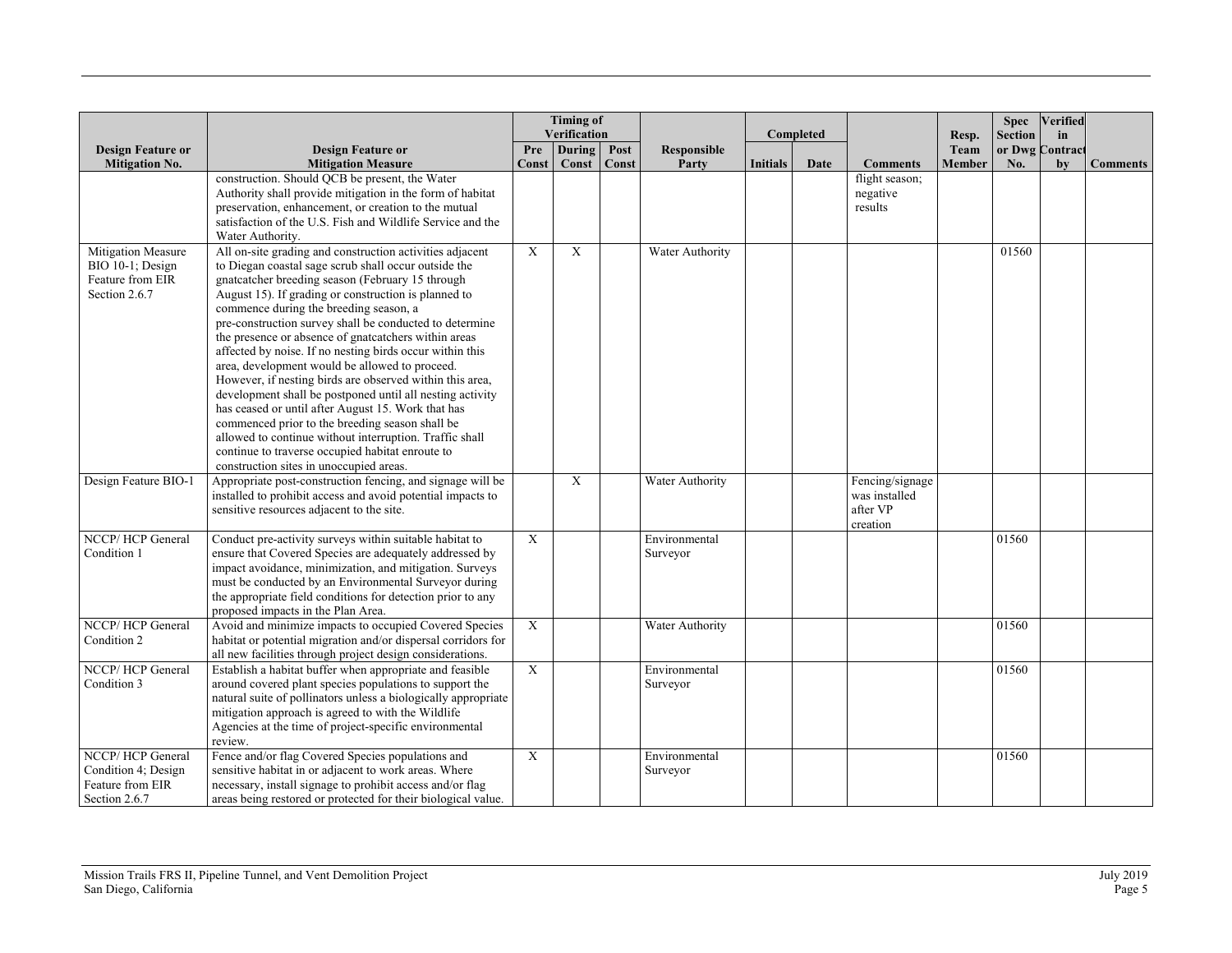|                                                                                      |                                                                                                                                                                                                                                                                                                                                                                                                                                                                                                                                                    |              | <b>Timing of</b>              |                           |                                                                                                  |                 |                  |                                                                                           |               | <b>Spec</b>                | Verified              |                 |
|--------------------------------------------------------------------------------------|----------------------------------------------------------------------------------------------------------------------------------------------------------------------------------------------------------------------------------------------------------------------------------------------------------------------------------------------------------------------------------------------------------------------------------------------------------------------------------------------------------------------------------------------------|--------------|-------------------------------|---------------------------|--------------------------------------------------------------------------------------------------|-----------------|------------------|-------------------------------------------------------------------------------------------|---------------|----------------------------|-----------------------|-----------------|
| <b>Design Feature or</b>                                                             | <b>Design Feature or</b>                                                                                                                                                                                                                                                                                                                                                                                                                                                                                                                           | Pre          | Verification<br><b>During</b> | Post                      | <b>Responsible</b>                                                                               |                 | <b>Completed</b> |                                                                                           | Resp.<br>Team | <b>Section</b><br>or Dwg C | in<br><b>Contract</b> |                 |
| <b>Mitigation No.</b>                                                                | <b>Mitigation Measure</b>                                                                                                                                                                                                                                                                                                                                                                                                                                                                                                                          | <b>Const</b> | Const                         | Const                     | Party                                                                                            | <b>Initials</b> | Date             | <b>Comments</b>                                                                           | <b>Member</b> | No.                        | by                    | <b>Comments</b> |
| NCCP/HCP General<br>Condition 5; Design<br>Feature from EIR<br>Section 2.6.7         | Avoid driving or parking on sensitive and/or occupied<br>habitat by keeping vehicles on roads and in designated<br>staging areas.                                                                                                                                                                                                                                                                                                                                                                                                                  |              | X                             |                           | Contractor                                                                                       |                 |                  |                                                                                           |               | 01560                      |                       |                 |
| NCCP/HCP General<br>Condition 6                                                      | Deter unauthorized activities (such as trampling and off-<br>road vehicle use) and perform litter abatement, including<br>proper disposal of illegally dumped materials, as part of<br>routine patrol of access roads.                                                                                                                                                                                                                                                                                                                             |              | X                             |                           | Contractor                                                                                       |                 |                  |                                                                                           |               | 01560                      |                       |                 |
| NCCP/HCP General<br>Condition 7                                                      | Monitor encroachment of non-native and invasive species<br>into Covered Species populations and perform weed<br>abatement as needed to improve the habitat.                                                                                                                                                                                                                                                                                                                                                                                        |              | X                             |                           | Monitor:<br>Environmental<br>Surveyor<br>Abatement:<br>Contractor                                |                 |                  |                                                                                           |               | 01560                      |                       |                 |
| NCCP/HCP General<br>Condition 8; Standard<br>Specification from EIR<br>Section 2.6.7 | Stabilize work areas to control erosion or sedimentation<br>problems when working near Covered Species populations<br>within the Plan Area. Populations within or adjacent to<br>work areas would be protected from vehicular traffic,<br>excessive foot traffic, or other activities that result in soil<br>surface disturbance.                                                                                                                                                                                                                  | X            | X                             |                           | Contractor                                                                                       |                 |                  |                                                                                           |               | 01560                      |                       |                 |
| NCCP/HCP General<br>Condition 9; Design<br>Feature from EIR<br>Section 2.6.7         | Control dust when working near Covered Species<br>populations and/or habitat in accordance with applicable<br>regulations.                                                                                                                                                                                                                                                                                                                                                                                                                         |              | $\boldsymbol{\mathrm{X}}$     |                           | Contractor                                                                                       |                 |                  |                                                                                           |               | 01560                      |                       |                 |
| NCCP/HCP General<br>Condition 10                                                     | All identified populations of Covered Species within<br>rights-of-ways must be managed to control edge effects to<br>the maximum extent possible.                                                                                                                                                                                                                                                                                                                                                                                                  |              | X                             |                           | Environmental<br>Surveyor                                                                        |                 |                  |                                                                                           |               | 01560                      |                       |                 |
| NCCP/HCP General<br>Condition 11                                                     | Any restoration and monitoring program prepared as a<br>component of the mitigation plan for impacts to a Covered<br>Species shall include, but not be limited to, species<br>propagation ratios, restoration site selection and<br>assessment, site preparation, implementation strategies,<br>weed control procedures, required management and<br>monitoring in perpetuity, funding commitment, and<br>reporting procedures. The program would be prepared in<br>advance of project impacts and approved by the Wildlife<br>Agencies.            | X            |                               | $\boldsymbol{\mathrm{X}}$ | Water Authority                                                                                  |                 |                  | Restoration to<br>be conducted<br>pursuant to<br>existing Water<br>Authority<br>MTRP plan |               |                            |                       |                 |
| NCCP/HCP General<br>Condition 12                                                     | Any planting stock used shall be inspected by an<br>Environmental Surveyor to ensure that it is free of pest<br>species that may invade natural areas, including, but not<br>limited to, Argentine ants ( <i>Iridomyrmex humii</i> ), fire ants<br>(Solenopsis invicta), and other pests. Any planting stock<br>that is infested would not be allowed within restoration<br>areas or within 300 feet of native areas unless<br>documentation is provided to the Wildlife Agencies that<br>these pests already occur in the native areas around the |              | X                             | X                         | Inspection:<br>Environmental<br>Surveyor<br><b>Best Management</b><br>Application:<br>Contractor |                 |                  |                                                                                           |               |                            |                       |                 |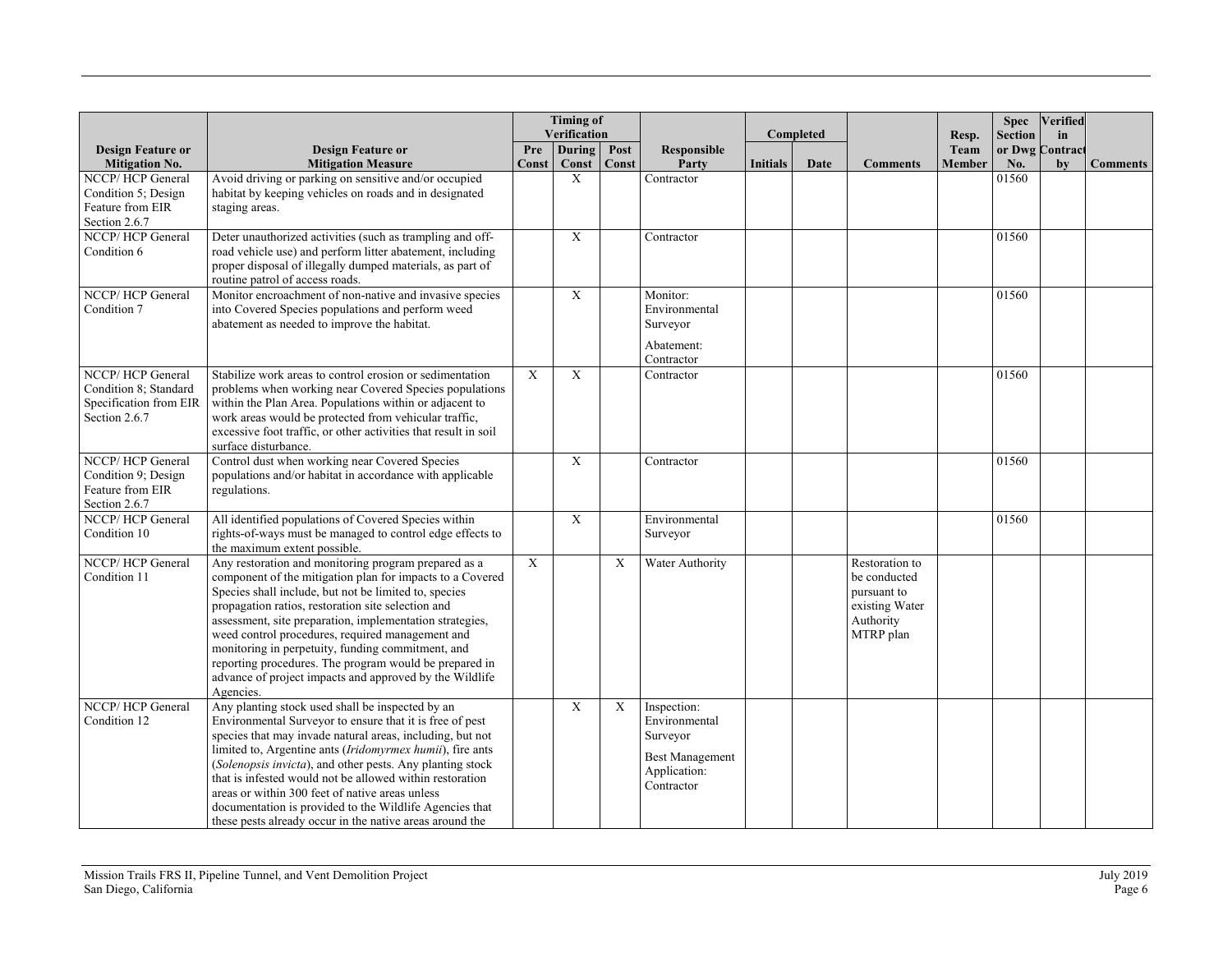|                          |                                                                                                                     |       | <b>Timing of</b><br><b>Verification</b> |       |                    |                 | Completed |                 | Resp.         | <b>Spec</b><br><b>Section</b> | <b>Verified</b><br>in |                 |
|--------------------------|---------------------------------------------------------------------------------------------------------------------|-------|-----------------------------------------|-------|--------------------|-----------------|-----------|-----------------|---------------|-------------------------------|-----------------------|-----------------|
| <b>Design Feature or</b> | <b>Design Feature or</b>                                                                                            | Pre   | During                                  | Post  | <b>Responsible</b> |                 |           |                 | Team          | or Dwg                        | <b>Contract</b>       |                 |
| <b>Mitigation No.</b>    | <b>Mitigation Measure</b>                                                                                           | Const | Const                                   | Const | Party              | <b>Initials</b> | Date      | <b>Comments</b> | <b>Member</b> | No.                           | bv                    | <b>Comments</b> |
|                          | project site. The stock would be quarantined, treated, or<br>disposed of according to best management principles by |       |                                         |       |                    |                 |           |                 |               |                               |                       |                 |
|                          | qualified experts in a manner that precludes invasions into                                                         |       |                                         |       |                    |                 |           |                 |               |                               |                       |                 |
|                          | native habitat. Runoff from mitigation sites into native                                                            |       |                                         |       |                    |                 |           |                 |               |                               |                       |                 |
|                          | habitat would be minimized and managed.                                                                             |       |                                         |       |                    |                 |           |                 |               |                               |                       |                 |
| NCCP/HCP General         | To the maximum extent possible, conduct Covered                                                                     |       | X                                       |       | Contractor         |                 |           |                 |               | 01560                         |                       |                 |
| Condition 13             | Activities occurring within wetland habitats during the dry                                                         |       |                                         |       |                    |                 |           |                 |               |                               |                       |                 |
|                          | season when flows are at their lowest or nonexistent to                                                             |       |                                         |       |                    |                 |           |                 |               |                               |                       |                 |
|                          | minimize impacts to aquatic species and/or habitats.                                                                |       |                                         |       |                    |                 |           |                 |               |                               |                       |                 |
| NCCP/HCP General         | Reseed temporary impact areas with an appropriate native                                                            |       | X                                       |       | Contractor         |                 |           |                 |               |                               |                       |                 |
| Condition 14             | seed mix and allow for natural recolonization of the area                                                           |       |                                         |       |                    |                 |           |                 |               |                               |                       |                 |
|                          | by adjacent populations.                                                                                            |       |                                         |       |                    |                 |           |                 |               |                               |                       |                 |
| NCCP/HCP General         | For new facilities adjacent to native habitat, minimize                                                             | X     |                                         |       | Water Authority    | AJH             | 6/25/19   | NA, no          |               |                               |                       |                 |
| Condition 15             | ornamental landscaping or irrigation not associated with                                                            |       |                                         |       |                    |                 |           | landscaping     |               |                               |                       |                 |
|                          | native habitat restoration.                                                                                         |       |                                         |       |                    |                 |           |                 |               |                               |                       |                 |
| NCCP/HCP General         | Collection of covered plant and wildlife species by Water                                                           |       | X                                       |       | Water Authority/   |                 |           |                 |               | 01560                         |                       |                 |
| Condition 16             | Authority personnel and contractors is prohibited.                                                                  |       |                                         |       | Environmental      |                 |           |                 |               |                               |                       |                 |
|                          |                                                                                                                     |       |                                         |       | Surveyor           |                 |           |                 |               |                               |                       |                 |
| NCCP/HCP General         | Maintain and manage dispersal/movement corridors within                                                             | X     |                                         |       | Water Authority    |                 |           |                 |               |                               |                       |                 |
| Condition 17             | the Plan Area that contribute to long-term population<br>viability.                                                 |       |                                         |       |                    |                 |           |                 |               |                               |                       |                 |
| NCCP/HCP General         | The use of outdoor lighting within or adjacent to potential                                                         |       | X                                       |       | Contractor         |                 |           |                 |               | 01560                         |                       |                 |
| Condition 18; Design     | Covered Species habitat will be discouraged. If lighting                                                            |       |                                         |       |                    |                 |           |                 |               |                               |                       |                 |
| Feature from EIR         | must be used for reasons of safety and security, light                                                              |       |                                         |       |                    |                 |           |                 |               |                               |                       |                 |
| Section 2.6.7            | sources would be shielded away from habitat and only                                                                |       |                                         |       |                    |                 |           |                 |               |                               |                       |                 |
|                          | low-pressure sodium or similar lighting would be used.                                                              |       |                                         |       |                    |                 |           |                 |               |                               |                       |                 |
| NCCP/HCP                 | The Water Authority will identify an Environmental                                                                  | X     |                                         |       | Water Authority    |                 |           |                 |               | 01560                         |                       |                 |
| Minimization Measure     | Surveyor for the project to oversee pre-project                                                                     |       |                                         |       |                    |                 |           |                 |               |                               |                       |                 |
|                          | evaluations/needs of Covered Activities and work with the                                                           |       |                                         |       |                    |                 |           |                 |               |                               |                       |                 |
|                          | project engineer and contractors to ensure implementation                                                           |       |                                         |       |                    |                 |           |                 |               |                               |                       |                 |
|                          | compliance of Covered Activities with Plan commitments.                                                             |       |                                         |       |                    |                 |           |                 |               |                               |                       |                 |
| NCCP/HCP                 | If the Environmental Surveyor discovers that the Water                                                              |       | $\mathbf X$                             |       | Environmental      |                 |           |                 |               |                               |                       |                 |
| Minimization Measure     | Authority is out of compliance with the permits associated                                                          |       |                                         |       | Surveyor           |                 |           |                 |               |                               |                       |                 |
| $\overline{2}$           | with this Plan, he/she will report the noncompliance to the                                                         |       |                                         |       |                    |                 |           |                 |               |                               |                       |                 |
|                          | Water Authority within one working day and to the                                                                   |       |                                         |       |                    |                 |           |                 |               |                               |                       |                 |
|                          | Wildlife Agencies within five working days so that the<br>Water Authority and Wildlife Agencies can determine how   |       |                                         |       |                    |                 |           |                 |               |                               |                       |                 |
|                          | to put the Plan back into compliance.                                                                               |       |                                         |       |                    |                 |           |                 |               |                               |                       |                 |
| NCCP/HCP                 | Before any clearing and/or construction activities are                                                              | X     |                                         |       | Environmental      |                 |           |                 |               | 01560                         |                       |                 |
| Minimization Measure     | performed in habitat areas that may support Covered                                                                 |       |                                         |       | Surveyor           |                 |           |                 |               |                               |                       |                 |
| 3: Standard              | Species, the Environmental Surveyor will review the site,                                                           |       |                                         |       |                    |                 |           |                 |               |                               |                       |                 |
| Specification from EIR   | identify any sensitive plant and animal species, and                                                                |       |                                         |       |                    |                 |           |                 |               |                               |                       |                 |
| Section 2.6.7            | identify requirements pursuant to the Plan for impact                                                               |       |                                         |       |                    |                 |           |                 |               |                               |                       |                 |
|                          | avoidance and minimization. A standard PSF will be                                                                  |       |                                         |       |                    |                 |           |                 |               |                               |                       |                 |
|                          | prepared for each project and submitted to the Water                                                                |       |                                         |       |                    |                 |           |                 |               |                               |                       |                 |
|                          | Authority for review and tracking purposes.                                                                         |       |                                         |       |                    |                 |           |                 |               |                               |                       |                 |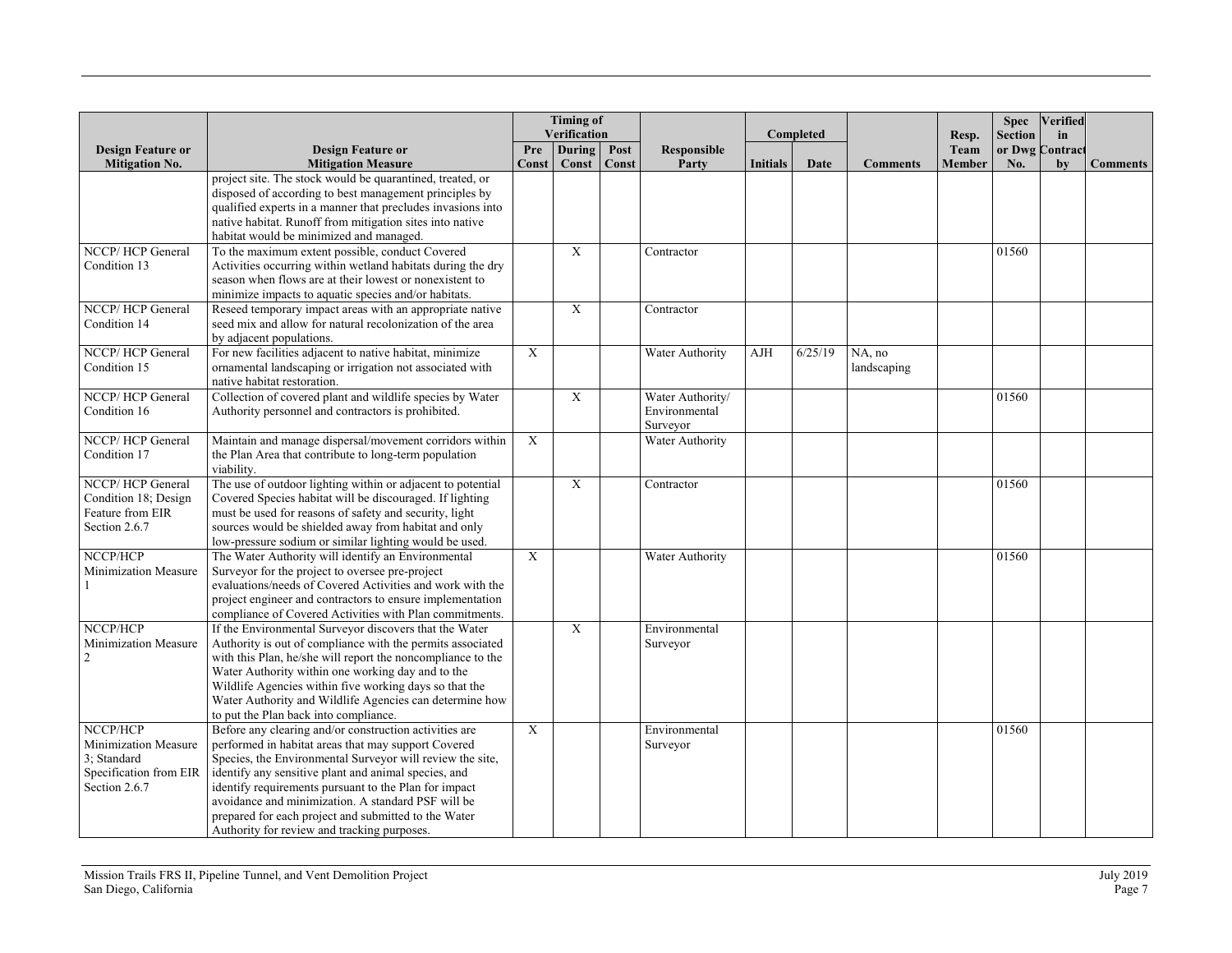|                                                                                            |                                                                                                                                                                                                                                                                                                                                                                                                                                                                                                                                                                                      |              | <b>Timing of</b><br>Verification |       |                                              |                 | Completed |                 | Resp.  | <b>Spec</b><br><b>Section</b> | Verified<br>in |                 |
|--------------------------------------------------------------------------------------------|--------------------------------------------------------------------------------------------------------------------------------------------------------------------------------------------------------------------------------------------------------------------------------------------------------------------------------------------------------------------------------------------------------------------------------------------------------------------------------------------------------------------------------------------------------------------------------------|--------------|----------------------------------|-------|----------------------------------------------|-----------------|-----------|-----------------|--------|-------------------------------|----------------|-----------------|
| <b>Design Feature or</b>                                                                   | <b>Design Feature or</b>                                                                                                                                                                                                                                                                                                                                                                                                                                                                                                                                                             | Pre          | <b>During</b>                    | Post  | <b>Responsible</b>                           |                 |           |                 | Team   | or Dwg                        | 'ontract       |                 |
| <b>Mitigation No.</b>                                                                      | <b>Mitigation Measure</b>                                                                                                                                                                                                                                                                                                                                                                                                                                                                                                                                                            | Const        | Const                            | Const | Party                                        | <b>Initials</b> | Date      | <b>Comments</b> | Member | No.                           | by             | <b>Comments</b> |
| NCCP/HCP<br>Minimization Measure<br>4; Design Feature from<br>EIR Section 2.6.7            | The Environmental Surveyor will determine the extent of<br>potential Covered Species habitat and will flag the<br>sensitive resources to be avoided. If a Covered Species is<br>present, the Environmental Surveyor will refer to<br>Appendix B of the NCCP/HCP for species-specific<br>conservation measures. In the case of unavoidable impacts<br>to a Covered Species, the Environmental Surveyor will<br>determine the extent of impact, the appropriate mitigation<br>measures, and recommend to the project engineer<br>additional measures to minimize impacts in accordance | $\mathbf{x}$ |                                  |       | Environmental<br>Surveyor                    |                 |           |                 |        | 01560                         |                |                 |
| NCCP/HCP<br>Minimization Measure<br>5; Design Feature from<br>EIR Section 2.6.7            | with Appendix B of the NCCP/HCP.<br>The Environmental Surveyor will work with the project<br>engineer to identify and mark areas appropriate for staging<br>and temporary equipment storage, placement of heavy<br>machinery, as well as vehicle turn around and access, that<br>will result in the least amount of impact to sensitive<br>vegetation and/or Covered Species. The Environmental<br>Surveyor will verify that all areas specified on the plans to<br>be avoided are marked with flagging in the field prior to<br>construction start.                                 | $\mathbf X$  |                                  |       | Environmental<br>Surveyor<br>Water Authority |                 |           |                 |        | 01560                         |                |                 |
| NCCP/HCP<br>Minimization Measure<br>6; Standard<br>Specification from EIR<br>Section 2.6.7 | The Environmental Surveyor will attend pre-construction<br>meetings for projects in sensitive areas. The Environmental<br>Surveyor will provide brief presentations to field staff, as<br>needed, to familiarize field personnel with the natural<br>resources to be protected and avoid on project sites and<br>outline environmental expectations. The Environmental<br>Surveyor will also be available to answer questions and<br>address any last-minute construction changes.                                                                                                   | X            |                                  |       | Environmental<br>Surveyor                    |                 |           |                 |        | 01560                         |                |                 |
| NCCP/HCP<br><b>Minimization Measure</b>                                                    | The Environmental Surveyor will be present during<br>clearing, topsoil salvage, and construction activities<br>located within sensitive habitat. The frequency and<br>duration of required monitoring will be specified in the<br>PSF that is completed by the Environmental Surveyor and<br>submitted to the Water Authority on a project-by-project<br>basis prior to the start of construction.                                                                                                                                                                                   |              | X                                |       | Environmental<br>Surveyor                    |                 |           |                 |        | 01560                         |                |                 |
| NCCP/HCP<br>Minimization Measure<br>$\mathbf{8}$                                           | The Environmental Surveyor will advise the construction<br>manager during construction to ensure compliance with all<br>avoidance, minimization, and mitigation measures.                                                                                                                                                                                                                                                                                                                                                                                                            |              | $\mathbf X$                      |       | Environmental<br>Surveyor                    |                 |           |                 |        | 01560                         |                |                 |
| NCCP/HCP<br>Minimization Measure<br>$\mathbf Q$                                            | The Environmental Surveyor will conduct (and document)<br>monitoring as required by the Pre-Activity Survey Form<br>(PSF). At the completion of the Covered Activity, the<br>Environmental Surveyor will prepare a brief report to<br>verify compliance with the avoidance and minimization<br>recommendations in the PSF. This report will include<br>documentation that the flagged areas were avoided and that<br>minimization measures were properly implemented. The                                                                                                            | X            |                                  |       | Environmental<br>Surveyor                    |                 |           |                 |        | 01560                         |                |                 |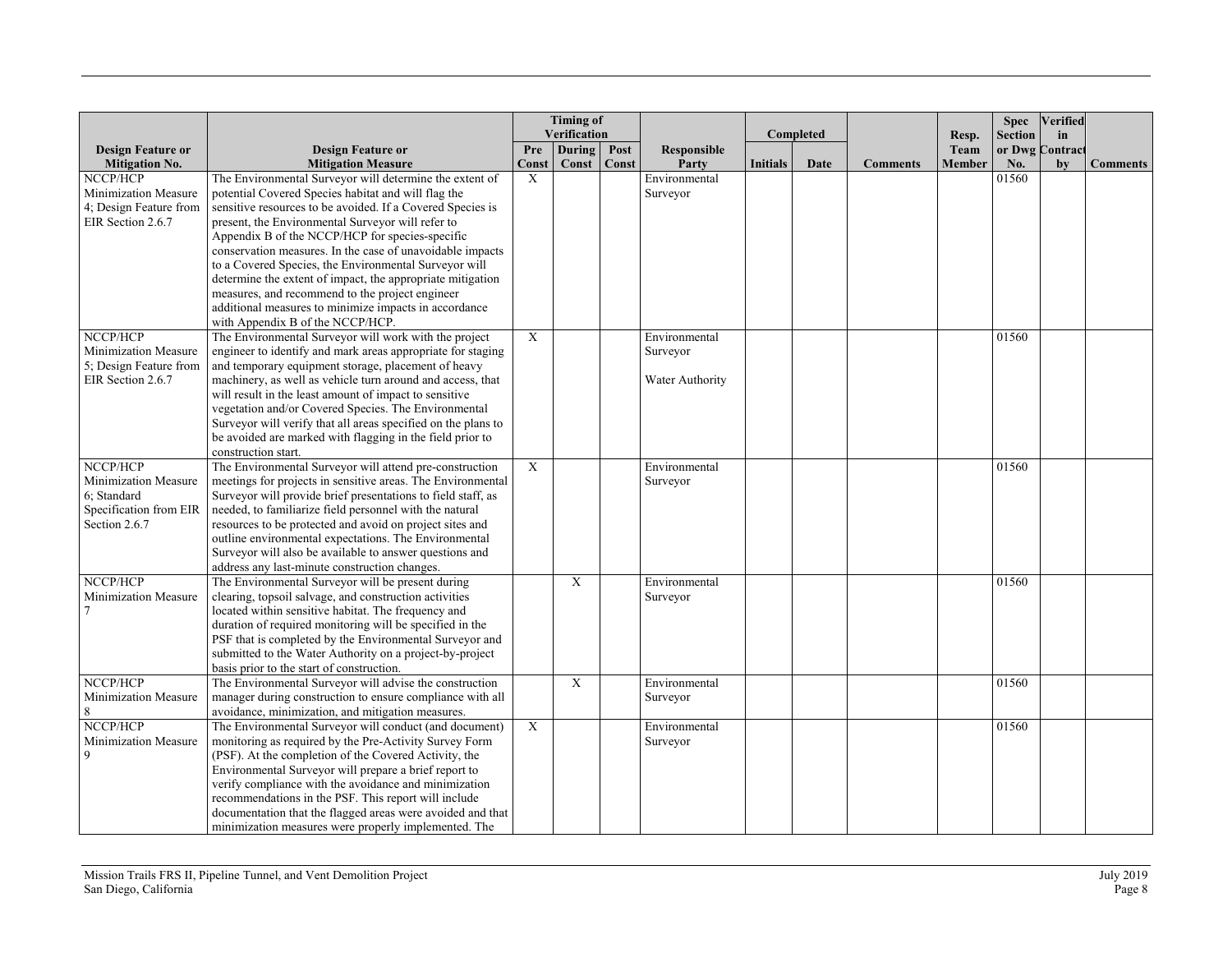|                                                                                  |                                                                                                                                                                                                                                                                                                                                                                                                                    |       | <b>Timing of</b><br><b>Verification</b> |              |                           |                 | Completed |                 | Resp.         | <b>Spec</b><br>Section | <b>Verified</b><br>in |                 |
|----------------------------------------------------------------------------------|--------------------------------------------------------------------------------------------------------------------------------------------------------------------------------------------------------------------------------------------------------------------------------------------------------------------------------------------------------------------------------------------------------------------|-------|-----------------------------------------|--------------|---------------------------|-----------------|-----------|-----------------|---------------|------------------------|-----------------------|-----------------|
| <b>Design Feature or</b>                                                         | <b>Design Feature or</b>                                                                                                                                                                                                                                                                                                                                                                                           | Pre   | During                                  | Post         | <b>Responsible</b>        |                 |           |                 | Team          | or Dwg C               | <b>ontract</b>        |                 |
| <b>Mitigation No.</b>                                                            | <b>Mitigation Measure</b><br>Environmental Surveyor will be responsible for the<br>identification and monitoring of any Covered Species that<br>are found on the project site prior to and during<br>construction activities. Monitoring activities will be in                                                                                                                                                     | Const | Const                                   | Const        | Party                     | <b>Initials</b> | Date      | <b>Comments</b> | <b>Member</b> | No.                    | bv                    | <b>Comments</b> |
| NCCP/HCP<br><b>Minimization Measure</b><br>10                                    | accordance with the species-specific measures.<br>If any previously unidentified Covered Species or<br>otherwise sensitive species, nests, dens, or burrows are<br>located on a project site during construction activities, the<br>Environmental Surveyor will provide guidance, through<br>the construction manager, as to how best to minimize or<br>avoid impacting the resource(s).                           |       | X                                       |              | Environmental<br>Surveyor |                 |           |                 |               |                        |                       |                 |
| NCCP/HCP<br>Minimization Measure<br>11                                           | The Environmental Surveyor will be on-call (via phone) to<br>respond within 24 hours for potential emergency<br>deployment to assess and monitor potentially critical<br>biological issues.                                                                                                                                                                                                                        |       | X                                       |              | Environmental<br>Surveyor |                 |           |                 |               |                        |                       |                 |
| NCCP/HCP<br>Minimization Measure<br>12                                           | If the Environmental Surveyor determines that the Covered<br>Activity is out of compliance with the requirements of the<br>Plan, the Environmental Surveyor will report it to the<br>Water Authority. The Water Authority will be responsible<br>for bringing the project back into compliance and<br>determine the appropriate remedial action, if necessary,<br>through coordination with the Wildlife Agencies. |       |                                         | $\mathbf{x}$ | Environmental<br>Surveyor |                 |           |                 |               |                        |                       |                 |
| NCCP/HCP<br>Minimization Measure<br>13                                           | The Environmental Surveyor or construction manager will<br>be responsible for ensuring Contractor removal of all<br>habitat flagging from the construction site at completion of<br>work.                                                                                                                                                                                                                          |       |                                         | X            | Environmental<br>Surveyor |                 |           |                 |               | 01560                  |                       |                 |
| NCCP/HCP<br>Minimization Measure<br>14                                           | If included in the Pre-Activity Survey Form, the<br>Environmental Surveyor will direct the relocation of<br>Covered Species that can be moved from harm's way in<br>coordination with the species-specific Conditions of<br>Coverage in Appendix B of the NCCP/HCP (in non-<br>emergency situations) with notification to the Wildlife<br>Agencies.                                                                |       | X                                       |              | Environmental<br>Surveyor |                 |           |                 |               |                        |                       |                 |
| NCCP/HCP<br>Minimization Measure<br>15                                           | The Pre-Activity Survey Form will include avoidance,<br>minimization, and mitigation requirements based on the<br>general measures outlined in this section and the species-<br>specific conditions in Appendix B of the NCCP/HCP.<br>USFWS biological survey protocols performed by<br>qualified and appropriately authorized personnel will be<br>conducted where appropriate and required.                      | X     |                                         |              | Environmental<br>Surveyor |                 |           |                 |               | 01560                  |                       |                 |
| NCCP/HCP<br>Minimization Measure<br>16; Design Feature<br>from EIR Section 2.6.7 | The pre-activity survey will be valid for 30 days unless the<br>project is scheduled to begin during the avian breeding<br>season, in which case the nesting bird clearance must be<br>conducted within five days of project implementation<br>(January 15 through July 31 for raptor species, March 15<br>through September 15 for riparian species, and                                                          | X     |                                         |              | Environmental<br>Surveyor |                 |           |                 |               | 01560                  |                       |                 |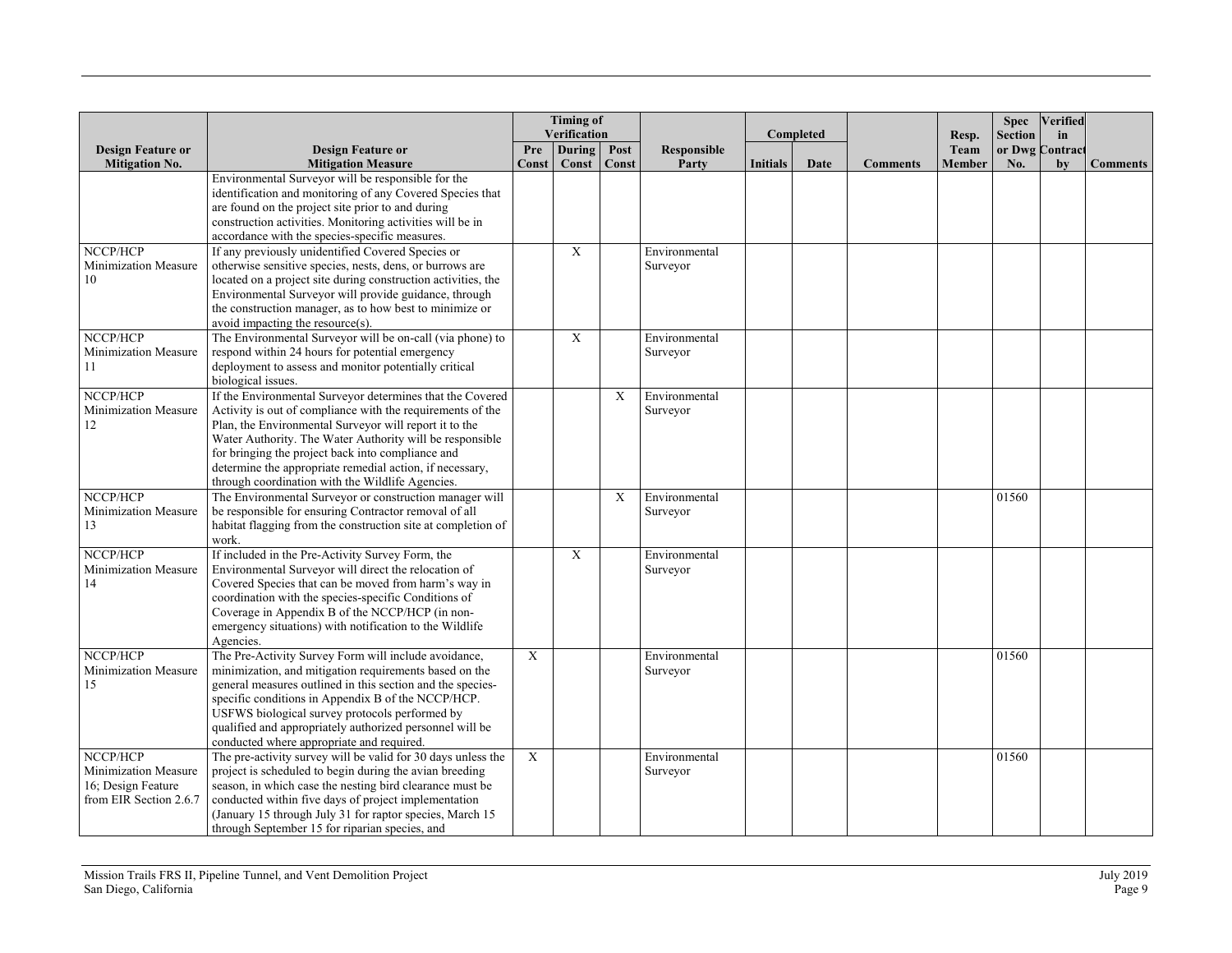|                                                                                  |                                                                                                                                                                                                                                                                                                                                                                                                                                                                                                                                                                                                                                                                         |       | <b>Timing of</b><br>Verification |      |                           |                 | Completed |                 | Resp.         | <b>Spec</b><br><b>Section</b> | Verified<br>in |                 |
|----------------------------------------------------------------------------------|-------------------------------------------------------------------------------------------------------------------------------------------------------------------------------------------------------------------------------------------------------------------------------------------------------------------------------------------------------------------------------------------------------------------------------------------------------------------------------------------------------------------------------------------------------------------------------------------------------------------------------------------------------------------------|-------|----------------------------------|------|---------------------------|-----------------|-----------|-----------------|---------------|-------------------------------|----------------|-----------------|
| <b>Design Feature or</b>                                                         | <b>Design Feature or</b>                                                                                                                                                                                                                                                                                                                                                                                                                                                                                                                                                                                                                                                | Pre   | During                           | Post | <b>Responsible</b>        |                 |           |                 | Team          | or Dwg                        | Contract       |                 |
| <b>Mitigation No.</b>                                                            | <b>Mitigation Measure</b>                                                                                                                                                                                                                                                                                                                                                                                                                                                                                                                                                                                                                                               | Const | Const Const                      |      | Party                     | <b>Initials</b> | Date      | <b>Comments</b> | <b>Member</b> | No.                           | bv             | <b>Comments</b> |
| NCCP/HCP<br>Minimization Measure<br>17                                           | February 15 through August 15 for upland species). If<br>ground disturbance activities have not commenced within<br>30 days after the survey is completed, the Environmental<br>Surveyor will conduct a verification survey to confirm that<br>biological conditions have not significantly changed that<br>would alter the specified avoidance, minimization and<br>mitigation commitments prior to construction.<br>Field personnel working within sensitive habitat areas,<br>including both Water Authority employees and contractors,<br>will participate in an education training program at the start<br>of each project. The training program will also educate | X     | X                                |      | Environmental<br>Surveyor |                 |           |                 |               | 01560                         |                |                 |
|                                                                                  | field personnel in the identification of invasive species that<br>may be removed, as well as desirable seeded and planted<br>species, to ensure that native species are not affected by<br>invasive species control. A fact sheet conveying this<br>information will also be available to all personnel working<br>in the project area. The Water Authority, either directly or<br>through the services of the Environmental Surveyor, will<br>be responsible for the education and training for new field<br>personnel coming on-site after the start of a project.                                                                                                    |       |                                  |      |                           |                 |           |                 |               |                               |                |                 |
| NCCP/HCP<br>Minimization Measure<br>18                                           | Contractors or other project personnel will not collect<br>plants or wildlife, unless specifically authorized and<br>directed by the Environmental Surveyor. Only qualified<br>and appropriately authorized personnel will handle or<br>collect plants or wildlife as required by species-specific<br>measures.                                                                                                                                                                                                                                                                                                                                                         |       | X                                |      | Contractor                |                 |           |                 |               | 01560                         |                |                 |
| NCCP/HCP<br><b>Minimization Measure</b><br>19                                    | Field personnel will not intentionally harm or harass<br>wildlife or damage nests, burrows, rock outcrops, or other<br>habitat components                                                                                                                                                                                                                                                                                                                                                                                                                                                                                                                               |       | X                                |      | Contractor                |                 |           |                 |               | 01560                         |                |                 |
| NCCP/HCP<br>Minimization Measure<br>20                                           | Drivers on unpaved roads in native habitats will not exceed<br>a speed of 20 miles per hour in order to avoid injury to<br>animals and minimize dust generation.                                                                                                                                                                                                                                                                                                                                                                                                                                                                                                        |       | $\mathbf X$                      |      | Contractor                |                 |           |                 |               | 01560                         |                |                 |
| NCCP/HCP<br>Minimization Measure<br>21; Design Feature<br>from EIR Section 2.6.7 | Impacts to adjacent native vegetation that would be<br>significantly affected by excessive fugitive dust will be<br>avoided and minimized through watering of access roads<br>(except in areas with vernal pools) or other appropriate<br>measures, such as reducing the number or speed of<br>vehicles or adding inert materials that reduce dust.                                                                                                                                                                                                                                                                                                                     |       | X                                |      | Contractor                |                 |           |                 |               | $\overline{0}1560$            |                |                 |
| NCCP/HCP<br>Minimization Measure<br>22                                           | Vehicles will not park in areas where catalytic converters<br>may ignite vegetation. Construction vehicles will be<br>equipped with shovels and fire extinguishers in order to<br>reduce the risk of wildfires.                                                                                                                                                                                                                                                                                                                                                                                                                                                         |       | X                                |      | Contractor                |                 |           |                 |               | 01560                         |                |                 |
| NCCP/HCP<br><b>Minimization Measure</b><br>23                                    | Littering will be strictly prohibited. All trash will be<br>deposited in secured, closed containers or hauled out daily<br>by field personnel.                                                                                                                                                                                                                                                                                                                                                                                                                                                                                                                          |       | X                                |      | Contractor                |                 |           |                 |               | 01560                         |                |                 |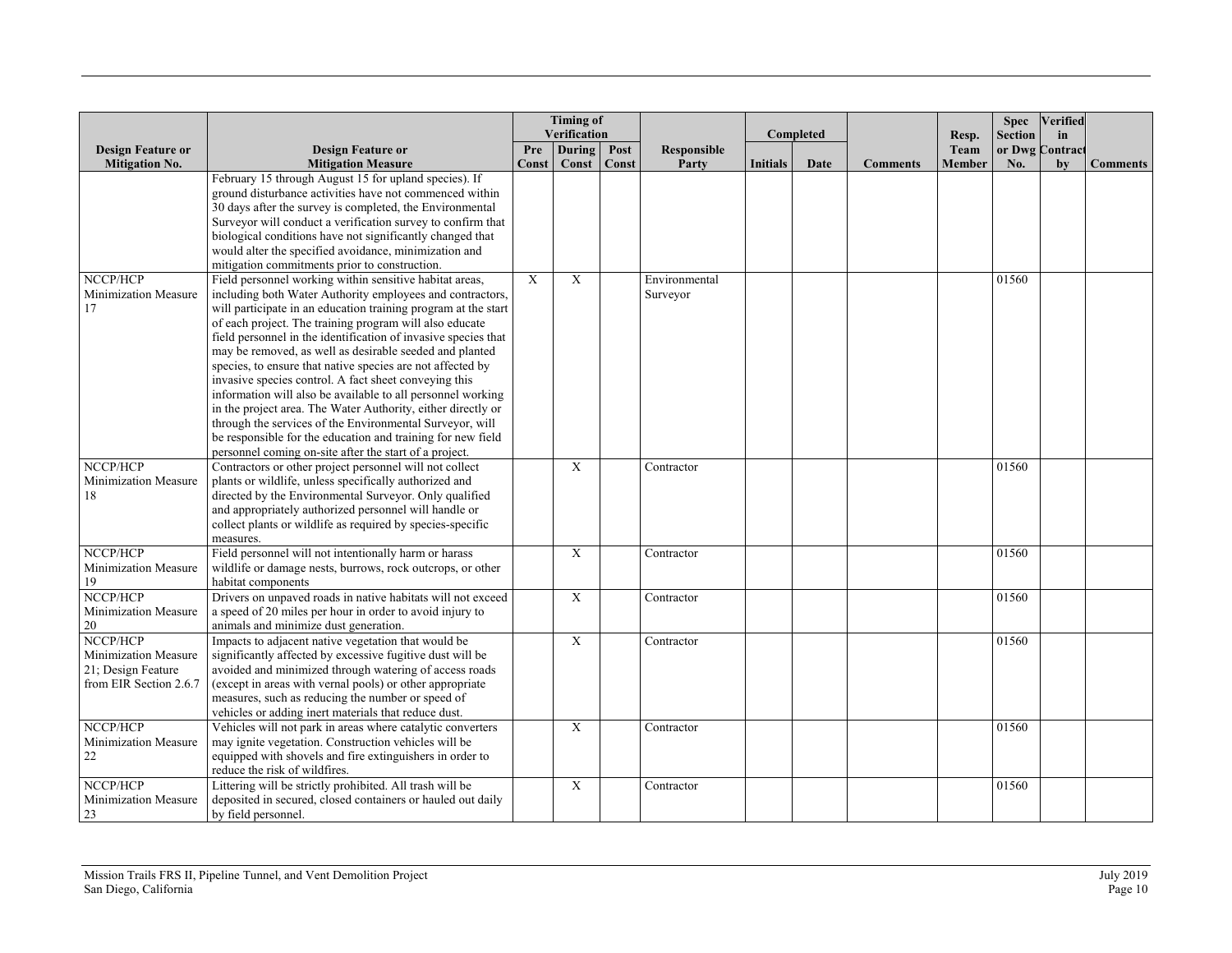|                                                                                                                                       |                                                                                                                                                                                                                                                                                                                                                                                                                                                                                                                                                                                                                                                                                                                                       |       | <b>Timing of</b>              |       |                    |                 |           |                 |               | <b>Spec</b>       | Verified      |                 |
|---------------------------------------------------------------------------------------------------------------------------------------|---------------------------------------------------------------------------------------------------------------------------------------------------------------------------------------------------------------------------------------------------------------------------------------------------------------------------------------------------------------------------------------------------------------------------------------------------------------------------------------------------------------------------------------------------------------------------------------------------------------------------------------------------------------------------------------------------------------------------------------|-------|-------------------------------|-------|--------------------|-----------------|-----------|-----------------|---------------|-------------------|---------------|-----------------|
| <b>Design Feature or</b>                                                                                                              | <b>Design Feature or</b>                                                                                                                                                                                                                                                                                                                                                                                                                                                                                                                                                                                                                                                                                                              | Pre   | Verification<br><b>During</b> | Post  | <b>Responsible</b> |                 | Completed |                 | Resp.<br>Team | Section<br>or Dwg | in<br>ontract |                 |
| <b>Mitigation No.</b>                                                                                                                 | <b>Mitigation Measure</b>                                                                                                                                                                                                                                                                                                                                                                                                                                                                                                                                                                                                                                                                                                             | Const | Const                         | Const | Party              | <b>Initials</b> | Date      | <b>Comments</b> | <b>Member</b> | No.               | by            | <b>Comments</b> |
| NCCP/HCP<br>Minimization Measure<br>24                                                                                                | No pets will be allowed on any construction site.                                                                                                                                                                                                                                                                                                                                                                                                                                                                                                                                                                                                                                                                                     |       | X                             |       | Contractor         |                 |           |                 |               | 01560             |               |                 |
| NCCP/HCP<br>Minimization Measure<br>25                                                                                                | No firearms or other weapons will be allowed on any<br>construction site except as carried by governmental law<br>enforcement, or as authorized in writing by Water<br>Authority staff.                                                                                                                                                                                                                                                                                                                                                                                                                                                                                                                                               |       | X                             |       | Contractor         |                 |           |                 |               | 01560             |               |                 |
| NCCP/HCP<br>Minimization Measure<br>26                                                                                                | Field personnel will be prohibited from pushing or<br>dumping soil and brush into sensitive habitats.                                                                                                                                                                                                                                                                                                                                                                                                                                                                                                                                                                                                                                 |       | X                             |       | Contractor         |                 |           |                 |               | 01560             |               |                 |
| NCCP/HCP<br>Minimization Measure                                                                                                      | All vehicles, tools, and machinery will be restricted to<br>access roads, approved staging areas, or within designated<br>construction zones.                                                                                                                                                                                                                                                                                                                                                                                                                                                                                                                                                                                         |       | X                             |       | Contractor         |                 |           |                 |               | 01560             |               |                 |
| $\frac{27}{NCCP/HCP}$<br>Minimization Measure<br>28                                                                                   | If any field personnel identify a previously unnoticed<br>Covered Species on a construction site, work activities will<br>cease in order to immediately notify the Water Authority's<br>construction manager, project engineer, and the<br>Environmental Surveyor. In conjunction with Water<br>Authority environmental staff, the Environmental Surveyor<br>will determine what actions would be taken to avoid or<br>minimize impacts to the species according to the species-<br>specific conditions outlined in Appendix B of the<br>NCCP/HCP.                                                                                                                                                                                    |       | $\mathbf X$                   |       | Contractor         |                 |           |                 |               | 01560             |               |                 |
| NCCP/HCP<br>Minimization Measure<br>29                                                                                                | Field personnel will notify the project<br>engineer/environmental staff of any sick, injured, or dead<br>wildlife found on site.                                                                                                                                                                                                                                                                                                                                                                                                                                                                                                                                                                                                      |       | X                             |       | Contractor         |                 |           |                 |               | 01560             |               |                 |
| NCCP/HCP<br>Minimization Measure<br>30                                                                                                | Parking or driving underneath oak trees, except in<br>established traffic areas, will not be allowed in order to<br>protect root structures.                                                                                                                                                                                                                                                                                                                                                                                                                                                                                                                                                                                          |       | X                             |       | Contractor         |                 |           |                 |               | 01560             |               |                 |
| NCCP/HCP<br>Minimization Measure<br>31; Standard<br>Specifications and<br>Design Features from<br>EIR Sections 2.6.6<br>through 2.6.8 | Prior to the start of ground disturbing activities, the<br>Contractor will prepare a Storm Water Pollution<br>Prevention Plan (SWPPP) to reduce or eliminate pollutants<br>during and after construction. The most current and<br>applicable Best Management Practices (BMPs) will be<br>implemented at all construction sites in or adjacent to<br>native habitat in accordance with the project specifications.<br>In addition to the approved manual, BMPs listed in the<br>most recent National Pollutant Discharge Elimination<br>System (NPDES) General Permit and the BMP Fact Sheet<br>located in State Water Resources Control Board (SWRCB)<br>General Permit for Small Linear Underground/Overhead<br>Projects will apply. | X     |                               |       | Contractor         |                 |           |                 |               | 02271             |               |                 |
| NCCP/HCP<br><b>Minimization Measure</b><br>32                                                                                         | Refuse and trash will be regularly removed from activity<br>sites and disposed of in a lawful manner. Petroleum<br>products, including gasoline, diesel, and hydraulic fluid,<br>will be used during construction in accordance with all                                                                                                                                                                                                                                                                                                                                                                                                                                                                                              |       | X                             |       | Contractor         |                 |           |                 |               | 02271             |               |                 |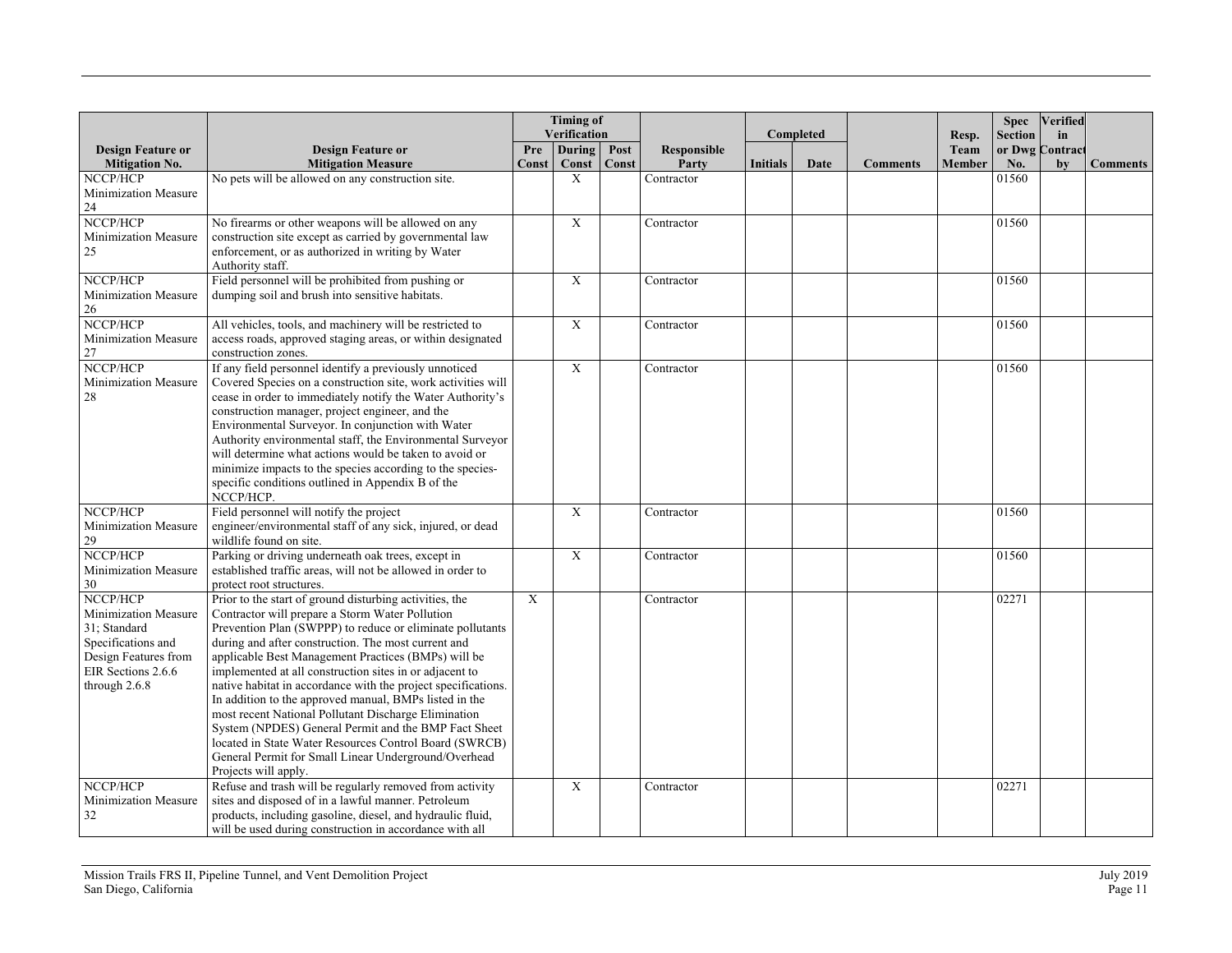|                          |                                                                                                                                |             | <b>Timing of</b><br>Verification |       |                 |                 | Completed |                                   | Resp.  | <b>Spec</b><br>Section | <b>Verified</b><br>in |                 |
|--------------------------|--------------------------------------------------------------------------------------------------------------------------------|-------------|----------------------------------|-------|-----------------|-----------------|-----------|-----------------------------------|--------|------------------------|-----------------------|-----------------|
| <b>Design Feature or</b> | <b>Design Feature or</b>                                                                                                       | Pre         | During                           | Post  | Responsible     |                 |           |                                   | Team   |                        | or Dwg Contract       |                 |
| <b>Mitigation No.</b>    | <b>Mitigation Measure</b><br>federal, state, and local laws, regulations, and permitting                                       | Const       | Const                            | Const | Party           | <b>Initials</b> | Date      | <b>Comments</b>                   | Member | No.                    | by                    | <b>Comments</b> |
|                          | requirements. In the event that hazardous materials are                                                                        |             |                                  |       |                 |                 |           |                                   |        |                        |                       |                 |
|                          | encountered or generated during construction, contractors                                                                      |             |                                  |       |                 |                 |           |                                   |        |                        |                       |                 |
|                          | certified by the responsible regulatory agency will conduct                                                                    |             |                                  |       |                 |                 |           |                                   |        |                        |                       |                 |
|                          | all recovery operations and dispose of hazardous waste in                                                                      |             |                                  |       |                 |                 |           |                                   |        |                        |                       |                 |
|                          | accordance with existing regulations and required permits.                                                                     |             |                                  |       |                 |                 |           |                                   |        |                        |                       |                 |
|                          | As required, petroleum products, trash, and other materials                                                                    |             |                                  |       |                 |                 |           |                                   |        |                        |                       |                 |
|                          | will be taken to a disposal facility authorized to accept                                                                      |             |                                  |       |                 |                 |           |                                   |        |                        |                       |                 |
|                          | such materials.                                                                                                                |             |                                  |       |                 |                 |           |                                   |        |                        |                       |                 |
| NCCP/HCP Species         | Encroachment of non-native species will be minimized by                                                                        | $\mathbf X$ |                                  |       | Water Authority |                 |           |                                   |        |                        |                       |                 |
| Condition TM-1, GS-3     | limiting soil disturbance within 50 feet of TM and GS<br>populations.                                                          |             |                                  |       |                 |                 |           |                                   |        |                        |                       |                 |
| NCCP/HCP Species         | Establish a minimum habitat buffer of 100 feet when                                                                            | X           |                                  |       | Water Authority |                 |           |                                   |        |                        |                       |                 |
| Condition TM-2, VD-      | feasible around TM, VD, and GS populations to support                                                                          |             |                                  |       |                 |                 |           |                                   |        |                        |                       |                 |
| $1, GS-1$                | the natural suite of pollinators, unless a biologically                                                                        |             |                                  |       |                 |                 |           |                                   |        |                        |                       |                 |
|                          | appropriate mitigation approach is agreed to with the                                                                          |             |                                  |       |                 |                 |           |                                   |        |                        |                       |                 |
|                          | Wildlife Agencies at the time of project-specific<br>environmental review.                                                     |             |                                  |       |                 |                 |           |                                   |        |                        |                       |                 |
| NCCP/HCP Species         | Focused surveys for TM and GS are conducted by the                                                                             | X           |                                  |       | Environmental   |                 |           | Surveys                           |        |                        |                       |                 |
| Condition TM-3, GS-4     | Environmental Surveyor for detection prior to any                                                                              |             |                                  |       | Surveyor        |                 |           | conducted                         |        |                        |                       |                 |
|                          | proposed impacts (e.g., during CEQA review).                                                                                   |             |                                  |       |                 |                 |           | during spring                     |        |                        |                       |                 |
|                          |                                                                                                                                |             |                                  |       |                 |                 |           | 2019, with                        |        |                        |                       |                 |
|                          |                                                                                                                                |             |                                  |       |                 |                 |           | negative results                  |        |                        |                       |                 |
| NCCP/HCP Species         | For unavoidable impacts on VD, prepare a mitigation plan                                                                       | X           |                                  |       | Water Authority |                 |           | Direct impact                     |        |                        |                       |                 |
| Condition VD-2           | to re-establish populations at a final mitigation ratio that                                                                   |             |                                  |       |                 |                 |           | on VD not                         |        |                        |                       |                 |
|                          | results in a no-net-loss of species population. The plan                                                                       |             |                                  |       |                 |                 |           | anticipated,                      |        |                        |                       |                 |
|                          | shall include, but not limited to, species propagation ratios,<br>restoration site selection and assessment, site preparation, |             |                                  |       |                 |                 |           | negative survey<br>results during |        |                        |                       |                 |
|                          | implementation strategies, weed control procedures,                                                                            |             |                                  |       |                 |                 |           | spring 2019                       |        |                        |                       |                 |
|                          | required management and monitoring in perpetuity,                                                                              |             |                                  |       |                 |                 |           |                                   |        |                        |                       |                 |
|                          | funding commitment, and reporting procedures. This plan                                                                        |             |                                  |       |                 |                 |           |                                   |        |                        |                       |                 |
|                          | would be prepared in advance of project impacts and                                                                            |             |                                  |       |                 |                 |           |                                   |        |                        |                       |                 |
|                          | approved by the Wildlife Agencies.                                                                                             |             |                                  |       |                 |                 |           |                                   |        |                        |                       |                 |
| <b>NCCP/HCP Species</b>  | Prescribed burning or mechanical thatch reduction can be                                                                       |             |                                  | X     | Water Authority |                 |           |                                   |        |                        |                       |                 |
| Condition GS-2           | effectively used to encourage GS populations.                                                                                  |             |                                  |       |                 |                 |           |                                   |        |                        |                       |                 |
| <b>NCCP/HCP Species</b>  | Conduct a habitat assessment per the U.S. Fish and                                                                             | X           |                                  |       | Water Authority |                 |           | Completed in                      |        |                        |                       |                 |
| Condition OCB-1          | Wildlife Service (USFWS) protocol as part of the pre-                                                                          |             |                                  |       |                 |                 |           | spring 2019                       |        |                        |                       |                 |
|                          | activity survey to identify if suitable QCB habitat (as                                                                        |             |                                  |       |                 |                 |           |                                   |        |                        |                       |                 |
|                          | defined by USFWS 2002) is present within the project<br>area. The pre-activity survey may be conducted year-                   |             |                                  |       |                 |                 |           |                                   |        |                        |                       |                 |
|                          | round, regardless of the QCB flight season.                                                                                    |             |                                  |       |                 |                 |           |                                   |        |                        |                       |                 |
| NCCP/HCP Species         | Where no suitable habitat for QCB is present, construction                                                                     |             | X                                |       | Water Authority |                 |           |                                   |        |                        |                       |                 |
| Condition QCB-2          | may occur in accordance with the Plan general Conditions                                                                       |             |                                  |       |                 |                 |           |                                   |        |                        |                       |                 |
|                          | for Coverage.                                                                                                                  |             |                                  |       |                 |                 |           |                                   |        |                        |                       |                 |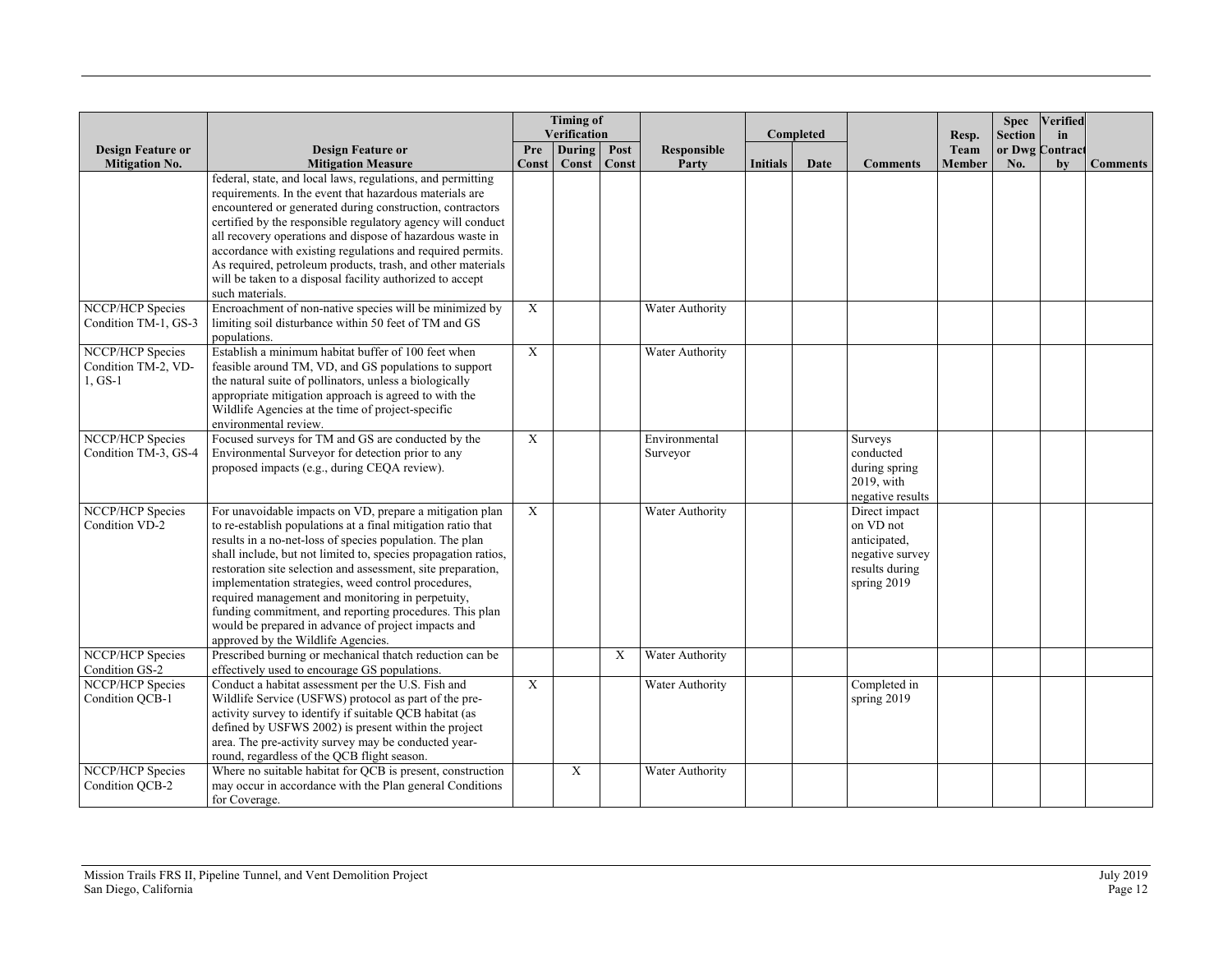|                                                                            |                                                                                                                                                                                                                                                                                                                                                                                                                                                                                                                                                                                                                                                                                                                                                      |                | <b>Timing of</b>       |               |                                              |                 |           |                                       |                       | <b>Spec</b>            | <b>Verified</b> |                 |
|----------------------------------------------------------------------------|------------------------------------------------------------------------------------------------------------------------------------------------------------------------------------------------------------------------------------------------------------------------------------------------------------------------------------------------------------------------------------------------------------------------------------------------------------------------------------------------------------------------------------------------------------------------------------------------------------------------------------------------------------------------------------------------------------------------------------------------------|----------------|------------------------|---------------|----------------------------------------------|-----------------|-----------|---------------------------------------|-----------------------|------------------------|-----------------|-----------------|
|                                                                            |                                                                                                                                                                                                                                                                                                                                                                                                                                                                                                                                                                                                                                                                                                                                                      |                | Verification           |               |                                              |                 | Completed |                                       | Resp.                 | Section                | in              |                 |
| <b>Design Feature or</b><br><b>Mitigation No.</b>                          | <b>Design Feature or</b><br><b>Mitigation Measure</b>                                                                                                                                                                                                                                                                                                                                                                                                                                                                                                                                                                                                                                                                                                | Pre<br>Const   | <b>During</b><br>Const | Post<br>Const | <b>Responsible</b><br>Party                  | <b>Initials</b> | Date      | <b>Comments</b>                       | Team<br><b>Member</b> | or Dwg Contract<br>No. | bv              | <b>Comments</b> |
| <b>NCCP/HCP Species</b><br>Condition QCB-3                                 | If suitable QCB habitat is present, the project will avoid<br>impacts to the habitat through project design                                                                                                                                                                                                                                                                                                                                                                                                                                                                                                                                                                                                                                          | X              |                        |               | Water Authority                              |                 |           |                                       |                       |                        |                 |                 |
|                                                                            | considerations, to the extent feasible. If impacts are<br>avoided, no species-specific mitigation is required.                                                                                                                                                                                                                                                                                                                                                                                                                                                                                                                                                                                                                                       |                |                        |               |                                              |                 |           |                                       |                       |                        |                 |                 |
| <b>NCCP/HCP Species</b><br>Condition QCB-4                                 | If impacts to suitable QCB habitat cannot be avoided and<br>project timing allows, conduct U.S. Fish and Wildlife<br>Service protocol adult flight season surveys by a permitted<br>Environmental Surveyor under favorable conditions in<br>areas of suitable habitat for all Covered Activities.                                                                                                                                                                                                                                                                                                                                                                                                                                                    | $\overline{X}$ |                        |               | Water Authority<br>Environmental<br>Surveyor |                 |           | Negative<br>surveys in<br>spring 2019 |                       |                        |                 |                 |
| <b>NCCP/HCP Species</b><br>Condition QCB-5                                 | If project timing does not allow adult flight season surveys<br>in suitable OCB habitat, it will be assumed that the habitat<br>is occupied. Unavoidable impacts to suitable but<br>unoccupied habitat (as determined by protocol adult flight<br>season surveys) will be mitigated in accordance with<br>Tables 6-6 and 6-7 in the Plan. Unavoidable impacts to<br>occupied QCB habitat will be mitigated at a 2:1 ratio with<br>occupied habitat.                                                                                                                                                                                                                                                                                                  | X              |                        |               | Water Authority                              |                 |           | Negative<br>surveys in<br>spring 2019 |                       |                        |                 |                 |
| <b>NCCP/HCP Species</b><br>Condition QCB-6                                 | If proposed impacts to occupied QCB habitat, as<br>determined by surveys or assumed, are greater than 1 acre,<br>the Water Authority will consult with the Wildlife<br>Agencies to ensure that project implementation will not<br>cause the extirpation of a QCB population.                                                                                                                                                                                                                                                                                                                                                                                                                                                                         | $\mathbf X$    |                        |               | Water Authority                              |                 |           | Negative<br>surveys in<br>spring 2019 |                       |                        |                 |                 |
| <b>NCCP/HCP Species</b><br>Condition OCB-7                                 | Projects having direct or indirect impacts to occupied QCB<br>habitat shall establish biological buffers of at least 100 feet<br>that shall be maintained adjacent to occupied QCB habitat,<br>measured from the outer edge of the habitat patch.                                                                                                                                                                                                                                                                                                                                                                                                                                                                                                    | $\mathbf X$    |                        |               | Water Authority                              |                 |           | Negative<br>surveys in<br>spring 2019 |                       |                        |                 |                 |
| <b>NCCP/HCP Species</b><br>Condition OCB-8                                 | Reseed temporarily disturbed areas with appropriate native<br>seed mix including QCB nectar sources and dot-seed<br>plantain in appropriate habitat to regionally enhance re-<br>colonization efforts.                                                                                                                                                                                                                                                                                                                                                                                                                                                                                                                                               | X              |                        |               | Water Authority                              |                 |           |                                       |                       |                        |                 |                 |
| NCCP/HCP Species<br>Condition WS-1, CW-<br>1, OW-1, CRB-2, CL-<br>1, RDR-2 | Avoid or minimize impacts to WS, CW, OW, CRB, CL,<br>and RDR habitat through project design and placement.                                                                                                                                                                                                                                                                                                                                                                                                                                                                                                                                                                                                                                           | $\mathbf X$    |                        |               | Water Authority                              |                 |           |                                       |                       |                        |                 |                 |
| <b>NCCP/HCP Species</b><br>Condition WS-2                                  | Conduct pre-activity surveys under favorable conditions<br>for WS in areas of potential habitat (including both<br>potential breeding habitat and adjacent upland aestivation<br>habitat) for all new facilities and O&M Activities<br>conducted during the breeding and active foraging season<br>of January 1 through June 30. Surveys must be performed<br>for WS during appropriate field conditions (e.g., following<br>adequate rainfall that would trigger breeding activity) in all<br>vernal pools, seasonal depressions, or other areas that show<br>evidence of standing water, prior to any proposed impact<br>as part of the project review process (e.g., CEQA process).<br>Surveys shall be conducted for potential WS habitat within | X              |                        |               | Environmental<br>Surveyor                    |                 |           |                                       |                       |                        |                 |                 |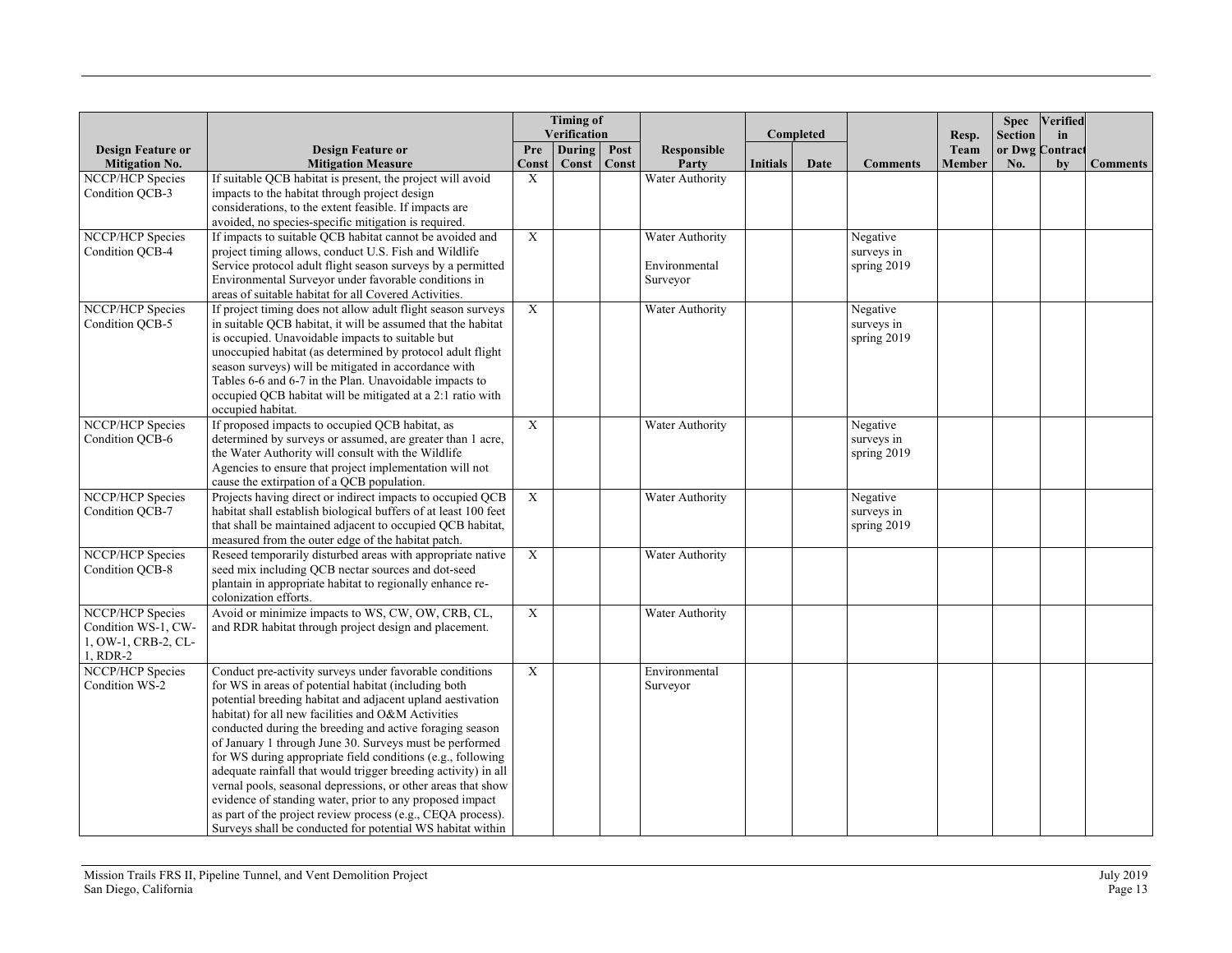|                                                   |                                                                                                                                                                                                                                                                                                                                                                                                                                                                                                                                                                                                                                                                                                                                                                                                                                                                              |                     | <b>Timing of</b>       |               |                             |                 |           |                            |                       | <b>Spec</b>     | Verified              |                 |
|---------------------------------------------------|------------------------------------------------------------------------------------------------------------------------------------------------------------------------------------------------------------------------------------------------------------------------------------------------------------------------------------------------------------------------------------------------------------------------------------------------------------------------------------------------------------------------------------------------------------------------------------------------------------------------------------------------------------------------------------------------------------------------------------------------------------------------------------------------------------------------------------------------------------------------------|---------------------|------------------------|---------------|-----------------------------|-----------------|-----------|----------------------------|-----------------------|-----------------|-----------------------|-----------------|
|                                                   |                                                                                                                                                                                                                                                                                                                                                                                                                                                                                                                                                                                                                                                                                                                                                                                                                                                                              |                     | Verification           |               |                             |                 | Completed |                            | Resp.                 | <b>Section</b>  | in                    |                 |
| <b>Design Feature or</b><br><b>Mitigation No.</b> | <b>Design Feature or</b><br><b>Mitigation Measure</b>                                                                                                                                                                                                                                                                                                                                                                                                                                                                                                                                                                                                                                                                                                                                                                                                                        | Pre<br><b>Const</b> | <b>During</b><br>Const | Post<br>Const | <b>Responsible</b><br>Party | <b>Initials</b> | Date      | <b>Comments</b>            | Team<br><b>Member</b> | or Dwg C<br>No. | <b>Contract</b><br>by | <b>Comments</b> |
|                                                   | the project impact area and within a 1,500-foot buffer<br>around the impact area.                                                                                                                                                                                                                                                                                                                                                                                                                                                                                                                                                                                                                                                                                                                                                                                            |                     |                        |               |                             |                 |           |                            |                       |                 |                       |                 |
| <b>NCCP/HCP Species</b><br>Condition WS-3         | If work must be done in occupied WS breeding habitat<br>during the WS breeding season, the following measures<br>would be used to avoid or reduce impacts:                                                                                                                                                                                                                                                                                                                                                                                                                                                                                                                                                                                                                                                                                                                   |                     | $\overline{X}$         |               | Environmental<br>Surveyor   |                 |           |                            |                       |                 |                       |                 |
|                                                   | a. If an Environmental Surveyor determines a need for<br>fencing, exclusionary toad fences would be used to<br>keep WS out of construction areas. These fences would<br>be placed and monitored daily by an TCEnvironmental<br>Surveyor familiar with WS ecology.                                                                                                                                                                                                                                                                                                                                                                                                                                                                                                                                                                                                            |                     |                        |               |                             |                 |           |                            |                       |                 |                       |                 |
|                                                   | Silt fence/drift fence and pitfall traps would be<br>b.<br>installed around the impact area adjacent to occupied<br>breeding habitat at least 21 days prior to impact to<br>minimize access by WS and to allow for removal of<br>WS from the impact area to an adjacent protected area.<br>An Environmental Surveyor experienced with the<br>identification, handling, and ecology of the spadefoot<br>shall implement and oversee proper installation of the<br>toad exclusion fencing, relocation efforts, and<br>monitoring. The exclusion fencing would be<br>maintained until the completion of all construction<br>activities within or adjacent to occupied spadefoot<br>habitat. For the duration of construction, the enclosure<br>would be surveyed on a daily basis early in the<br>morning, and any WS that may have breached the<br>fencing would be relocated. |                     |                        |               |                             |                 |           |                            |                       |                 |                       |                 |
| NCCP/HCP Species<br>Condition WS-4                | Any wetlands created for mitigation for impacts to<br>wetlands occupied by WS must be demonstrated to be<br>capable of supporting the species prior to impacts, to<br>ensure no-net-loss of occupied breeding habitat.                                                                                                                                                                                                                                                                                                                                                                                                                                                                                                                                                                                                                                                       | X                   |                        |               | Water Authority             |                 |           | NA, no wetland<br>creation |                       |                 |                       |                 |
| NCCP/HCP Species<br>Condition WS-5                | To ensure that diseases are not conveyed between work<br>sites by the authorized biologist or assistants, the fieldwork<br>code of practice developed by the Declining Amphibian<br>Populations Task Force (DAPTF) will be followed at all<br>times. The DAPTF fieldwork code of practice is contained<br>in Attachment B-2 at the end of this Appendix.                                                                                                                                                                                                                                                                                                                                                                                                                                                                                                                     |                     | X                      |               | Environmental<br>Surveyor   |                 |           |                            |                       |                 |                       |                 |
| NCCP/HCP Species<br>Condition WS-6                | When available, maintain and manage a 100-foot buffer<br>area as foraging and burrowing habitat around known and<br>newly discovered locations of WS.                                                                                                                                                                                                                                                                                                                                                                                                                                                                                                                                                                                                                                                                                                                        | $\mathbf X$         |                        |               | Water Authority             |                 |           |                            |                       |                 |                       |                 |
| NCCP/HCP Species<br>Condition WS-7                | When possible, enhance WS populations that are declining<br>and restore damaged habitat based on information obtained<br>through monitoring or research of this species.<br>Enhancement may include reduction of non-native species<br>and other site-specific habitat improvement activities.                                                                                                                                                                                                                                                                                                                                                                                                                                                                                                                                                                               | $\mathbf X$         |                        |               | Water Authority             |                 |           |                            |                       |                 |                       |                 |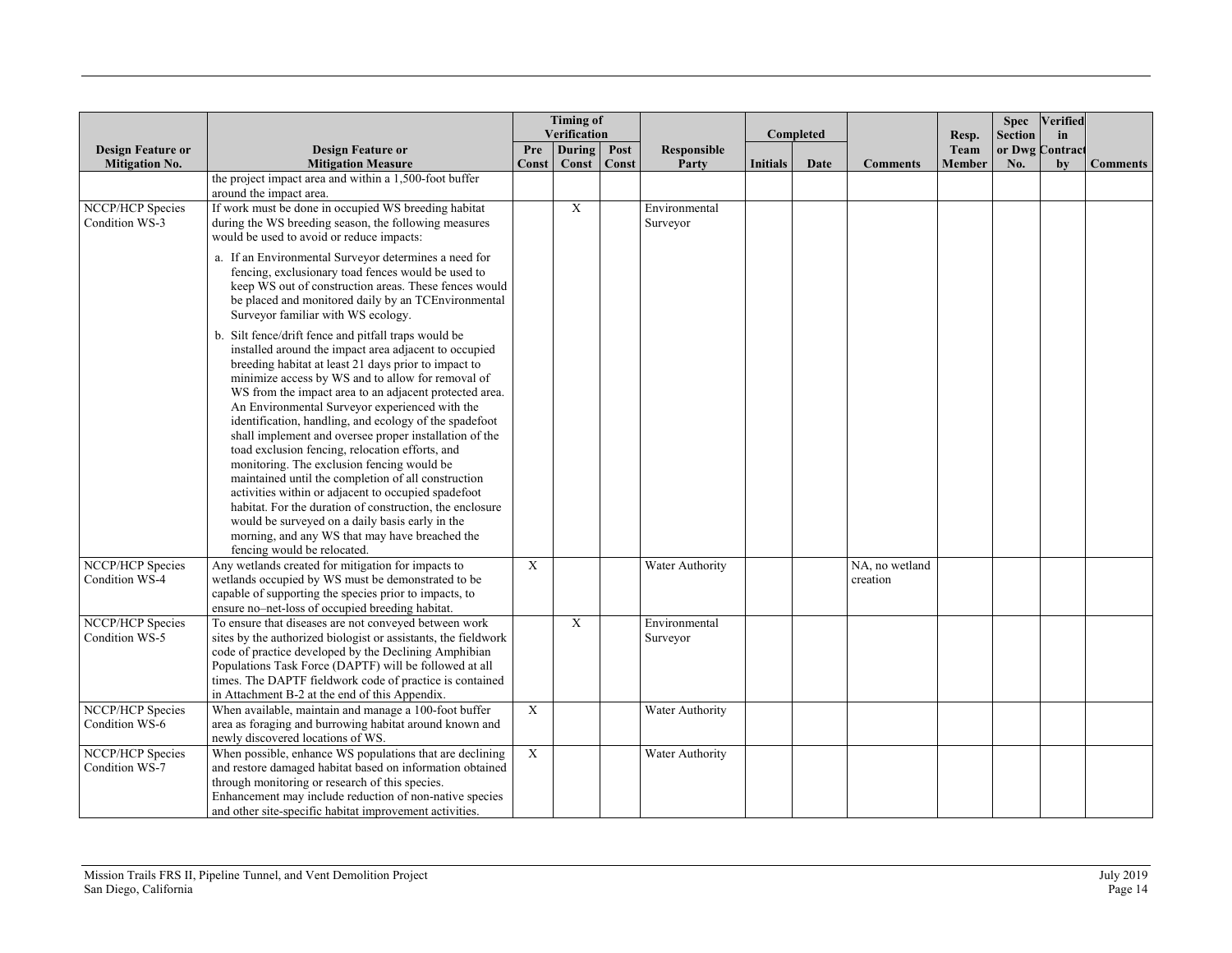|                                                                       |                                                                                                                                                                                                                                                                                                                                                                                                                                                                                                                                                                                                                                                                                                                                                                                                                                                                                                                                                                                                                                     |              | <b>Timing of</b><br>Verification |       |                           |                 | Completed |                 | Resp.  | <b>Spec</b><br>Section | <b>Verified</b><br>in |                 |
|-----------------------------------------------------------------------|-------------------------------------------------------------------------------------------------------------------------------------------------------------------------------------------------------------------------------------------------------------------------------------------------------------------------------------------------------------------------------------------------------------------------------------------------------------------------------------------------------------------------------------------------------------------------------------------------------------------------------------------------------------------------------------------------------------------------------------------------------------------------------------------------------------------------------------------------------------------------------------------------------------------------------------------------------------------------------------------------------------------------------------|--------------|----------------------------------|-------|---------------------------|-----------------|-----------|-----------------|--------|------------------------|-----------------------|-----------------|
| <b>Design Feature or</b>                                              | <b>Design Feature or</b>                                                                                                                                                                                                                                                                                                                                                                                                                                                                                                                                                                                                                                                                                                                                                                                                                                                                                                                                                                                                            | Pre          | <b>During</b>                    | Post  | <b>Responsible</b>        |                 |           |                 | Team   |                        | or Dwg Contract       |                 |
| <b>Mitigation No.</b>                                                 | <b>Mitigation Measure</b>                                                                                                                                                                                                                                                                                                                                                                                                                                                                                                                                                                                                                                                                                                                                                                                                                                                                                                                                                                                                           | Const        | Const                            | Const | Party                     | <b>Initials</b> | Date      | <b>Comments</b> | Member | No.                    | bv                    | <b>Comments</b> |
| <b>NCCP/HCP Species</b><br>Condition WS-8                             | Bullfrogs and other exotic species that prey upon or<br>displace WS would be removed from occupied habitat<br>areas during restoration efforts.                                                                                                                                                                                                                                                                                                                                                                                                                                                                                                                                                                                                                                                                                                                                                                                                                                                                                     | X            |                                  |       | Water Authority           |                 |           |                 |        |                        |                       |                 |
| <b>NCCP/HCP Species</b><br>Condition OW-2                             | Minimize and manage effects from introduced ant species<br>that may exclude the termite prey base during restoration<br>efforts. All nursery stock plants will be checked for<br>non-native ants before installation at restoration sites. Non-<br>native ants that penetrate native habitats appear to be<br>partially supported by artificial irrigation associated with<br>landscaping (Suarez et al. 1998). Therefore, runoff from<br>mitigation sites in native habitat would be minimized and<br>managed.                                                                                                                                                                                                                                                                                                                                                                                                                                                                                                                     | X            |                                  |       | Water Authority           |                 |           |                 |        |                        |                       |                 |
| NCCP/HCP Species<br>Condition CRB-1                                   | Maintain adequate rocky, downed woody, and other<br>organic debris.                                                                                                                                                                                                                                                                                                                                                                                                                                                                                                                                                                                                                                                                                                                                                                                                                                                                                                                                                                 | X            |                                  |       | Water Authority           |                 |           |                 |        |                        |                       |                 |
| NCCP/HCP Species<br><b>Condition RNS-1</b>                            | Avoid or minimize impacts to rocky outcrop and/or<br>boulder-dominated microhabitats through project design<br>and placement.                                                                                                                                                                                                                                                                                                                                                                                                                                                                                                                                                                                                                                                                                                                                                                                                                                                                                                       | $\mathbf X$  |                                  |       | Water Authority           |                 |           |                 |        |                        |                       |                 |
| NCCP/HCP Species<br><b>Condition RDR-1</b>                            | If a RDR is observed in the construction area, the snake<br>should be moved by an Environmental Surveyor to the<br>closest safe, suitable habitat in the area. Exclusionary<br>fences may be used to keep snakes out of construction<br>areas. These fences would be placed and monitored daily.                                                                                                                                                                                                                                                                                                                                                                                                                                                                                                                                                                                                                                                                                                                                    |              | X                                |       | Environmental<br>Surveyor |                 |           |                 |        |                        |                       |                 |
| <b>NCCP/HCP Species</b><br>Condition LS-1, RS-1.<br>HL-1, CG-2, GSW-1 | Minimize impacts through timing of work in LS, RS, HL,<br>CG, and GSW suitable habitat to avoid the nesting season<br>whenever possible or ensure that habitat is removed prior<br>to the initiation of the breeding season. If construction<br>activities must commence during the breeding season,<br>minimize impacts through conducting nest surveys within<br>300 feet of all proposed activities should be conducted<br>during the breeding season (February 15 through August<br>15). If active nests are encountered, no Covered Activities<br>shall be implemented within a minimum distance of 100<br>feet of the nest. A greater setback (up to 300 feet) may be<br>required, as determined by the Environmental Surveyor,<br>based on the site-specific considerations, phase of the<br>nesting cycle, and species or other biological<br>considerations (see Section 2.4, Buffers in Appendix B of<br>the NCCP/HCP). Direct take of individuals and destruction<br>of nests within an active territory is not allowed. | X            | X                                |       | Environmental<br>Surveyor |                 |           |                 |        | 01560                  |                       |                 |
| <b>NCCP/HCP Species</b><br>Condition HL-2                             | If construction activities must commence during the upland<br>avian breeding season, develop a Wildlife Agency<br>approved survey protocol to improve the detectability of<br>horned lark nests.                                                                                                                                                                                                                                                                                                                                                                                                                                                                                                                                                                                                                                                                                                                                                                                                                                    | $\mathbf{X}$ | X                                |       | Environmental<br>Surveyor |                 |           |                 |        |                        |                       |                 |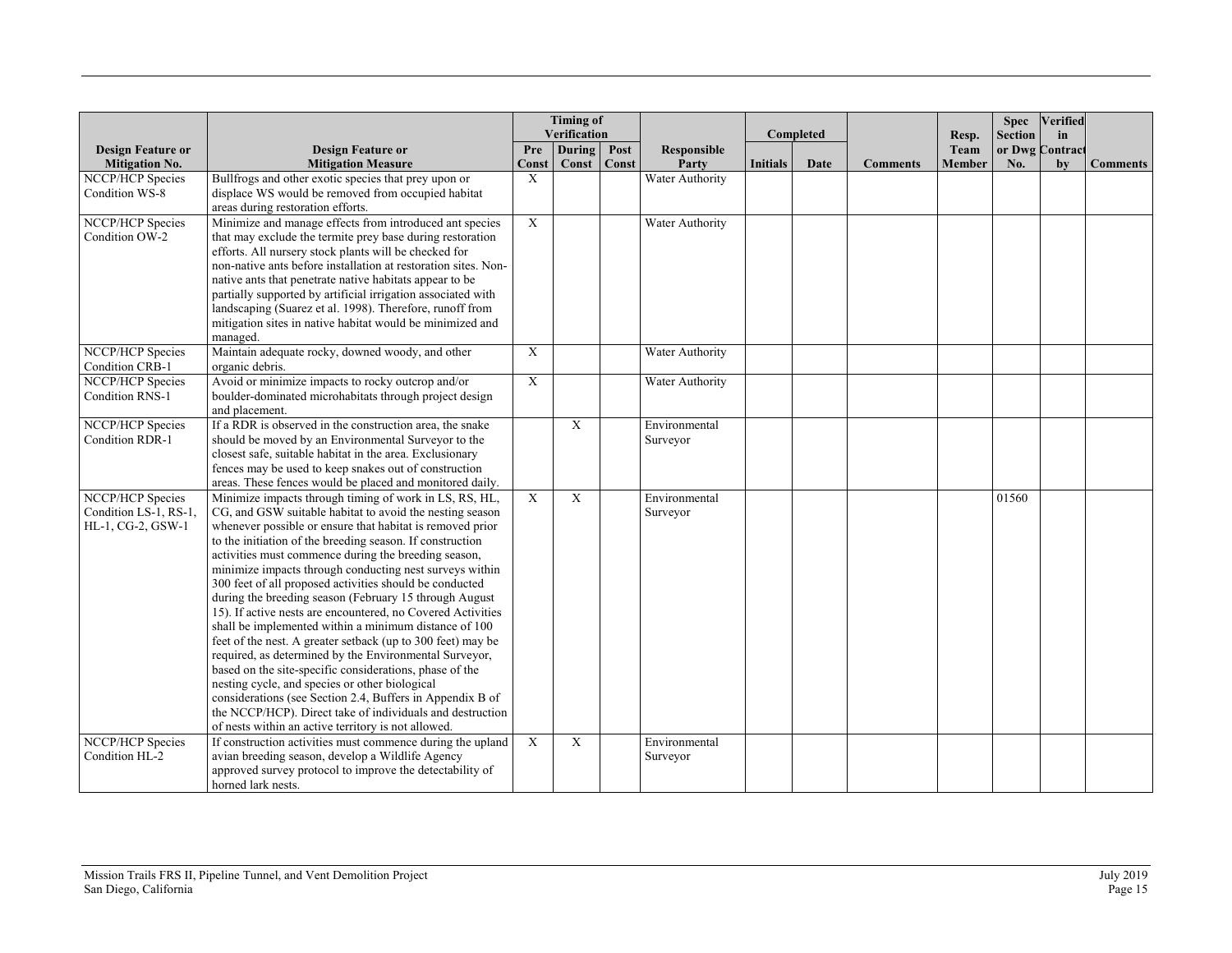|                                                                   |                                                                                                                                                                                                                                                                                                                                                                                                                                                                                                                                                                                                              |       | <b>Timing of</b><br><b>Verification</b> |       |                                          |                 | Completed |                                                         | Resp.         | <b>Spec</b><br><b>Section</b> | <b>Verified</b><br>in |                 |
|-------------------------------------------------------------------|--------------------------------------------------------------------------------------------------------------------------------------------------------------------------------------------------------------------------------------------------------------------------------------------------------------------------------------------------------------------------------------------------------------------------------------------------------------------------------------------------------------------------------------------------------------------------------------------------------------|-------|-----------------------------------------|-------|------------------------------------------|-----------------|-----------|---------------------------------------------------------|---------------|-------------------------------|-----------------------|-----------------|
| <b>Design Feature or</b>                                          | <b>Design Feature or</b>                                                                                                                                                                                                                                                                                                                                                                                                                                                                                                                                                                                     | Pre   | <b>During</b>                           | Post  | <b>Responsible</b>                       |                 |           |                                                         | Team          | or Dwg                        | <b>ontract</b>        |                 |
| <b>Mitigation No.</b>                                             | <b>Mitigation Measure</b>                                                                                                                                                                                                                                                                                                                                                                                                                                                                                                                                                                                    | Const | Const                                   | Const | Party                                    | <b>Initials</b> | Date      | <b>Comments</b>                                         | <b>Member</b> | No.                           | by                    | <b>Comments</b> |
| <b>NCCP/HCP Species</b><br>Condition CG-1                         | Conduct U.S. Fish and Wildlife Service protocol surveys<br>for CG under favorable conditions in areas of potential<br>foraging or breeding habitat for all new facilities and O&M<br>Activities, or assume occupancy of potential habitat, to<br>ensure that this species is adequately addressed by impact<br>avoidance, minimization, and mitigation.                                                                                                                                                                                                                                                      | X     | X                                       |       | Environmental<br>Surveyor                |                 |           | Occupancy<br>assumed based<br>on recent<br>observations |               |                               |                       |                 |
| <b>NCCP/HCP Species</b><br>Condition CG-3, GSW-<br>$\mathfrak{D}$ | Direct take of individuals and destruction of CG and GSW<br>nests within an active territory are not allowed.                                                                                                                                                                                                                                                                                                                                                                                                                                                                                                | X     | $\mathbf X$                             |       | Contractor/<br>Environmental<br>Surveyor |                 |           |                                                         |               |                               |                       |                 |
| NCCP/HCP Species<br>Condition CG-4                                | For temporary impacts to occupied CG habitat, the work<br>site would be returned to preexisting contours, where<br>feasible, and revegetation with appropriate locally native<br>species. All revegetation plans would require written<br>concurrence of the Wildlife Agencies. Also, see Section<br>6.4, Plan Minimization Measures, of the NCCP/HCP.                                                                                                                                                                                                                                                       |       |                                         | X     | Contractor/<br>Environmental<br>Surveyor |                 |           |                                                         |               |                               |                       |                 |
| <b>NCCP/HCP Species</b><br>Condition DM-1, PM-<br>$1, DW-1$       | Implement a small-mammal live trapping and<br>identification program in suitable habitat to determine the<br>presence or absence of DM, PM, and DW. Alternatively,<br>assume presence of these species and implement condition<br>DM-2, PM-2, and DW-2, as listed below.                                                                                                                                                                                                                                                                                                                                     | X     |                                         |       | Environmental<br>Surveyor                |                 |           |                                                         |               |                               |                       |                 |
| <b>NCCP/HCP Species</b><br>Condition DM-2, PM-<br>2, DW-2         | If DM, PM, or DW is observed and burrows will be<br>affected by project-related disturbance, a pre-construction<br>live trapping and relocation program will be implemented<br>by the Environmental Surveyor at the impact areas in<br>which this species was observed. Individuals will be<br>relocated into adjacent suitable habitat areas or preserves,<br>and/or the Environmental Surveyor will provide measures<br>to ensure exclusion during construction activities.<br>Relocation would be determined and conducted by an<br>Environmental Surveyor in consultation with the Wildlife<br>Agencies. | X     |                                         |       | Environmental<br>Surveyor                |                 |           |                                                         |               | 01560                         |                       |                 |
| NCCP/HCP Species<br>Condition DW-3                                | Avoid to the maximum extent possible impacts to DW<br>sticknests.                                                                                                                                                                                                                                                                                                                                                                                                                                                                                                                                            | X     | X                                       |       | Water Authority/<br>Contractor           |                 |           |                                                         |               | 01560                         |                       |                 |
| <b>NCCP/HCP Species</b><br>Condition DW-4                         | For temporary impacts to occupied DW habitat,<br>incorporate suitable habitat elements, such as rock and<br>brush piles, into the habitat restoration plan.                                                                                                                                                                                                                                                                                                                                                                                                                                                  |       |                                         | X     | Environmental<br>Surveyor                |                 |           |                                                         |               |                               |                       |                 |
| NCCP/HCP Narrow<br><b>Endemic Policy</b><br>Condition-1           | Narrow endemic species population will always be avoided<br>to the maximum extent practicable.                                                                                                                                                                                                                                                                                                                                                                                                                                                                                                               | X     | X                                       |       | Water Authority                          |                 |           |                                                         |               |                               |                       |                 |
| NCCP/HCP Narrow<br><b>Endemic Policy</b><br>Condition-2           | For new project, an 80 percent avoidance policy will apply,<br>excluding existing Water Authority rights-of-way<br>(including easements and fee-owned parcels). Covered<br>Projects that cannot meet the 80 percent avoidance policy<br>due to additional site and planning constraints will<br>implement a Wildlife Agency- approved biologically<br>equivalent or superior alternative.                                                                                                                                                                                                                    | X     |                                         |       | Water Authority                          |                 |           |                                                         |               |                               |                       |                 |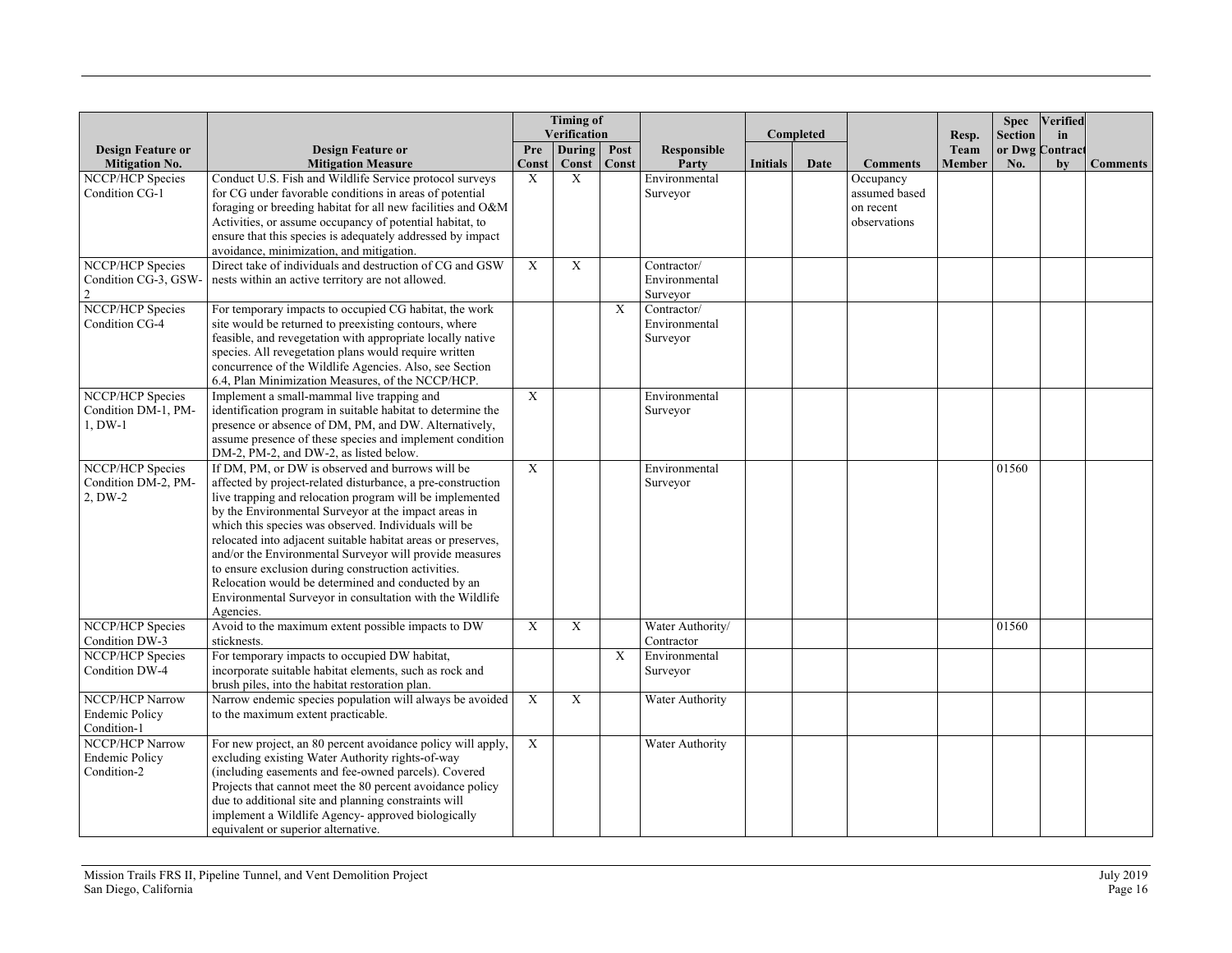|                                      |                                                                                                                            |             | <b>Timing of</b><br>Verification |       |                    |                 | Completed |                 | Resp.         | <b>Spec</b><br>Section | <b>Verified</b><br>in |                 |
|--------------------------------------|----------------------------------------------------------------------------------------------------------------------------|-------------|----------------------------------|-------|--------------------|-----------------|-----------|-----------------|---------------|------------------------|-----------------------|-----------------|
| <b>Design Feature or</b>             | <b>Design Feature or</b>                                                                                                   | Pre         | <b>During</b>                    | Post  | <b>Responsible</b> |                 |           |                 | Team          | or Dwg C               | <b>Contract</b>       |                 |
| <b>Mitigation No.</b>                | <b>Mitigation Measure</b>                                                                                                  | Const       | Const                            | Const | Party              | <b>Initials</b> | Date      | <b>Comments</b> | <b>Member</b> | No.                    | by                    | <b>Comments</b> |
| NCCP/HCP Narrow                      | Pre-activity surveys will be used to identify the location of                                                              | X           |                                  |       | Environmental      |                 |           |                 |               |                        |                       |                 |
| <b>Endemic Policy</b><br>Condition-3 | narrow endemic populations to ensure that they are<br>avoided and protected in accordance with the NCCP/HCP                |             |                                  |       | Surveyor           |                 |           |                 |               |                        |                       |                 |
|                                      | narrow endemic policy (see Appendix F of the plan).                                                                        |             |                                  |       |                    |                 |           |                 |               |                        |                       |                 |
| NCCP/HCP Narrow                      | Mitigation for unavoidable impacts will be designed to                                                                     | $\mathbf X$ |                                  |       | Water Authority    |                 |           |                 |               |                        |                       |                 |
| <b>Endemic Policy</b>                | minimize adverse effects to species viability and to                                                                       |             |                                  |       |                    |                 |           |                 |               |                        |                       |                 |
| Condition-4                          | contribute to the biological objects of the Plan.                                                                          |             |                                  |       |                    |                 |           |                 |               |                        |                       |                 |
| NCCP/HCP Appendix                    | California Department Fish and Wildlife employees are                                                                      |             | $\boldsymbol{\mathrm{X}}$        |       | Water Authority    |                 |           |                 |               |                        |                       |                 |
| I: Lake, Stream, River               | authorized to conduct on-site inspections relevant to San                                                                  |             |                                  |       |                    |                 |           |                 |               |                        |                       |                 |
| Work Condition 1                     | Diego County Water Authority NCCP/HCP Section<br>6.6.1.1, upon reasonable notice.                                          |             |                                  |       |                    |                 |           |                 |               |                        |                       |                 |
| NCCP/HCP Appendix                    | Silty/turbid water shall not be discharged into the stream.                                                                |             | $\boldsymbol{\mathrm{X}}$        |       | Water Authority    |                 |           |                 |               |                        |                       |                 |
| I: Lake, Stream, River               | Such water shall be settled, filtered, or otherwise treated                                                                |             |                                  |       |                    |                 |           |                 |               |                        |                       |                 |
| Work Condition 2                     | prior to discharge. The Contractor's ability to minimize                                                                   |             |                                  |       | Contractor         |                 |           |                 |               |                        |                       |                 |
|                                      | turbidity/siltation shall be the subject of pre-construction                                                               |             |                                  |       |                    |                 |           |                 |               |                        |                       |                 |
|                                      | planning and design feature implementation.                                                                                |             |                                  |       |                    |                 |           |                 |               |                        |                       |                 |
| NCCP/HCP Appendix                    | Preparation shall be made so that runoff from steep,                                                                       |             | $\mathbf X$                      |       | Contractor         |                 |           |                 |               |                        |                       |                 |
| I: Lake, Stream, River               | erodible surfaces will be diverted into stable areas with                                                                  |             |                                  |       |                    |                 |           |                 |               |                        |                       |                 |
| Work Condition 3                     | little erosion potential. Frequent water checks shall be                                                                   |             |                                  |       |                    |                 |           |                 |               |                        |                       |                 |
|                                      | placed on dirt roads, cat tracks, or other work trails to<br>control erosion.                                              |             |                                  |       |                    |                 |           |                 |               |                        |                       |                 |
| NCCP/HCP Appendix                    | Water containing mud, silt, or other pollutants from                                                                       |             | $\mathbf X$                      |       | Contractor         |                 |           |                 |               |                        |                       |                 |
| I: Lake, Stream, River               | equipment washing or other activities shall not be allowed                                                                 |             |                                  |       |                    |                 |           |                 |               |                        |                       |                 |
| Work Condition 4                     | to enter a lake or flowing stream or placed in locations that                                                              |             |                                  |       |                    |                 |           |                 |               |                        |                       |                 |
|                                      | may be subjected to high storm flows.                                                                                      |             |                                  |       |                    |                 |           |                 |               |                        |                       |                 |
| NCCP/HCP Appendix                    | Notwithstanding the use of silt catchment basins, upon                                                                     |             | X                                |       | Water Authority    |                 |           |                 |               |                        |                       |                 |
| I: Lake, Stream, River               | Department determination that turbidity/siltation levels                                                                   |             |                                  |       |                    |                 |           |                 |               |                        |                       |                 |
| Work Condition 5                     | resulting from project related activities constitute a                                                                     |             |                                  |       | Contractor         |                 |           |                 |               |                        |                       |                 |
|                                      | significant threat to aquatic life, activities associated with<br>the turbidity/siltation, shall be halted until effective |             |                                  |       |                    |                 |           |                 |               |                        |                       |                 |
|                                      | Department approved control devices are installed or                                                                       |             |                                  |       |                    |                 |           |                 |               |                        |                       |                 |
|                                      | abatement procedures are initiated.                                                                                        |             |                                  |       |                    |                 |           |                 |               |                        |                       |                 |
| NCCP/HCP Appendix                    | Precautions to minimize turbidity/siltation shall be taken                                                                 | X           |                                  |       | Water Authority    |                 |           |                 |               |                        |                       |                 |
| I: Lake, Stream, River               | into account during project planning and shall be installed                                                                |             |                                  |       |                    |                 |           |                 |               |                        |                       |                 |
| Work Condition 6                     | prior to construction. This may require that the work site                                                                 |             |                                  |       | Contractor         |                 |           |                 |               |                        |                       |                 |
|                                      | be isolated and that water be diverted around the work area                                                                |             |                                  |       |                    |                 |           |                 |               |                        |                       |                 |
|                                      | by means of a barrier, temporary culvert, new channel, or                                                                  |             |                                  |       |                    |                 |           |                 |               |                        |                       |                 |
|                                      | other means approved by CDFG. Precautions may also<br>include placement of silt fencing, straw bales, sand bags,           |             |                                  |       |                    |                 |           |                 |               |                        |                       |                 |
|                                      | and/or the construction of silt catchment basins so that silt                                                              |             |                                  |       |                    |                 |           |                 |               |                        |                       |                 |
|                                      | or other deleterious materials are not allowed to pass to                                                                  |             |                                  |       |                    |                 |           |                 |               |                        |                       |                 |
|                                      | downstream reaches. The method used to prevent siltation                                                                   |             |                                  |       |                    |                 |           |                 |               |                        |                       |                 |
|                                      | shall be monitored and cleaned/repaired weekly, or more                                                                    |             |                                  |       |                    |                 |           |                 |               |                        |                       |                 |
|                                      | frequently if warranted by local conditions. CDFG shall                                                                    |             |                                  |       |                    |                 |           |                 |               |                        |                       |                 |
|                                      | provide any determinations or approvals in writing within<br>14 days of receiving from the Water Authority or its agents   |             |                                  |       |                    |                 |           |                 |               |                        |                       |                 |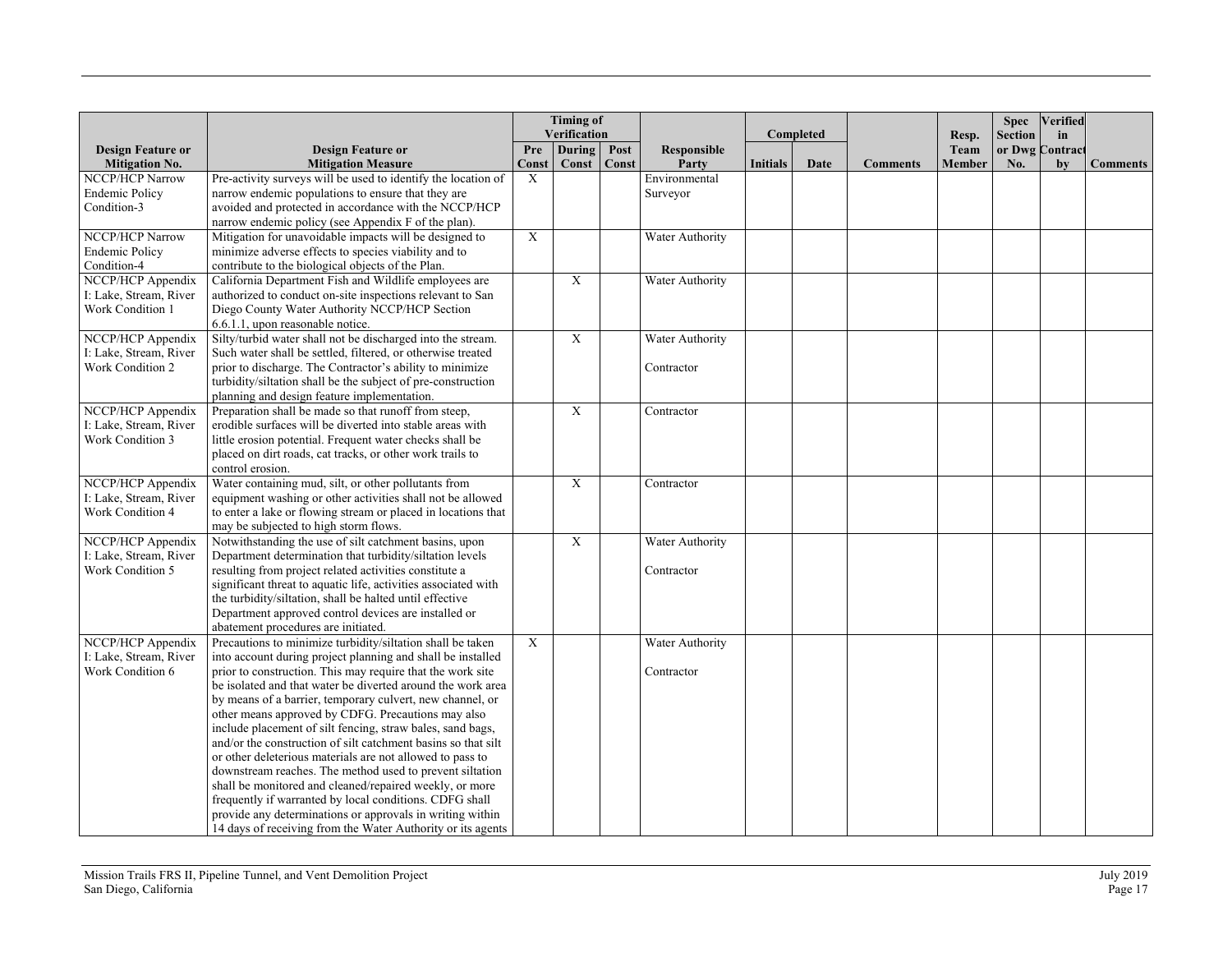|                                                                                          |                                                                                                                                                                                                                                                                                                                                                                                                                    |       | <b>Timing of</b><br>Verification |       |                               |                 | Completed |                 | Resp.         | <b>Spec</b><br>Section | <b>Verified</b><br>in |                 |
|------------------------------------------------------------------------------------------|--------------------------------------------------------------------------------------------------------------------------------------------------------------------------------------------------------------------------------------------------------------------------------------------------------------------------------------------------------------------------------------------------------------------|-------|----------------------------------|-------|-------------------------------|-----------------|-----------|-----------------|---------------|------------------------|-----------------------|-----------------|
| <b>Design Feature or</b>                                                                 | <b>Design Feature or</b>                                                                                                                                                                                                                                                                                                                                                                                           | Pre   | During                           | Post  | Responsible                   |                 |           |                 | Team          | or Dwg Contract        |                       |                 |
| <b>Mitigation No.</b>                                                                    | <b>Mitigation Measure</b>                                                                                                                                                                                                                                                                                                                                                                                          | Const | Const                            | Const | Party                         | <b>Initials</b> | Date      | <b>Comments</b> | <b>Member</b> | No.                    | by                    | <b>Comments</b> |
|                                                                                          | a written request which includes a plan sheet or diagram<br>indicating how the work site will be isolated.                                                                                                                                                                                                                                                                                                         |       |                                  |       |                               |                 |           |                 |               |                        |                       |                 |
| NCCP/HCP Appendix<br>I: Lake, Stream, River<br>Work Condition 7:<br>Design Feature BIO-4 | No equipment shall be operated in ponded or flowing areas<br>except as otherwise addressed in Water Authority project's<br>Notification of Lake or Streambed Alteration application,<br>contract specifications, and any applicable regulatory<br>permits.                                                                                                                                                         |       | $\mathbf{X}$                     |       | Contractor                    |                 |           |                 |               |                        |                       |                 |
| NCCP/HCP Appendix<br>I: Lake, Stream, River<br>Work Condition 8                          | Rock, gravel, and/or other materials shall not be imported<br>to, taken from, or moved within the bed or banks of the<br>stream except as otherwise specifically identified in the<br>project's Notification of Lake or Streambed Alteration<br>application.                                                                                                                                                       |       | $\mathbf X$                      |       | Contractor                    |                 |           |                 |               |                        |                       |                 |
| NCCP/HCP Appendix<br>I: Lake, Stream, River<br>Work Condition 9                          | Temporary fills shall be constructed of nonerodible<br>materials and shall be removed immediately upon work<br>completion.                                                                                                                                                                                                                                                                                         |       | X                                |       | Contractor                    |                 |           |                 |               |                        |                       |                 |
| NCCP/HCP Appendix<br>I: Lake, Stream, River<br>Work Condition 10                         | If operations require moving equipment across a flowing<br>stream, such operations shall be conducted without<br>substantially increasing stream turbidity. Where repeated<br>crossings could result in a substantial increase in stream<br>turbidly, the Water Authority shall install a permanent or<br>temporary bridge, culvert, or rock-fill crossing as approved<br>by the Water Authority Project Engineer. |       | $\boldsymbol{\mathrm{X}}$        |       | Contractor                    |                 |           |                 |               |                        |                       |                 |
| NCCP/HCP Appendix<br>I: Lake, Stream, River<br>Work Condition 11                         | If a stream channel and/or gradient have been temporarily<br>altered during construction, it shall be returned as nearly as<br>possible to pre--project conditions without creating a<br>possible future bank erosion problem. If a lake margin has<br>been altered, it shall be returned as nearly as possible to<br>pre-project conditions without creating a future bank<br>erosion problem.                    |       | $\boldsymbol{\mathrm{X}}$        |       | Contractor                    |                 |           |                 |               |                        |                       |                 |
| NCCP/HCP Appendix<br>I: Lake, Stream, River<br>Work Condition 12                         | Structures and associated materials not designed to<br>withstand high seasonal flows shall be removed to areas<br>above the high water mark before such flows occur.                                                                                                                                                                                                                                               |       | $\boldsymbol{\mathrm{X}}$        |       | Contractor                    |                 |           |                 |               |                        |                       |                 |
| NCCP/HCP Appendix<br>I: Lake, Stream, River<br>Work Condition 13                         | Spoil sites shall not be located within a stream/lake, or<br>where spoil shall be washed back into a stream/lake, or<br>where it will cover aquatic or riparian vegetation, unless<br>the site is specifically identified in the project's<br>Notification of Lake or Streambed Alteration application.                                                                                                            |       | $\mathbf X$                      |       | Contractor                    |                 |           |                 |               |                        |                       |                 |
| NCCP/HCP Appendix<br>I: Lake, Stream, River<br>Work Condition 14                         | Staging/storage areas for equipment and materials shall be<br>located outside of the stream, unless the area is specifically<br>identified in the project's Notification of Lake or<br>Streambed Alteration application.                                                                                                                                                                                           |       | X                                |       | Contractor                    |                 |           |                 |               |                        |                       |                 |
| NCCP/HCP Appendix<br>I: Lake, Stream, River<br>Work Condition 15                         | Access to the work site shall be via existing roads and<br>access ramps when legally available to the Water<br>Authority and its contractors for such use.                                                                                                                                                                                                                                                         |       | X                                |       | Water Authority<br>Contractor |                 |           |                 |               |                        |                       |                 |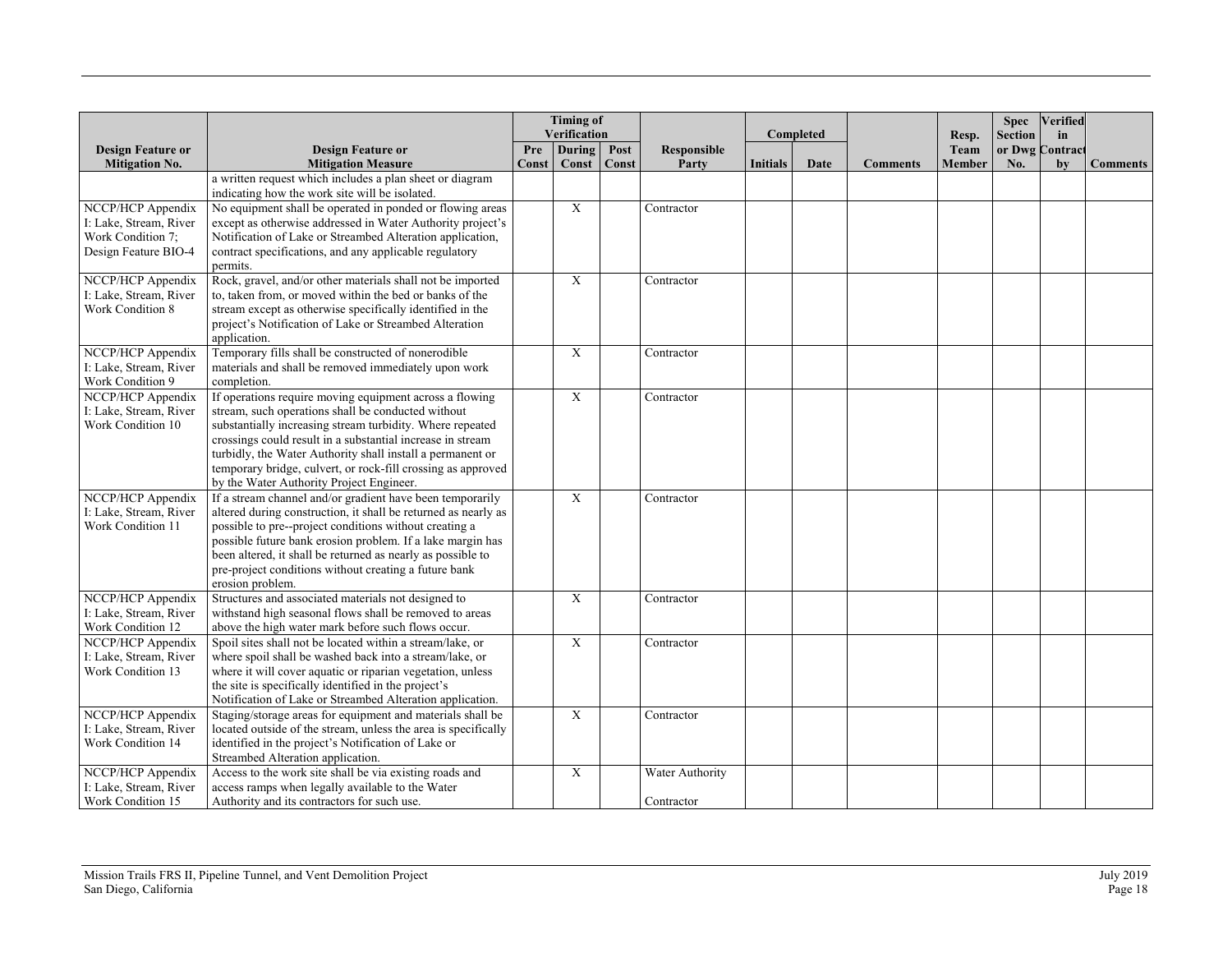|                          |                                                                                                                 |             | <b>Timing of</b><br><b>Verification</b> |       |                    |                 | Completed |                 | Resp.  | <b>Spec</b><br><b>Section</b> | <b>Verified</b><br>in |                 |
|--------------------------|-----------------------------------------------------------------------------------------------------------------|-------------|-----------------------------------------|-------|--------------------|-----------------|-----------|-----------------|--------|-------------------------------|-----------------------|-----------------|
| <b>Design Feature or</b> | <b>Design Feature or</b>                                                                                        | Pre         | <b>During</b>                           | Post  | <b>Responsible</b> |                 |           |                 | Team   | or Dwg                        | 'ontract              |                 |
| <b>Mitigation No.</b>    | <b>Mitigation Measure</b>                                                                                       | Const       | Const                                   | Const | Party              | <b>Initials</b> | Date      | <b>Comments</b> | Member | No.                           | by                    | <b>Comments</b> |
| NCCP/HCP Appendix        | No equipment maintenance shall be done within or near                                                           |             | X                                       |       | Contractor         |                 |           |                 |        |                               |                       |                 |
| I: Lake, Stream, River   | any stream channel where petroleum products or other                                                            |             |                                         |       |                    |                 |           |                 |        |                               |                       |                 |
| Work Condition 16        | pollutants from the equipment may enter these areas under                                                       |             |                                         |       |                    |                 |           |                 |        |                               |                       |                 |
|                          | any flow.                                                                                                       |             |                                         |       |                    |                 |           |                 |        |                               |                       |                 |
| NCCP/HCP Appendix        | No debris, soil, silt, sand, bark, slash, sawdust, rubbish,                                                     |             | X                                       |       | Contractor         |                 |           |                 |        |                               |                       |                 |
| I: Lake, Stream, River   | cement or concrete or washings thereof, oil or petroleum                                                        |             |                                         |       |                    |                 |           |                 |        |                               |                       |                 |
| Work Condition 17        | products or other organic or earthen material from any                                                          |             |                                         |       |                    |                 |           |                 |        |                               |                       |                 |
|                          | construction, or associated activity of whatever nature shall                                                   |             |                                         |       |                    |                 |           |                 |        |                               |                       |                 |
|                          | be allowed to enter into or placed where it may be washed                                                       |             |                                         |       |                    |                 |           |                 |        |                               |                       |                 |
|                          | by rainfall or runoff into waters of the State. When                                                            |             |                                         |       |                    |                 |           |                 |        |                               |                       |                 |
|                          | operations are completed, any excess materials or debris                                                        |             |                                         |       |                    |                 |           |                 |        |                               |                       |                 |
|                          | shall be removed from the work area. No rubbish shall be                                                        |             |                                         |       |                    |                 |           |                 |        |                               |                       |                 |
|                          | deposited within 150 feet of the high water mark of any<br>stream or lake.                                      |             |                                         |       |                    |                 |           |                 |        |                               |                       |                 |
| NCCP/HCP Appendix        | The Water Authority and its contractors, subcontractors,                                                        |             | X                                       |       | Water Authority    |                 |           |                 |        |                               |                       |                 |
| I: Lake, Stream, River   | and employees shall comply with all litter and pollution                                                        |             |                                         |       |                    |                 |           |                 |        |                               |                       |                 |
| Work Condition 18        | laws. It is the responsibility of the Water Authority to                                                        |             |                                         |       | Contractor         |                 |           |                 |        |                               |                       |                 |
|                          | ensure compliance.                                                                                              |             |                                         |       |                    |                 |           |                 |        |                               |                       |                 |
| NCCP/HCP Appendix        | Any equipment or vehicles driven and/or operated within                                                         |             | X                                       |       | Contractor         |                 |           |                 |        |                               |                       |                 |
| I: Lake, Stream, River   | or adjacent to the stream/lake shall be checked and                                                             |             |                                         |       |                    |                 |           |                 |        |                               |                       |                 |
| Work Condition 19        | maintained daily to prevent leaks of materials that if                                                          |             |                                         |       |                    |                 |           |                 |        |                               |                       |                 |
|                          | introduced to water could be deleterious to aquatic life.                                                       |             |                                         |       |                    |                 |           |                 |        |                               |                       |                 |
| NCCP/HCP Appendix        | Stationary equipment such as motors, pumps, generators,                                                         |             | X                                       |       | Contractor         |                 |           |                 |        |                               |                       |                 |
| I: Lake, Stream, River   | and welders located within or adjacent to the stream/lake                                                       |             |                                         |       |                    |                 |           |                 |        |                               |                       |                 |
| Work Condition 20        | shall be positioned over drip pans or confined within berms                                                     |             |                                         |       |                    |                 |           |                 |        |                               |                       |                 |
|                          | capable of containing any spills.                                                                               |             |                                         |       |                    |                 |           |                 |        |                               |                       |                 |
| NCCP/HCP Appendix        | The clean-up of all spills shall begin immediately. CDFG                                                        |             | X                                       |       | Water Authority    |                 |           |                 |        |                               |                       |                 |
| I: Lake, Stream, River   | shall be notified immediately by the Water Authority of                                                         |             |                                         |       |                    |                 |           |                 |        |                               |                       |                 |
| Work Condition 21        | any spills that affect aquatic habitat, and shall be consulted                                                  |             |                                         |       | Contractor         |                 |           |                 |        |                               |                       |                 |
|                          | regarding clean-up procedures.                                                                                  |             |                                         |       |                    |                 |           |                 |        |                               |                       |                 |
| NCCP/HCP Appendix        | Any materials placed in seasonally dry portions of a stream                                                     |             | X                                       |       | Contractor         |                 |           |                 |        |                               |                       |                 |
| I: Lake, Stream, River   | or lake that could be washed downstream or could be                                                             |             |                                         |       |                    |                 |           |                 |        |                               |                       |                 |
| Work Condition 22        | deleterious to aquatic life shall be removed from the                                                           |             |                                         |       |                    |                 |           |                 |        |                               |                       |                 |
| NCCP/HCP Appendix        | project site prior to inundation by high flows.<br>All in-stream structures shall be designed so that no sudden | $\mathbf X$ |                                         |       | Water Authority    |                 |           |                 |        |                               |                       |                 |
| I: Lake, Stream, River   | change in stream velocity shall occur above, below, or in                                                       |             |                                         |       |                    |                 |           |                 |        |                               |                       |                 |
| Work Condition 23        | the structure. If a sudden change in stream velocities                                                          |             |                                         |       | Contractor         |                 |           |                 |        |                               |                       |                 |
|                          | occurs upon installation of the structure, the structure shall                                                  |             |                                         |       |                    |                 |           |                 |        |                               |                       |                 |
|                          | be removed immediately.                                                                                         |             |                                         |       |                    |                 |           |                 |        |                               |                       |                 |
| NCCP/HCP Appendix        | If any wildlife is encountered in the stream or lake zone                                                       |             | X                                       |       | Contractor         |                 |           |                 |        |                               |                       |                 |
| I: Lake, Stream, River   | during the course of construction, said wildlife shall be                                                       |             |                                         |       |                    |                 |           |                 |        |                               |                       |                 |
| Work Condition 24        | allowed to leave the construction area unharmed.                                                                |             |                                         |       |                    |                 |           |                 |        |                               |                       |                 |
| <b>PMPP</b> Condition 1  | The Water Authority and Contractor must allow                                                                   |             | X                                       |       | Water Authority    |                 |           |                 |        |                               |                       |                 |
|                          | representatives from U.S. Army Corps of Engineer to                                                             |             |                                         |       |                    |                 |           |                 |        |                               |                       |                 |
|                          | inspect the authorized activity at any time deemed                                                              |             |                                         |       | Contractor         |                 |           |                 |        |                               |                       |                 |
|                          | necessary to ensure that it is being or has been                                                                |             |                                         |       |                    |                 |           |                 |        |                               |                       |                 |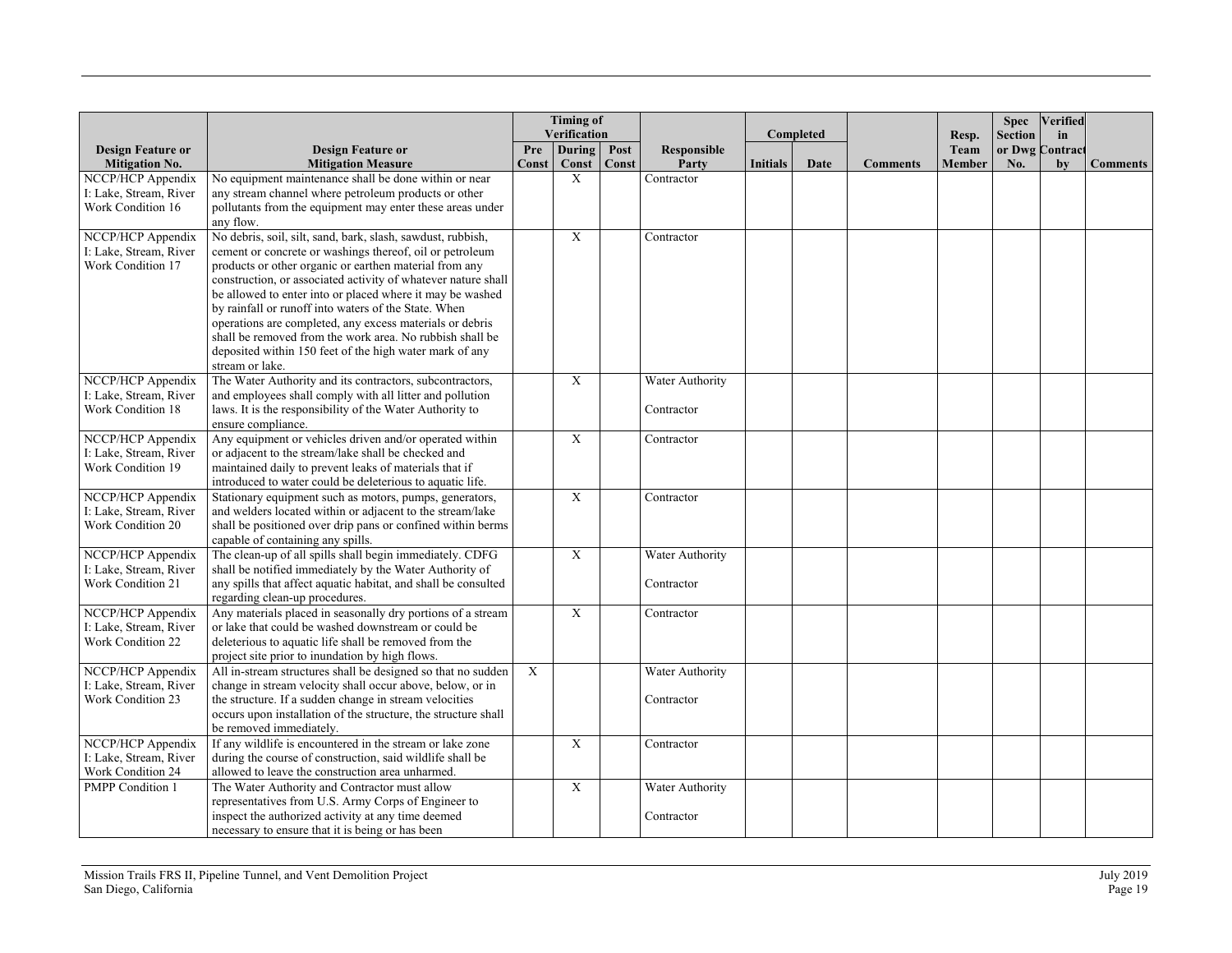|                          |                                                                                                                                                                                                                                                                                                                                                                                                                                                                                                                                                                                                                                                                                                                                                                                                                                                                                                                                                                                                                                                                                                                                                                                                                                                                                                                                                                                                                                                                   |       | <b>Timing of</b>              |       |                 |                 |           |                 |               | <b>Spec</b>              | Verified              |                 |
|--------------------------|-------------------------------------------------------------------------------------------------------------------------------------------------------------------------------------------------------------------------------------------------------------------------------------------------------------------------------------------------------------------------------------------------------------------------------------------------------------------------------------------------------------------------------------------------------------------------------------------------------------------------------------------------------------------------------------------------------------------------------------------------------------------------------------------------------------------------------------------------------------------------------------------------------------------------------------------------------------------------------------------------------------------------------------------------------------------------------------------------------------------------------------------------------------------------------------------------------------------------------------------------------------------------------------------------------------------------------------------------------------------------------------------------------------------------------------------------------------------|-------|-------------------------------|-------|-----------------|-----------------|-----------|-----------------|---------------|--------------------------|-----------------------|-----------------|
| <b>Design Feature or</b> | <b>Design Feature or</b>                                                                                                                                                                                                                                                                                                                                                                                                                                                                                                                                                                                                                                                                                                                                                                                                                                                                                                                                                                                                                                                                                                                                                                                                                                                                                                                                                                                                                                          | Pre   | Verification<br><b>During</b> | Post  | Responsible     |                 | Completed |                 | Resp.<br>Team | <b>Section</b><br>or Dwg | in<br><b>Contract</b> |                 |
| <b>Mitigation No.</b>    | <b>Mitigation Measure</b>                                                                                                                                                                                                                                                                                                                                                                                                                                                                                                                                                                                                                                                                                                                                                                                                                                                                                                                                                                                                                                                                                                                                                                                                                                                                                                                                                                                                                                         | Const | Const                         | Const | Party           | <b>Initials</b> | Date      | <b>Comments</b> | Member        | No.                      | by                    | <b>Comments</b> |
|                          | accomplished with the terms and conditions of your<br>permit.                                                                                                                                                                                                                                                                                                                                                                                                                                                                                                                                                                                                                                                                                                                                                                                                                                                                                                                                                                                                                                                                                                                                                                                                                                                                                                                                                                                                     |       |                               |       |                 |                 |           |                 |               |                          |                       |                 |
| <b>PMPP</b> Condition 2  | The Permittee shall follow, adhere to and implement<br>authorized eligible activities as described in the<br>Department of Army permit.                                                                                                                                                                                                                                                                                                                                                                                                                                                                                                                                                                                                                                                                                                                                                                                                                                                                                                                                                                                                                                                                                                                                                                                                                                                                                                                           |       | $\boldsymbol{\mathrm{X}}$     |       | Water Authority |                 |           |                 |               |                          |                       |                 |
| <b>PMPP</b> Condition 3  | The Permittee shall ensure all temporary impacts sites<br>within waters of the U.S., including wetlands are restored<br>to pre-project alignments, elevation contours, and<br>conditions, including revegetation with appropriate native<br>plant species after completion of construction in the<br>temporary impact area, as described in the Temporary<br>Impact Restoration Plan (TIRP) for each authorized<br>eligible activity. At a minimum, the acreage of waters of<br>the U.S., including wetlands of each temporarily impacted<br>site shall equal or exceed pre-project acreage of waters of<br>the U.S., including wetlands and resource functions by the<br>end of the monitoring period as specified in the TIRP.<br>Functions for temporary impact areas shall be assessed and<br>submitted to the Corps Regulatory Division prior to<br>releasing the Permittee's revegetation obligation by<br>submitting pre-site and post-site photographs or other<br>functional assessment methods to the Corps Regulatory<br>Division. The Permittee's responsibility to complete the<br>required restoration as set forth in this special condition<br>shall not be considered fulfilled until the Permittee has met<br>or exceeded all final performance standards identified in<br>the TIRP for each impact area and has obtained written<br>confirmation (via letter or email) from the Corps<br>Regulatory Division verifying successful restoration. |       | $\mathbf X$                   | X     | Water Authority |                 |           |                 |               |                          |                       |                 |
| PMPP Condition 4         | Prior to initiating construction in waters of the U.S.,<br>including wetlands the Permittee shall submit to the Corps<br>Regulatory Division a complete set of final detailed<br>grading/construction plans showing all work and structures<br>in waters of the U.S., including wetlands for a proposed<br>eligible activity. All plans shall be submitted on paper no<br>larger than 11x17 inches. No work in waters of the U.S.,<br>including wetlands is authorized until the Corps<br>Regulatory Division receives and approves (via email or<br>letter) the final detailed grading/construction plans.                                                                                                                                                                                                                                                                                                                                                                                                                                                                                                                                                                                                                                                                                                                                                                                                                                                       | X     |                               |       | Water Authority |                 |           |                 |               |                          |                       |                 |
| <b>PMPP</b> Condition 5  | The Water Authority shall ensure that the project is built in<br>accordance with the final detailed grading/construction<br>plans submitted to and approved by the Corps Regulatory<br>Division. Adverse impacts to waters of the U.S., including<br>wetlands beyond the Corps-approved construction<br>footprint are not authorized. Such impacts could result in                                                                                                                                                                                                                                                                                                                                                                                                                                                                                                                                                                                                                                                                                                                                                                                                                                                                                                                                                                                                                                                                                                |       | $\mathbf{X}$                  |       | Water Authority |                 |           |                 |               |                          |                       |                 |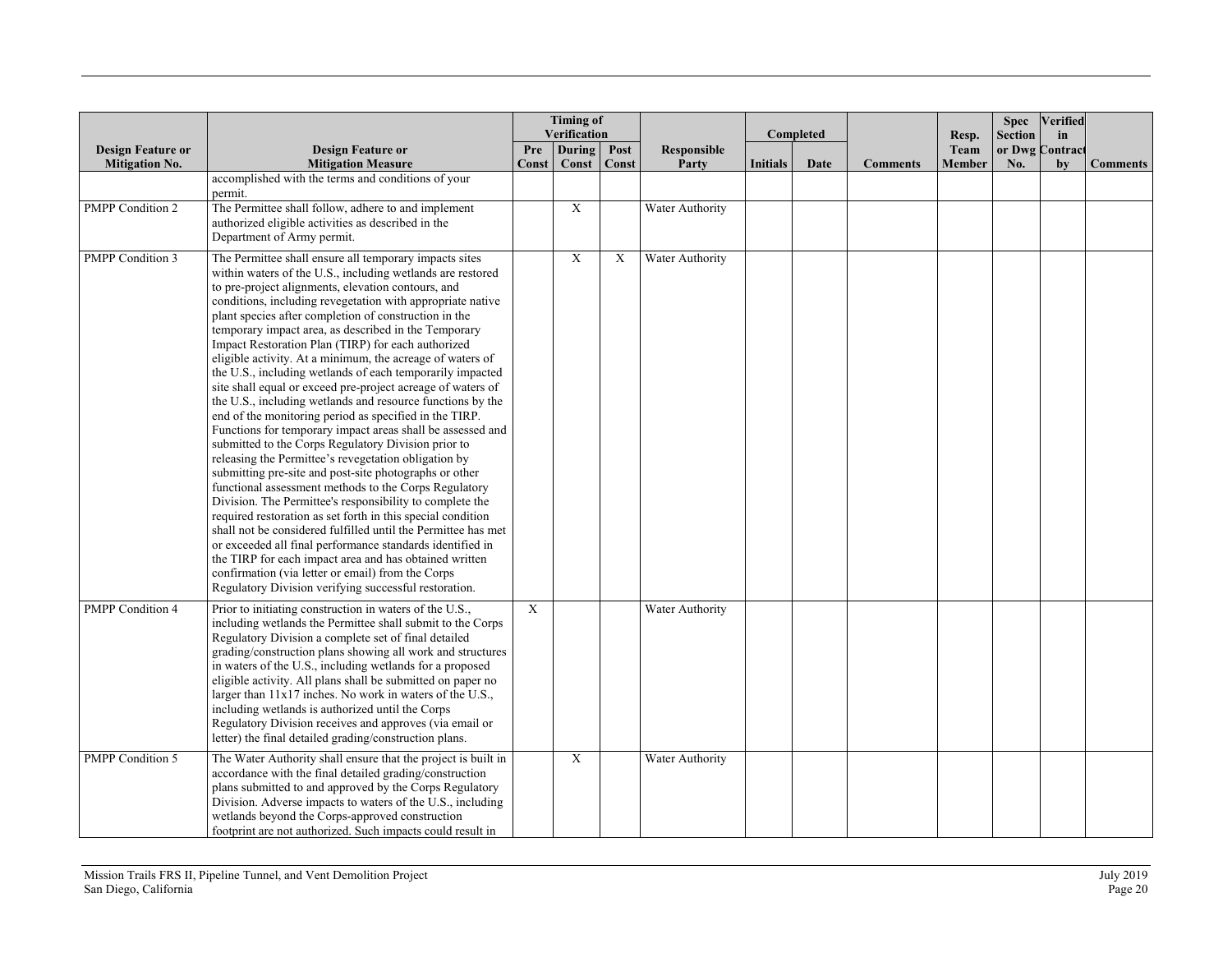|                          |                                                                                                                   |       | <b>Timing of</b> |       |                 |                 |           |                 |               | <b>Spec</b>     | <b>Verified</b> |                 |
|--------------------------|-------------------------------------------------------------------------------------------------------------------|-------|------------------|-------|-----------------|-----------------|-----------|-----------------|---------------|-----------------|-----------------|-----------------|
|                          |                                                                                                                   |       | Verification     |       |                 |                 | Completed |                 | Resp.         | Section         | in              |                 |
| <b>Design Feature or</b> | <b>Design Feature or</b>                                                                                          | Pre   | During           | Post  | Responsible     |                 |           |                 | Team          | or Dwg Contract |                 |                 |
| <b>Mitigation No.</b>    | <b>Mitigation Measure</b>                                                                                         | Const | Const            | Const | Party           | <b>Initials</b> | Date      | <b>Comments</b> | <b>Member</b> | No.             | bv              | <b>Comments</b> |
|                          | permit suspension and revocation, administrative, civil or<br>criminal penalties, and/or substantial, additional, |       |                  |       |                 |                 |           |                 |               |                 |                 |                 |
|                          | compensatory mitigation requirements.                                                                             |       |                  |       |                 |                 |           |                 |               |                 |                 |                 |
| <b>PMPP</b> Condition 6  | The Contractor shall clearly mark the limits of the                                                               | X     | X                |       |                 |                 |           |                 |               | 01560           |                 |                 |
|                          | workspace with plastic snow fencing, silt fencing, or                                                             |       |                  |       | Contractor      |                 |           |                 |               |                 |                 |                 |
|                          | flagging to ensure mechanized equipment does not enter                                                            |       |                  |       |                 |                 |           |                 |               |                 |                 |                 |
|                          | waters of the U.S., including wetlands beyond the Corps-                                                          |       |                  |       |                 |                 |           |                 |               |                 |                 |                 |
|                          | approved construction footprint as shown on plans, maps,                                                          |       |                  |       |                 |                 |           |                 |               |                 |                 |                 |
|                          | drawings or figures submitted to the Corps Regulatory                                                             |       |                  |       |                 |                 |           |                 |               |                 |                 |                 |
|                          | Division for each eligible activity.                                                                              |       |                  |       |                 |                 |           |                 |               |                 |                 |                 |
| <b>PMPP</b> Condition 7  | The Water Authority shall staff one or more qualified                                                             |       | X                |       | Water Authority |                 |           |                 |               | 01560           |                 |                 |
|                          | biologists/environmental monitors on site during project                                                          |       |                  |       |                 |                 |           |                 |               |                 |                 |                 |
|                          | activities in the waters of the U.S., including wetlands to                                                       |       |                  |       |                 |                 |           |                 |               |                 |                 |                 |
|                          | ensure compliance with all requirements of this permit and                                                        |       |                  |       |                 |                 |           |                 |               |                 |                 |                 |
|                          | ensure that adverse impacts do not occur outside of the                                                           |       |                  |       |                 |                 |           |                 |               |                 |                 |                 |
|                          | permitted project area.                                                                                           |       |                  |       |                 |                 |           |                 |               |                 |                 |                 |
| <b>PMPP</b> Condition 8  | The Water Authority shall report any non-compliance                                                               |       | X                |       | Water Authority |                 |           |                 |               |                 |                 |                 |
|                          | incident with the permit to the Corps Regulatory Division                                                         |       |                  |       |                 |                 |           |                 |               |                 |                 |                 |
|                          | (760-602-4829) within one day of its occurrence. The                                                              |       |                  |       | Environmental   |                 |           |                 |               |                 |                 |                 |
|                          | Permittee/qualified biological/ environmental monitor shall                                                       |       |                  |       | Surveyor        |                 |           |                 |               |                 |                 |                 |
|                          | submit a written report summarizing the noncompliance                                                             |       |                  |       |                 |                 |           |                 |               |                 |                 |                 |
|                          | with the permit and any measures implemented to rectify                                                           |       |                  |       |                 |                 |           |                 |               |                 |                 |                 |
|                          | the incident to the Corps Regulatory Division within seven                                                        |       |                  |       |                 |                 |           |                 |               |                 |                 |                 |
|                          | days of notification to the Corps Regulatory Office.                                                              |       |                  |       |                 |                 |           |                 |               |                 |                 |                 |
| <b>PMPP Condition 9</b>  | Temporary stockpiling is not authorized within waters of                                                          |       | X                |       | Contractor      |                 |           |                 |               |                 |                 |                 |
|                          | the U.S., including wetlands.                                                                                     |       |                  |       |                 |                 |           |                 |               |                 |                 |                 |
| <b>PMPP Condition 10</b> | The Water Authority shall ensure that all vehicle                                                                 |       | X                |       | Water Authority |                 |           |                 |               |                 |                 |                 |
|                          | maintenance, staging, storage, laydown areas and<br>dispensing of fuel occurs outside of Corps jurisdiction as    |       |                  |       |                 |                 |           |                 |               |                 |                 |                 |
|                          | per Corps approved project site plans. The Permittee shall                                                        |       |                  |       | Environmental   |                 |           |                 |               |                 |                 |                 |
|                          | ensure that these designated areas are located in such a                                                          |       |                  |       | Surveyor        |                 |           |                 |               |                 |                 |                 |
|                          | manner as to prevent any runoff from entering waters of                                                           |       |                  |       |                 |                 |           |                 |               |                 |                 |                 |
|                          | the U.S., including wetlands and special aquatic sites.                                                           |       |                  |       |                 |                 |           |                 |               |                 |                 |                 |
| PMPP Condition 11        | During construction, the Contractor shall isolate authorized                                                      |       | X                |       | Contractor      |                 |           |                 |               |                 |                 |                 |
|                          | work activities from flowing stream segments using                                                                |       |                  |       |                 |                 |           |                 |               |                 |                 |                 |
|                          | temporary cofferdams and restore the work area to pre-                                                            |       |                  |       |                 |                 |           |                 |               |                 |                 |                 |
|                          | project conditions after work is complete as per Corp                                                             |       |                  |       |                 |                 |           |                 |               |                 |                 |                 |
|                          | approved site plans. Temporary cofferdams shall be                                                                |       |                  |       |                 |                 |           |                 |               |                 |                 |                 |
|                          | constructed of materials that shall not introduce sediment                                                        |       |                  |       |                 |                 |           |                 |               |                 |                 |                 |
|                          | to the stream channel and shall be completely removed                                                             |       |                  |       |                 |                 |           |                 |               |                 |                 |                 |
|                          | following completion of the work activity.                                                                        |       |                  |       |                 |                 |           |                 |               |                 |                 |                 |
| <b>PMPP Condition 12</b> | The Contractor shall discharge only clean construction                                                            |       | X                |       | Contractor      |                 |           |                 |               |                 |                 |                 |
|                          | materials permitted for use in waters of the U.S., including                                                      |       |                  |       |                 |                 |           |                 |               |                 |                 |                 |
|                          | wetlands. The Contractor shall ensure no debris, soil, silt,                                                      |       |                  |       |                 |                 |           |                 |               |                 |                 |                 |
|                          | sand, sawdust, rubbish, cement or concrete washings                                                               |       |                  |       |                 |                 |           |                 |               |                 |                 |                 |
|                          | thereof, oil or petroleum products, from construction shall                                                       |       |                  |       |                 |                 |           |                 |               |                 |                 |                 |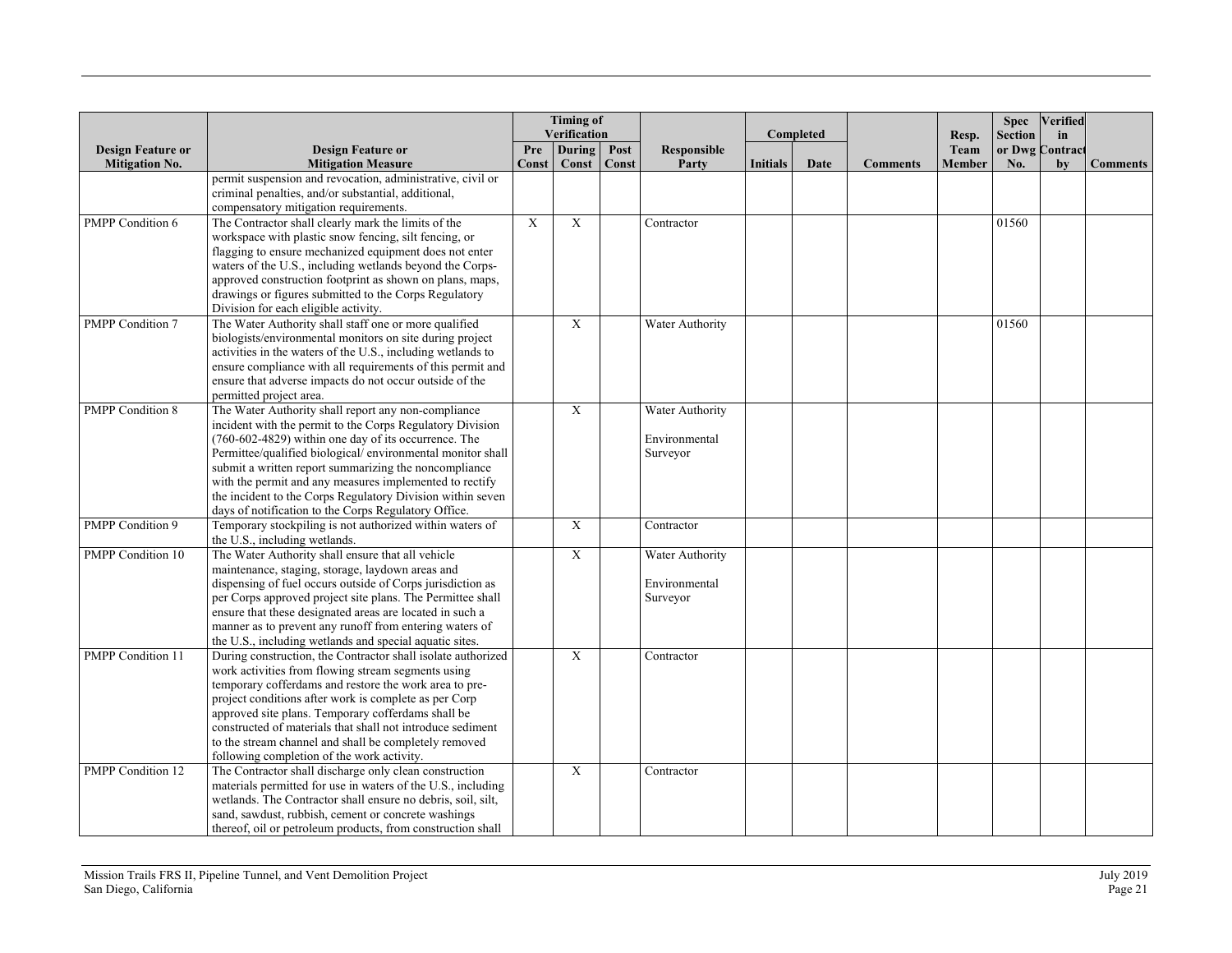|                               |                                                                                                                                                                                                                                                                                                                                                                                                                                                                                                                                                                                                                                                                                                                                                                                                                                                                                                                                                                                                                                                                                                                                                                                                                                         |              | <b>Timing of</b><br>Verification |                           |                                      |                 | Completed |                 |               | <b>Spec</b><br><b>Section</b> | Verified<br>in  |                 |
|-------------------------------|-----------------------------------------------------------------------------------------------------------------------------------------------------------------------------------------------------------------------------------------------------------------------------------------------------------------------------------------------------------------------------------------------------------------------------------------------------------------------------------------------------------------------------------------------------------------------------------------------------------------------------------------------------------------------------------------------------------------------------------------------------------------------------------------------------------------------------------------------------------------------------------------------------------------------------------------------------------------------------------------------------------------------------------------------------------------------------------------------------------------------------------------------------------------------------------------------------------------------------------------|--------------|----------------------------------|---------------------------|--------------------------------------|-----------------|-----------|-----------------|---------------|-------------------------------|-----------------|-----------------|
| <b>Design Feature or</b>      | <b>Design Feature or</b>                                                                                                                                                                                                                                                                                                                                                                                                                                                                                                                                                                                                                                                                                                                                                                                                                                                                                                                                                                                                                                                                                                                                                                                                                | Pre          | <b>During</b>                    | Post                      | <b>Responsible</b>                   |                 |           |                 | Resp.<br>Team | or Dwg C                      | <b>Contract</b> |                 |
| <b>Mitigation No.</b>         | <b>Mitigation Measure</b>                                                                                                                                                                                                                                                                                                                                                                                                                                                                                                                                                                                                                                                                                                                                                                                                                                                                                                                                                                                                                                                                                                                                                                                                               | <b>Const</b> | Const                            | Const                     | Party                                | <b>Initials</b> | Date      | <b>Comments</b> | <b>Member</b> | No.                           | by              | <b>Comments</b> |
|                               | be allowed to enter into or placed where it may be washed<br>by rainfall or runoff into waters of the U.S., including<br>wetlands. Upon completion of the eligible activity<br>authorized herein, any and all excess material or debris<br>shall be completely removed from the waters of the U.S.,<br>including wetlands.                                                                                                                                                                                                                                                                                                                                                                                                                                                                                                                                                                                                                                                                                                                                                                                                                                                                                                              |              |                                  |                           |                                      |                 |           |                 |               |                               |                 |                 |
| <b>PMPP</b> Condition 13      | Upon completion of work activities, the Contractor shall<br>remove all excess excavated material from waters of the<br>U.S., including wetlands to an upland storage site<br>designated on project plans outside of the 100-year<br>floodplain or an otherwise Corps-approved upland disposal<br>site.                                                                                                                                                                                                                                                                                                                                                                                                                                                                                                                                                                                                                                                                                                                                                                                                                                                                                                                                  |              |                                  | $\boldsymbol{\mathrm{X}}$ | Contractor                           |                 |           |                 |               |                               |                 |                 |
| <b>PMPP</b> Condition 14      | Within six months of completion of authorized work in<br>waters of the U.S., including wetlands, the Permittee shall<br>submit to the Corps Regulatory Division a post-project<br>implementation memorandum including the following<br>information:<br>a. Date(s) work within waters of the U.S., including<br>wetlands was initiated and completed;<br>b. Summary of compliance status with each special<br>condition of this permit (including any noncompliance<br>that previously occurred or is currently occurring and<br>corrective actions taken or proposed to achieve<br>compliance);<br>c. Color photographs (including map of photo-points)<br>taken at the project site before and after construction for<br>those aspects directly associated with permanent<br>impacts to waters of the U.S., including wetlands and<br>special aquatic sites such that the extent of authorized<br>fills can be verified:<br>d. One copy of "as built" drawings for the entire project.<br>Electronic submittal (Adobe PDF format) is preferred.<br>All sheets must be signed, dated, and to-scale. If<br>submitting paper copies, sheets must be no larger than<br>$11 \times 17$ inches; and<br>e. Signed Certification of Compliance |              |                                  | Х                         | Water Authority                      |                 |           |                 |               |                               |                 |                 |
| <b>CULTURAL RESOURCES</b>     |                                                                                                                                                                                                                                                                                                                                                                                                                                                                                                                                                                                                                                                                                                                                                                                                                                                                                                                                                                                                                                                                                                                                                                                                                                         |              |                                  |                           |                                      |                 |           |                 |               |                               |                 |                 |
| Mitigation Measure<br>CR 1-1  | Prior to construction, a qualified archaeologist shall flag<br>the construction zone around CA- SDI-12018, including a<br>10-foot buffer zone, so that impacts occur entirely outside<br>the boundaries of the resource.                                                                                                                                                                                                                                                                                                                                                                                                                                                                                                                                                                                                                                                                                                                                                                                                                                                                                                                                                                                                                | X            |                                  |                           | Water Authority                      |                 |           |                 |               |                               |                 |                 |
| Mitigation Measure<br>$CR2-1$ | In the event that unanticipated cultural resources are<br>encountered during project construction, all earthmoving<br>activities shall cease until the qualified archaeologist<br>examines the findings, assesses their significance, and<br>offers recommendations for procedures deemed                                                                                                                                                                                                                                                                                                                                                                                                                                                                                                                                                                                                                                                                                                                                                                                                                                                                                                                                               |              | $\boldsymbol{\mathrm{X}}$        |                           | Contractor<br><b>Water Authority</b> |                 |           |                 |               | 01560                         |                 |                 |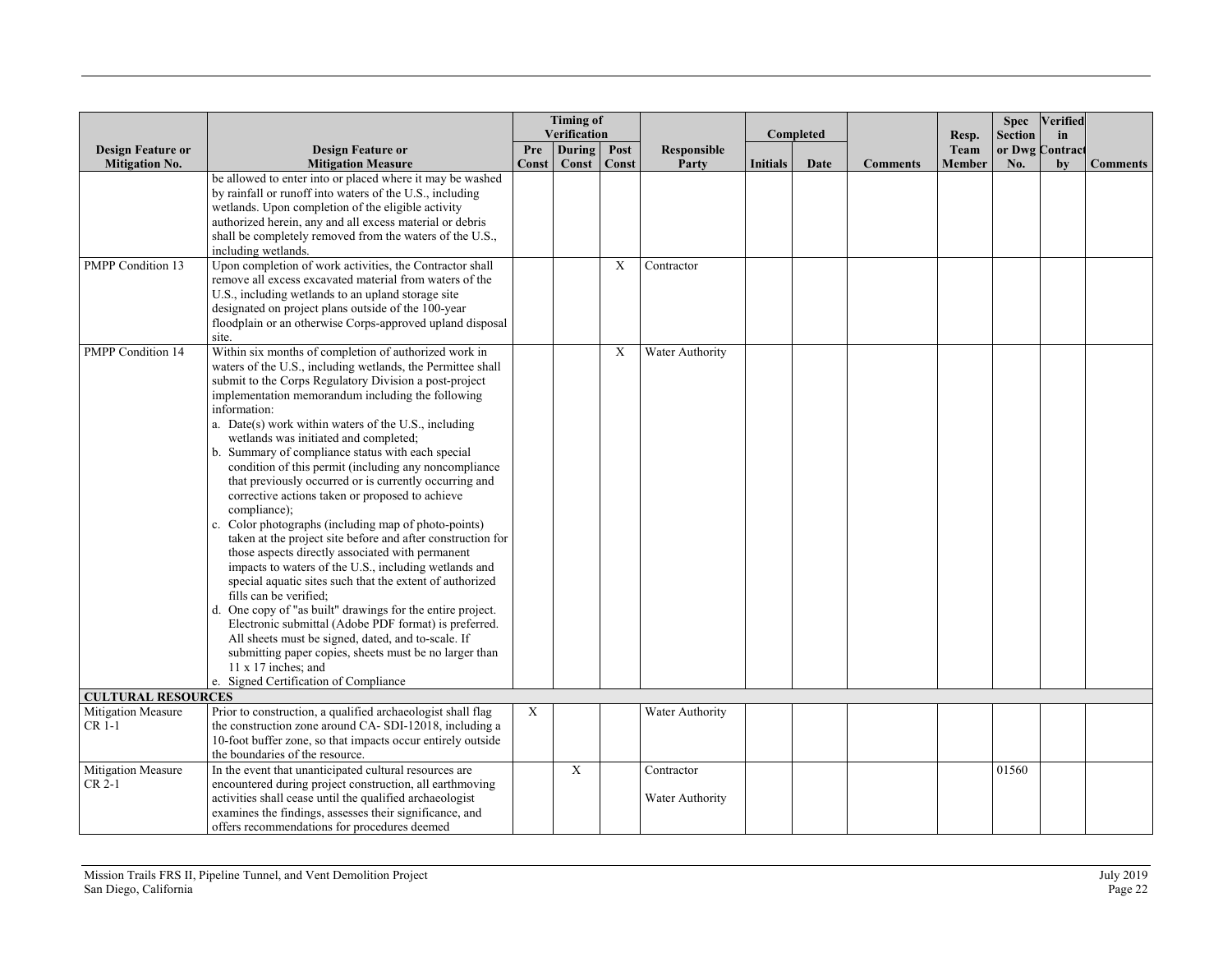|                                         |                                                                                                                                                                                                                                                                                                                                                                                                                                                                                                                                                                                                                                                                                                                                                                                                                                                                                                                                                                                                                                                                   |             | <b>Timing of</b>       |       |                               |                 |           |                 |               | <b>Spec</b>                       | <b>Verified</b> |                 |
|-----------------------------------------|-------------------------------------------------------------------------------------------------------------------------------------------------------------------------------------------------------------------------------------------------------------------------------------------------------------------------------------------------------------------------------------------------------------------------------------------------------------------------------------------------------------------------------------------------------------------------------------------------------------------------------------------------------------------------------------------------------------------------------------------------------------------------------------------------------------------------------------------------------------------------------------------------------------------------------------------------------------------------------------------------------------------------------------------------------------------|-------------|------------------------|-------|-------------------------------|-----------------|-----------|-----------------|---------------|-----------------------------------|-----------------|-----------------|
| <b>Design Feature or</b>                | <b>Design Feature or</b>                                                                                                                                                                                                                                                                                                                                                                                                                                                                                                                                                                                                                                                                                                                                                                                                                                                                                                                                                                                                                                          | Pre         | Verification<br>During | Post  | Responsible                   |                 | Completed |                 | Resp.<br>Team | <b>Section</b><br>or Dwg Contract | in              |                 |
| <b>Mitigation No.</b>                   | <b>Mitigation Measure</b>                                                                                                                                                                                                                                                                                                                                                                                                                                                                                                                                                                                                                                                                                                                                                                                                                                                                                                                                                                                                                                         | Const       | Const                  | Const | Party                         | <b>Initials</b> | Date      | <b>Comments</b> | Member        | No.                               | by              | <b>Comments</b> |
|                                         | appropriate to either further investigate or mitigate adverse<br>impacts to those cultural resources that have been<br>encountered (e.g., excavate the significant resource).                                                                                                                                                                                                                                                                                                                                                                                                                                                                                                                                                                                                                                                                                                                                                                                                                                                                                     |             |                        |       |                               |                 |           |                 |               |                                   |                 |                 |
| Mitigation Measure<br>$CR$ 2-2          | If human bone or bones of unknown origin are found<br>during project construction, all work shall stop in the<br>vicinity of the find and the County Coroner and the Water<br>Authority shall be contacted immediately. If the remains<br>are determined to be Native American, the Coroner shall<br>notify the Native American Heritage Commission who<br>shall notify the person it believes to be the most likely<br>descendant. The most likely descendant shall work with<br>the Water Authority to develop a program for reinternment<br>of the human remains and any associated artifacts. No<br>additional work shall take place within the immediate<br>vicinity of the find until the identified appropriate actions<br>have been completed. Any collection of artifacts resulting<br>from the surveys and monitoring, as well as the associated<br>records, shall be curated at an appropriate institution in San<br>Diego County that meets the standards of the State of<br>California Guidelines for the Curation of Archaeological<br>Collections. |             | X                      |       | Contractor<br>Water Authority |                 |           |                 |               | 01560                             |                 |                 |
| <b>PMPP</b> Condition 1                 | If the Contractor discovers any previously unknown<br>historic or archeological remains while accomplishing the<br>activity authorized by this permit, the Water Authority<br>must immediately notify the Army Corps of what you have<br>found. The Army Corps will initiate the Federal and state<br>coordination required to determine if the remains warrant a<br>recovery effort or if the site is eligible for listing in the<br>National Register of Historic Places.                                                                                                                                                                                                                                                                                                                                                                                                                                                                                                                                                                                       |             | X                      |       | Water Authority<br>Contractor |                 |           |                 |               | 01560                             |                 |                 |
| <b>GEOLOGY AND SOILS</b>                |                                                                                                                                                                                                                                                                                                                                                                                                                                                                                                                                                                                                                                                                                                                                                                                                                                                                                                                                                                                                                                                                   |             |                        |       |                               |                 |           |                 |               |                                   |                 |                 |
| <b>Standard Specification</b><br>$GS-1$ | The Storm Water Pollution Prevention Program<br>specification section will be used as standard<br>specifications to minimize soil erosion for construction<br>projects.                                                                                                                                                                                                                                                                                                                                                                                                                                                                                                                                                                                                                                                                                                                                                                                                                                                                                           |             | X                      |       | Contractor                    |                 |           |                 |               | 02271                             |                 |                 |
| Design Feature GS-1                     | The project will include design features to minimize or<br>avoid general geology and soils impacts.                                                                                                                                                                                                                                                                                                                                                                                                                                                                                                                                                                                                                                                                                                                                                                                                                                                                                                                                                               | X           | X                      |       | Water Authority<br>Contractor |                 |           |                 |               |                                   |                 |                 |
| Design Feature GS-2                     | The project will include design features to minimize or<br>avoid instability of manufactured slopes and retaining<br>walls.                                                                                                                                                                                                                                                                                                                                                                                                                                                                                                                                                                                                                                                                                                                                                                                                                                                                                                                                       | $\mathbf X$ | $\mathbf X$            |       | Water Authority               |                 |           |                 |               |                                   |                 |                 |
| Design Feature GS-3                     | The project will include design features to minimize or<br>avoid differential compression or settlement of on-site<br>soils.                                                                                                                                                                                                                                                                                                                                                                                                                                                                                                                                                                                                                                                                                                                                                                                                                                                                                                                                      | X           | X                      |       | Water Authority               |                 |           |                 |               |                                   |                 |                 |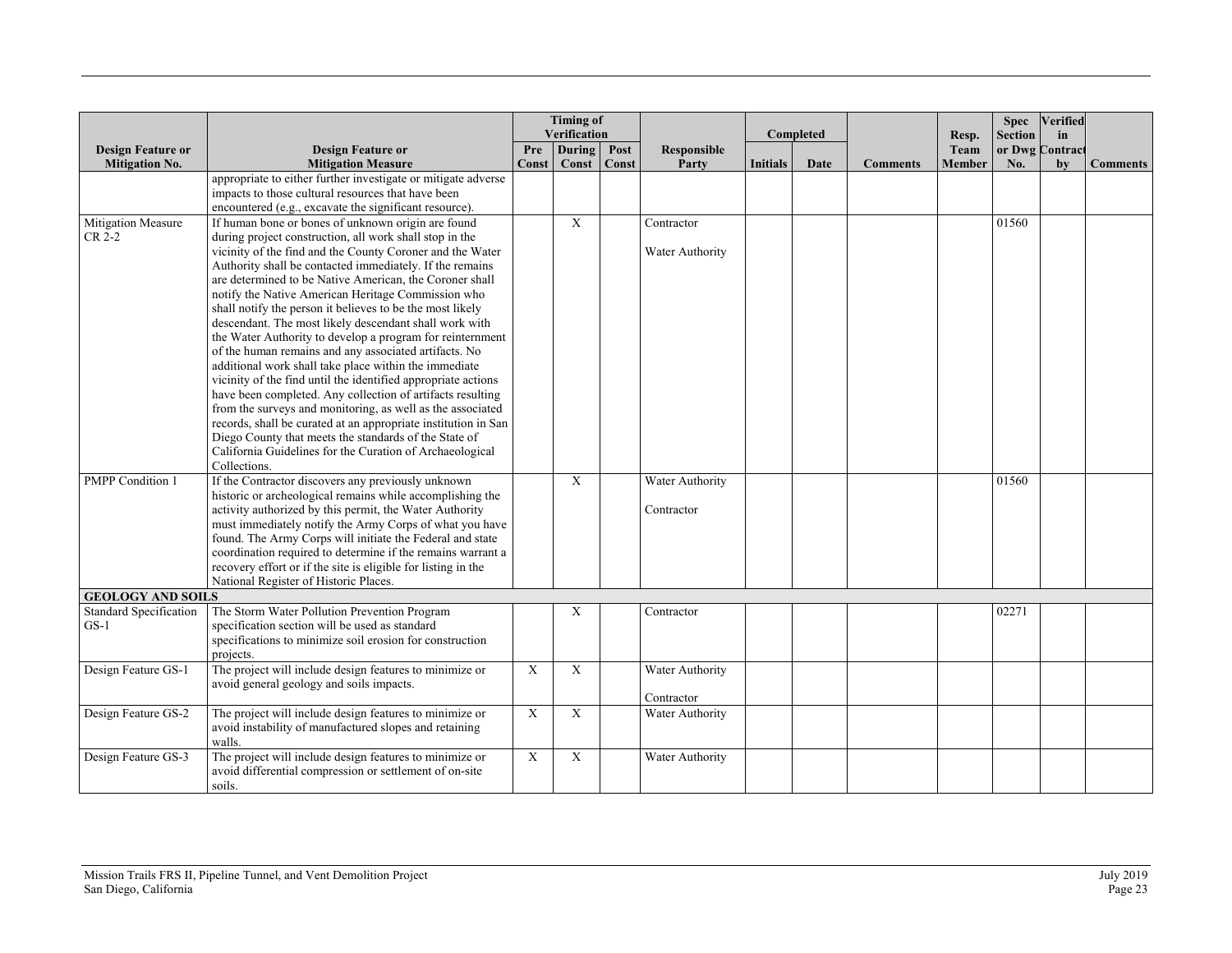|                                                   |                                                                            |              | <b>Timing of</b>      |               |                             |                 |           |                 |                | <b>Spec</b> | <b>Verified</b>       |                 |
|---------------------------------------------------|----------------------------------------------------------------------------|--------------|-----------------------|---------------|-----------------------------|-----------------|-----------|-----------------|----------------|-------------|-----------------------|-----------------|
|                                                   |                                                                            |              | Verification          |               |                             |                 | Completed |                 | Resp.          | Section     | in                    |                 |
| <b>Design Feature or</b><br><b>Mitigation No.</b> | <b>Design Feature or</b><br><b>Mitigation Measure</b>                      | Pre<br>Const | During                | Post<br>Const | <b>Responsible</b><br>Party | <b>Initials</b> | Date      | <b>Comments</b> | Team<br>Member | No.         | or Dwg Contract<br>by | <b>Comments</b> |
| Design Feature GS-4                               | Project development will conform to applicable industry                    | X            | Const<br>$\mathbf{X}$ |               | Water Authority             |                 |           |                 |                |             |                       |                 |
|                                                   | standards (e.g., the UBC and/or Greenbook) regarding                       |              |                       |               |                             |                 |           |                 |                |             |                       |                 |
|                                                   | corrosive soils. A site-specific investigation of potential                |              |                       |               |                             |                 |           |                 |                |             |                       |                 |
|                                                   | corrosion hazards will be conducted in areas deemed                        |              |                       |               |                             |                 |           |                 |                |             |                       |                 |
|                                                   | appropriate by a qualified corrosion engineer for the                      |              |                       |               |                             |                 |           |                 |                |             |                       |                 |
|                                                   | proposed project. The results of this analysis will be                     |              |                       |               |                             |                 |           |                 |                |             |                       |                 |
|                                                   | checked against the final project design, as appropriate, to               |              |                       |               |                             |                 |           |                 |                |             |                       |                 |
|                                                   | address potential corrosion impacts, and may include, but                  |              |                       |               |                             |                 |           |                 |                |             |                       |                 |
|                                                   | not be limited to, measures such as:                                       |              |                       |               |                             |                 |           |                 |                |             |                       |                 |
|                                                   | Excavation (or overexcavation) and treatment,<br>a)                        |              |                       |               |                             |                 |           |                 |                |             |                       |                 |
|                                                   | and/or removal and replacement (i.e., with                                 |              |                       |               |                             |                 |           |                 |                |             |                       |                 |
|                                                   | engineered fill) of corrosive materials.                                   |              |                       |               |                             |                 |           |                 |                |             |                       |                 |
|                                                   | b)<br>Use of non-corrosive and/or corrosion-resistant                      |              |                       |               |                             |                 |           |                 |                |             |                       |                 |
|                                                   | building materials in appropriate locations and                            |              |                       |               |                             |                 |           |                 |                |             |                       |                 |
|                                                   | installation of cathodic protection.                                       |              |                       |               |                             |                 |           |                 |                |             |                       |                 |
| <b>HYDROLOGY / WATER QUALITY</b>                  |                                                                            |              |                       |               |                             |                 |           |                 |                |             |                       |                 |
|                                                   | Standard Specifications   Comply with Regional Water Quality Control Board | X            |                       |               | Contractor                  |                 |           |                 |                | 02140       |                       |                 |
| HWQ-1                                             | Waste Discharge requirements under Orders R9-2014-                         |              |                       |               |                             |                 |           |                 |                |             |                       |                 |
|                                                   | 0041 and R9-2015-0013. Obtain authorization, as                            |              |                       |               |                             |                 |           |                 |                |             |                       |                 |
|                                                   | required, prior to discharge of groundwater, and comply                    |              |                       |               |                             |                 |           |                 |                |             |                       |                 |
|                                                   | with the sampling, testing, monitoring, and reporting                      |              |                       |               |                             |                 |           |                 |                |             |                       |                 |
|                                                   | requirements specified therein.                                            |              |                       |               |                             |                 |           |                 |                |             |                       |                 |
| <b>Standard Specifications</b>                    | Dispose of water in such a manner as to cause no injury or                 | X            | X                     |               | Contractor                  |                 |           |                 |                | 02140       |                       |                 |
| HWQ-2                                             | nuisance to public or private property, or be a menace to                  |              |                       |               |                             |                 |           |                 |                |             |                       |                 |
|                                                   | the public health. Dispose of the water in accordance with                 |              |                       |               |                             |                 |           |                 |                |             |                       |                 |
|                                                   | applicable regulatory agency requirements. Prevent                         |              |                       |               |                             |                 |           |                 |                |             |                       |                 |
|                                                   | disposal of sediments from the soils to adjacent lands or                  |              |                       |               |                             |                 |           |                 |                |             |                       |                 |
|                                                   | waterways by employing necessary methods, including                        |              |                       |               |                             |                 |           |                 |                |             |                       |                 |
|                                                   | settling basins. Locate settling basins away from                          |              |                       |               |                             |                 |           |                 |                |             |                       |                 |
|                                                   | watercourses to prevent silt-bearing water from reaching                   |              |                       |               |                             |                 |           |                 |                |             |                       |                 |
|                                                   | the watercourse during flow regime. Where excavations                      |              |                       |               |                             |                 |           |                 |                |             |                       |                 |
|                                                   | may obstruct the natural flow of a watercourse, implement                  |              |                       |               |                             |                 |           |                 |                |             |                       |                 |
|                                                   | measures to control and dispose of the surface water that                  |              |                       |               |                             |                 |           |                 |                |             |                       |                 |
|                                                   | will not adversely affect water quality or beneficial uses of              |              |                       |               |                             |                 |           |                 |                |             |                       |                 |
|                                                   | the watercourse. Divert watercourse flows around                           |              |                       |               |                             |                 |           |                 |                |             |                       |                 |
|                                                   | excavation areas by constructing barriers, temporary                       |              |                       |               |                             |                 |           |                 |                |             |                       |                 |
|                                                   | culverts, new channels or other appropriate means. Do not                  |              |                       |               |                             |                 |           |                 |                |             |                       |                 |
|                                                   | allow water containing mud, silt or other pollutants from                  |              |                       |               |                             |                 |           |                 |                |             |                       |                 |
|                                                   | aggregate washing or other construction activities to enter                |              |                       |               |                             |                 |           |                 |                |             |                       |                 |
|                                                   | a watercourse or be placed in locations that may be                        |              |                       |               |                             |                 |           |                 |                |             |                       |                 |
|                                                   | subjected to high storm flows.                                             |              |                       |               |                             |                 |           |                 |                |             |                       |                 |
| <b>Standard Specifications</b>                    | For projects with soil disturbances of one acre or more,                   |              | X                     |               | Contractor                  |                 |           |                 |                |             |                       |                 |
| HWQ-3                                             | comply with the NPDES General Permit for Storm Water                       |              |                       |               |                             |                 |           |                 |                |             |                       |                 |
|                                                   | Discharges Associated with Construction Activity and                       |              |                       |               |                             |                 |           |                 |                |             |                       |                 |
|                                                   | requirements included herein.                                              |              |                       |               |                             |                 |           |                 |                |             |                       |                 |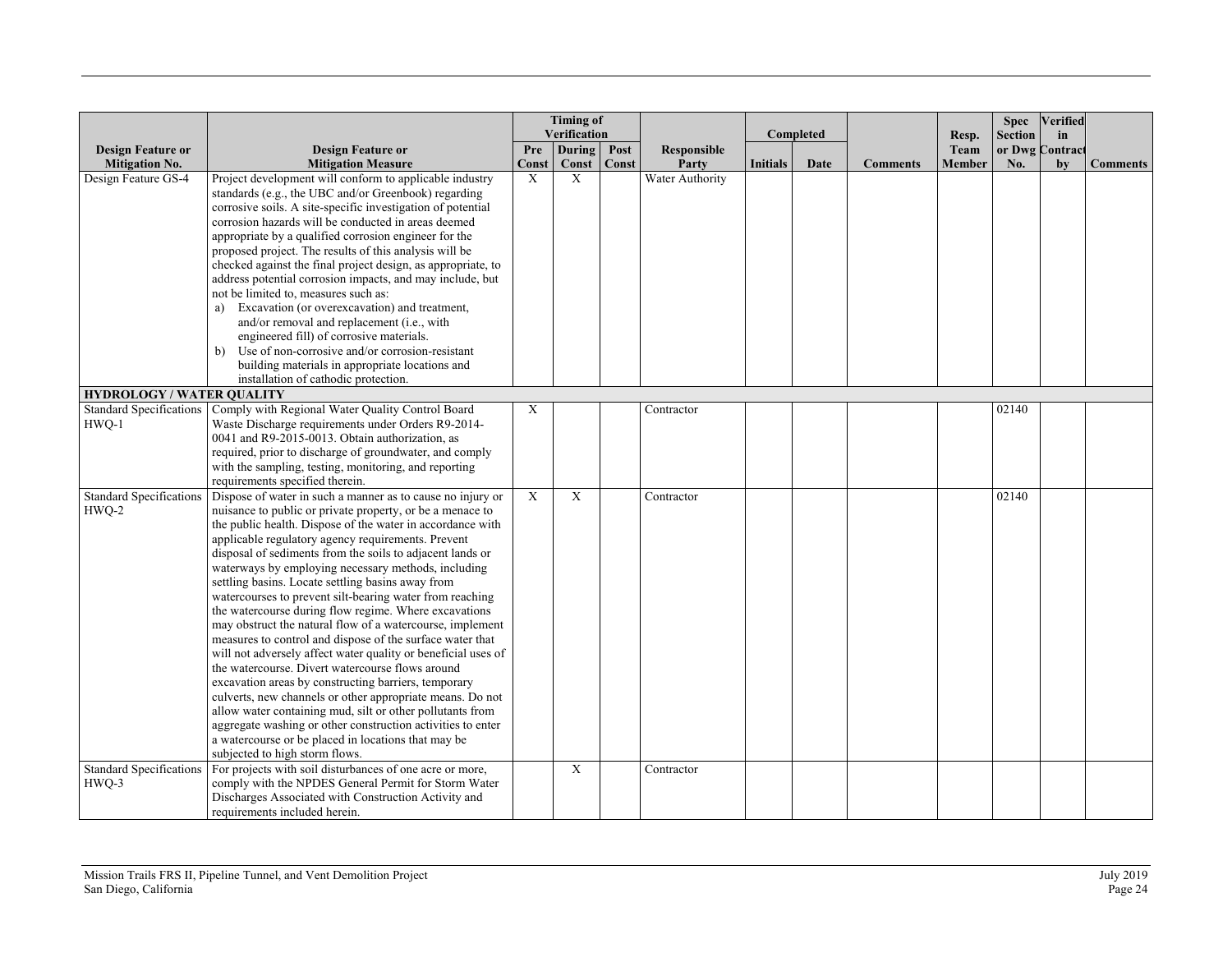|                                                                                                        |                                                                                                                                                                                                                                                                                                                                                                                                                                                                                                                                                                                                                                                                                                                                                                                                                                                                               |              | <b>Timing of</b>    |               |                                              |                 |                  |                                                                         |                       | <b>Spec</b>     | <b>Verified</b> |                 |
|--------------------------------------------------------------------------------------------------------|-------------------------------------------------------------------------------------------------------------------------------------------------------------------------------------------------------------------------------------------------------------------------------------------------------------------------------------------------------------------------------------------------------------------------------------------------------------------------------------------------------------------------------------------------------------------------------------------------------------------------------------------------------------------------------------------------------------------------------------------------------------------------------------------------------------------------------------------------------------------------------|--------------|---------------------|---------------|----------------------------------------------|-----------------|------------------|-------------------------------------------------------------------------|-----------------------|-----------------|-----------------|-----------------|
|                                                                                                        |                                                                                                                                                                                                                                                                                                                                                                                                                                                                                                                                                                                                                                                                                                                                                                                                                                                                               |              | <b>Verification</b> |               |                                              |                 | <b>Completed</b> |                                                                         | Resp.                 | Section         | in              |                 |
| <b>Design Feature or</b><br><b>Mitigation No.</b>                                                      | <b>Design Feature or</b><br><b>Mitigation Measure</b>                                                                                                                                                                                                                                                                                                                                                                                                                                                                                                                                                                                                                                                                                                                                                                                                                         | Pre<br>Const | During<br>Const     | Post<br>Const | <b>Responsible</b><br>Party                  | <b>Initials</b> | Date             | <b>Comments</b>                                                         | Team<br><b>Member</b> | or Dwg<br>No.   | 'ontract<br>bv  | <b>Comments</b> |
| <b>Standard Specifications</b><br>HWQ-4                                                                | Grade disturbed surfaces to provide positive drainage and<br>prevent ponding of water. Surface water shall be<br>controlled to prevent water damage or deposition of<br>sediment to all adjoining and downstream properties.<br>Install silt fences, sedimentation ponds, sandbag dikes,<br>stabilized construction entrances and any other erosion<br>control measure to minimize sediment escape from the<br>construction site and to maintain runoff quality in<br>compliance with the General Permit. Prevent<br>construction sediment from entering any streams, ponds<br>or drainage facilities. Erosion and sedimentation control<br>measures shall remain in place until such time that the<br>site of work is prepared for permanent drainage and<br>erosion control measures. Remove temporary erosion and<br>sediment control measures so as not to interfere with |              | $\mathbf{X}$        |               | Contractor                                   |                 |                  |                                                                         |                       | 02140.<br>02271 |                 |                 |
| Design Features HWQ-                                                                                   | permanent drainage, erosion control and revegetation.<br>The grading/construction contractor will conform to<br>applicable NPDES General Groundwater Extraction and<br>Waste Discharge Permit criteria prior to disposal of<br>extracted groundwater.                                                                                                                                                                                                                                                                                                                                                                                                                                                                                                                                                                                                                         |              | X                   |               | Contractor                                   |                 |                  |                                                                         |                       | 02140.<br>02271 |                 |                 |
| <b>NOISE</b>                                                                                           |                                                                                                                                                                                                                                                                                                                                                                                                                                                                                                                                                                                                                                                                                                                                                                                                                                                                               |              |                     |               |                                              |                 |                  |                                                                         |                       |                 |                 |                 |
| Mitigation Measure<br>N 1-1: Standard<br>Specification and<br>Design Feature from<br>EIR Section 2.6.4 | No motor driven semi-stationary equipment shall be<br>operated continuously under load within 500 feet of any<br>residences at night $(7.00 \text{ pm} - 7.00 \text{ a.m.})$ unless a<br>temporary noise propagation barrier is erected, and/or<br>enhanced mufflers are used to reduce noise exposure at<br>any adjacent building facade to 45 dB L <sub>eq</sub> .                                                                                                                                                                                                                                                                                                                                                                                                                                                                                                          |              | X                   |               | Contractor                                   |                 |                  | Night<br>construction<br>near residences<br>requires noise<br>wall      |                       | 01560           |                 |                 |
| Mitigation Measure<br>$N1-2$                                                                           | The contractor shall use portable noise screens or<br>enclosures to provide shielding for high noise activities<br>or equipment as necessary.                                                                                                                                                                                                                                                                                                                                                                                                                                                                                                                                                                                                                                                                                                                                 |              | X                   |               | Contractor                                   |                 |                  |                                                                         |                       | 01560           |                 |                 |
| Mitigation Measure<br>N 1-3; N 2-2                                                                     | The Water Authority shall monitor noise levels during<br>construction to ensure compliance with the noise<br>thresholds.                                                                                                                                                                                                                                                                                                                                                                                                                                                                                                                                                                                                                                                                                                                                                      |              | X                   |               | Water Authority<br>Environmental<br>Surveyor |                 |                  |                                                                         |                       | 01560           |                 |                 |
| Mitigation Measure<br>$N$ 2-1                                                                          | The Water Authority shall construct a temporary sound<br>wall along the western boundary of the North Portal<br>staging area and the Pipeline Interconnect<br>Reconfiguration site to reduce construction noise levels<br>at the Belsera property line.                                                                                                                                                                                                                                                                                                                                                                                                                                                                                                                                                                                                                       |              | X                   |               | Water Authority<br>Contractor                |                 |                  |                                                                         |                       | 01560           |                 |                 |
| Mitigation Measure<br>$N$ 3-1                                                                          | The Water Authority shall monitor all blasting activities<br>to confirm that they are consistent with the Water<br>Authority's General Conditions and Standard<br>Specifications, Section 02229, including:<br>a) Blasting shall only be conducted during construction<br>when other practicable excavation methods are not<br>available.                                                                                                                                                                                                                                                                                                                                                                                                                                                                                                                                     |              | X                   |               | Water Authority<br>Environmental<br>Surveyor |                 |                  | <b>Blasting not</b><br>anticipated for<br>this phase of the<br>project. |                       |                 |                 |                 |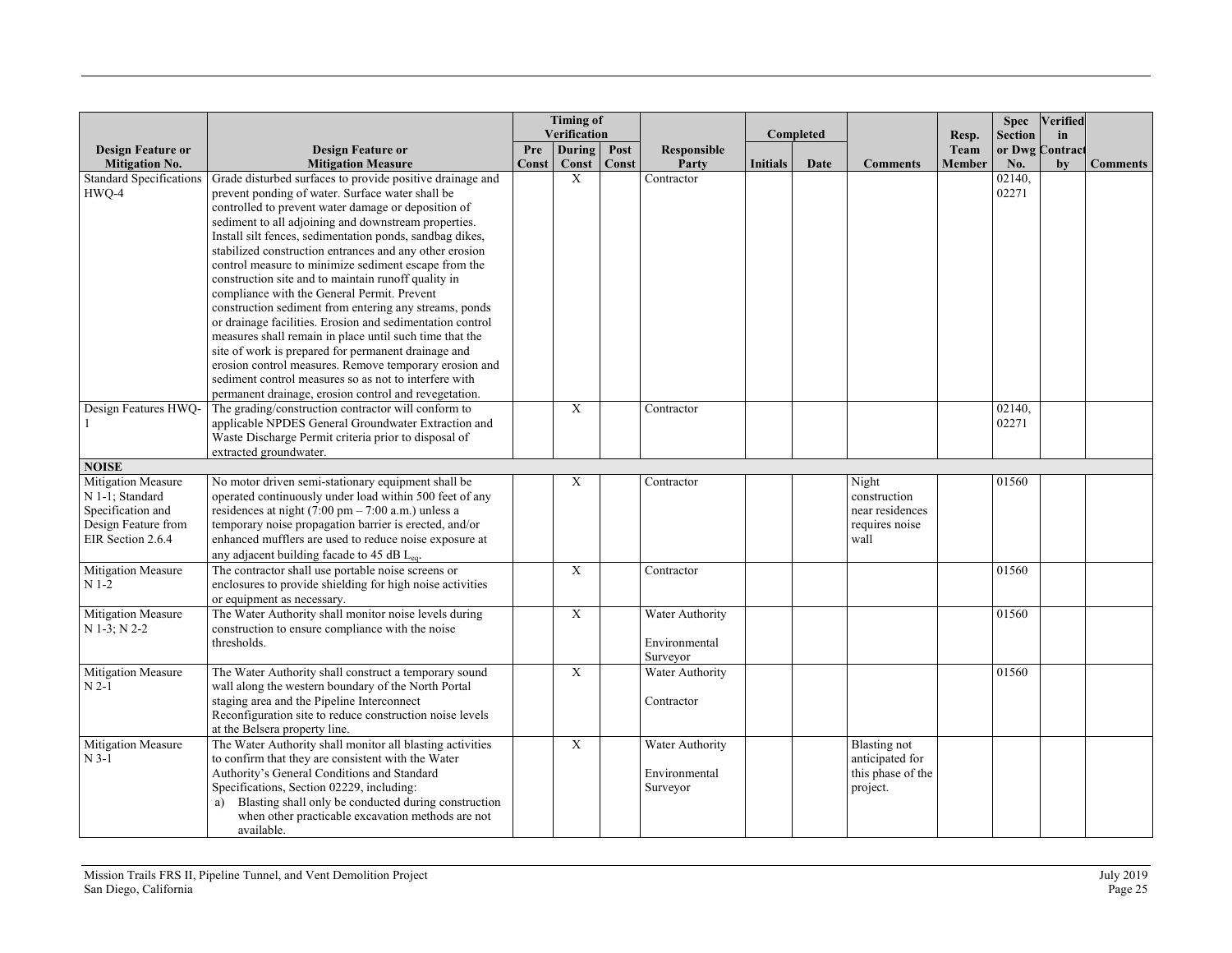|                                                   |                                                                                                                                                                                                                                                                                                                                                                                                                                                                                                                                                                                                                                                                                                                                                                                                                                                                                                     |              | <b>Timing of</b><br>Verification |               |                                              |                 |           |                                                                         |                       | <b>Spec</b>    | <b>Verified</b>         |                 |
|---------------------------------------------------|-----------------------------------------------------------------------------------------------------------------------------------------------------------------------------------------------------------------------------------------------------------------------------------------------------------------------------------------------------------------------------------------------------------------------------------------------------------------------------------------------------------------------------------------------------------------------------------------------------------------------------------------------------------------------------------------------------------------------------------------------------------------------------------------------------------------------------------------------------------------------------------------------------|--------------|----------------------------------|---------------|----------------------------------------------|-----------------|-----------|-------------------------------------------------------------------------|-----------------------|----------------|-------------------------|-----------------|
|                                                   |                                                                                                                                                                                                                                                                                                                                                                                                                                                                                                                                                                                                                                                                                                                                                                                                                                                                                                     |              | During                           |               |                                              |                 | Completed |                                                                         | Resp.                 | <b>Section</b> | in                      |                 |
| <b>Design Feature or</b><br><b>Mitigation No.</b> | <b>Design Feature or</b><br><b>Mitigation Measure</b>                                                                                                                                                                                                                                                                                                                                                                                                                                                                                                                                                                                                                                                                                                                                                                                                                                               | Pre<br>Const | Const                            | Post<br>Const | <b>Responsible</b><br>Party                  | <b>Initials</b> | Date      | <b>Comments</b>                                                         | Team<br><b>Member</b> | No.            | or Dwg Contract<br>$bv$ | <b>Comments</b> |
|                                                   | Advanced written notification of the date and time<br>b)<br>of any blasting activities shall be provided to all<br>residents and businesses within 400 feet of the blast<br>area.<br>A Blast Plan will be developed and<br>$\mathbf{c}$ )<br>approved by the local regulatory authority in                                                                                                                                                                                                                                                                                                                                                                                                                                                                                                                                                                                                          |              |                                  |               |                                              |                 |           |                                                                         |                       |                |                         |                 |
|                                                   | the event that blasting is necessary.                                                                                                                                                                                                                                                                                                                                                                                                                                                                                                                                                                                                                                                                                                                                                                                                                                                               |              |                                  |               |                                              |                 |           |                                                                         |                       |                |                         |                 |
| Mitigation Measure<br>$N$ 3-2                     | Blast monitoring shall be required for all blasting<br>operations within the City, including monitoring of<br>ground motions, peak particle velocity, and air blast<br>levels.                                                                                                                                                                                                                                                                                                                                                                                                                                                                                                                                                                                                                                                                                                                      |              | $\mathbf X$                      |               | Water Authority<br>Environmental<br>Surveyor |                 |           | <b>Blasting not</b><br>anticipated for<br>this phase of the<br>project. |                       |                |                         |                 |
| Mitigation Measure<br>$N$ 3-3                     | The hours of blasting shall be determined by site specific<br>requirements and blasting shall be limited to daytime<br>hours between 7:00 a.m. and 7:00 p.m., Monday through<br>Saturday.                                                                                                                                                                                                                                                                                                                                                                                                                                                                                                                                                                                                                                                                                                           |              | $\mathbf X$                      |               | Contractor                                   |                 |           | <b>Blasting not</b><br>anticipated for<br>this phase of the<br>project. |                       |                |                         |                 |
| Mitigation Measure<br>$N$ 3-4                     | If the blasting results in vibration or blast levels with a<br>PPV in excess of 2.0 inches/second, modifications to the<br>procedures shall be implemented, such as using different<br>delay patterns, reduction in size of the individual blasts,<br>shorter and/or smaller diameter blast holes, closer spacing<br>of blast holes, reduction of explosives, blast mats, sound<br>walls, or a combination. A properly designed noise barrier<br>can reduce noise as much as 20 dBA.                                                                                                                                                                                                                                                                                                                                                                                                                |              | $\boldsymbol{\mathrm{X}}$        |               | Contractor                                   |                 |           | Blasting not<br>anticipated for<br>this phase of the<br>project.        |                       |                |                         |                 |
| Mitigation Measure<br>$N$ 3-5                     | A public outreach program shall be implemented to alert<br>the public to the potential for vibrations and noise<br>associated with blasting.                                                                                                                                                                                                                                                                                                                                                                                                                                                                                                                                                                                                                                                                                                                                                        | $\mathbf X$  |                                  |               | Water Authority                              |                 |           | <b>Blasting not</b><br>anticipated for<br>this phase of the<br>project. |                       |                |                         |                 |
| PALEONTOLOGICAL RESOURCES                         |                                                                                                                                                                                                                                                                                                                                                                                                                                                                                                                                                                                                                                                                                                                                                                                                                                                                                                     |              |                                  |               |                                              |                 |           |                                                                         |                       |                |                         |                 |
| Mitigation Measure<br>PR 1-1                      | The following measures shall be carried out by a qualified<br>professional paleontologist:<br>a) Existing bedrock outcrops and (possibly)<br>excavation of test trenches shall be inspected for<br>fossil remains.<br>Surface collection of discovered fossil remains shall<br>$\mathbf{b}$<br>be conducted via simple excavation of exposed<br>specimens and possibly plaster-jacketing of large<br>and/or fragile specimens or more elaborate quarry<br>excavations of richly fossiliferous deposits.<br>Stratigraphic and geologic data shall be recovered<br>c)<br>to provide context for recovered fossil remains.<br>These data will typically include a description of<br>lithologies of fossil-bearing strata, measurement<br>and description of the overall stratigraphic section,<br>and photographic documentation of the setting.<br>Laboratory preparation of collected fossil remains |              | X                                |               | Water Authority                              |                 |           |                                                                         |                       |                |                         |                 |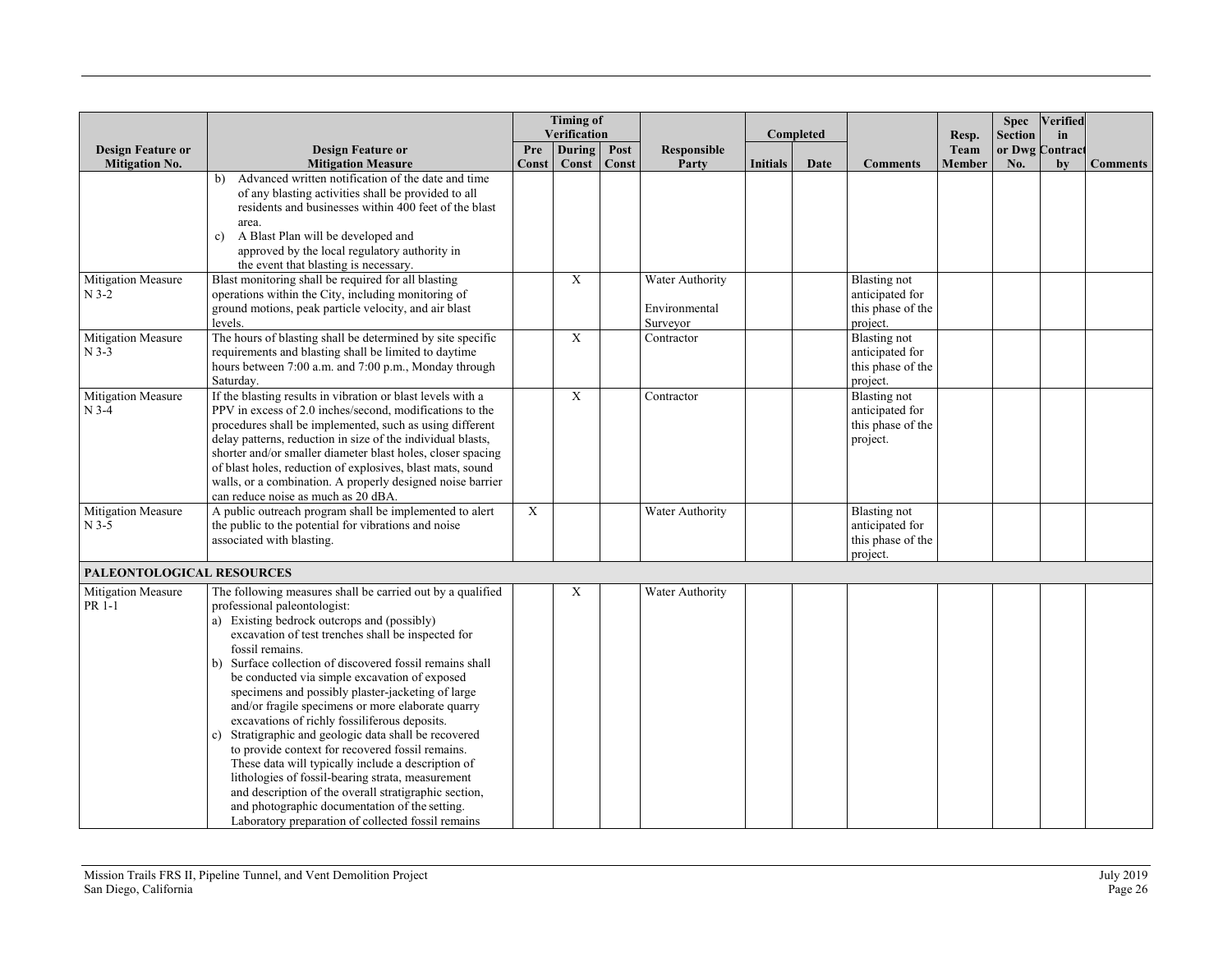|                                     |                                                                                                                                                                                                                                                                                                                                                                                                                                                                                                                                                                                                                                                                                   | <b>Timing of</b>          |                                      |       |                    | Completed       |      |                 |               | <b>Spec</b>                | <b>Verified</b> |                 |
|-------------------------------------|-----------------------------------------------------------------------------------------------------------------------------------------------------------------------------------------------------------------------------------------------------------------------------------------------------------------------------------------------------------------------------------------------------------------------------------------------------------------------------------------------------------------------------------------------------------------------------------------------------------------------------------------------------------------------------------|---------------------------|--------------------------------------|-------|--------------------|-----------------|------|-----------------|---------------|----------------------------|-----------------|-----------------|
| <b>Design Feature or</b>            | <b>Design Feature or</b>                                                                                                                                                                                                                                                                                                                                                                                                                                                                                                                                                                                                                                                          | Pre                       | <b>Verification</b><br><b>During</b> | Post  | <b>Responsible</b> |                 |      |                 | Resp.<br>Team | <b>Section</b><br>or Dwg C | in<br>ontract   |                 |
| <b>Mitigation No.</b>               | <b>Mitigation Measure</b>                                                                                                                                                                                                                                                                                                                                                                                                                                                                                                                                                                                                                                                         | Const                     | Const                                | Const | Party              | <b>Initials</b> | Date | <b>Comments</b> | Member        | No.                        | by              | <b>Comments</b> |
|                                     | shall be conducted for potentially significant or<br>unique finds.<br>Prepared significant or unique fossil remains<br>d)<br>shall be cataloged and identified. Cataloged<br>fossil remains shall be transferred for storage<br>to an accredited institution.<br>A final report summarizing the findings from the<br>laboratory and field, stratigraphic units inspected, types<br>of fossils discovered, and the significance of the curated<br>collection shall be prepared.                                                                                                                                                                                                    |                           |                                      |       |                    |                 |      |                 |               |                            |                 |                 |
|                                     | PUBLIC SAFETY AND HAZARDOUS MATERIALS                                                                                                                                                                                                                                                                                                                                                                                                                                                                                                                                                                                                                                             |                           |                                      |       |                    |                 |      |                 |               |                            |                 |                 |
| Mitigation Measure<br><b>PS 1-1</b> | Before completion of final design plans and specifications,<br>all proposed project construction areas shall be<br>investigated to determine if there is a record of hazardous<br>materials contamination (Phase I Environmental Site<br>Assessment). If so, the Water Authority shall characterize<br>the site(s) according to the nature and extent of soil<br>contamination, and determine the need for further<br>investigation and/or remediation of the soils conditions on<br>the contaminated site.                                                                                                                                                                       | X                         |                                      |       | Water Authority    |                 |      |                 |               |                            |                 |                 |
| Mitigation Measure<br>PS 1-2        | If warranted, a Phase II investigation shall be conducted.<br>The Phase II investigation shall, at a minimum, involve<br>soil sampling. Should further investigation reveal high<br>levels of hazardous materials in the site soils, mitigate<br>health and safety risks according to County Department of<br>Environmental Health and Regional Water Quality Control<br>Board regulations. This will include site-specific health<br>and safety plans prepared prior to construction.                                                                                                                                                                                            | X                         |                                      |       | Water Authority    |                 |      |                 |               |                            |                 |                 |
| Mitigation Measure<br>PS 1-3        | Prior to the start of construction, a qualified contractor<br>shall survey all project construction sites, including access<br>roads in MTRP, for the presence of unexploded ordnance.<br>The survey shall include identification of potential<br>unexploded ordnance locations and a determination of the<br>presence or absence of unexploded ordnance in the area.<br>Once the survey is completed, a qualified contractor shall<br>arrange for the removal of any unexploded ordnance<br>found. In addition, the unexploded ordnance contractor<br>shall provide training, as needed, to construction<br>contractors related to the identification of unexploded<br>ordnance. | $\boldsymbol{\mathrm{X}}$ |                                      |       | Contractor         |                 |      |                 |               |                            |                 |                 |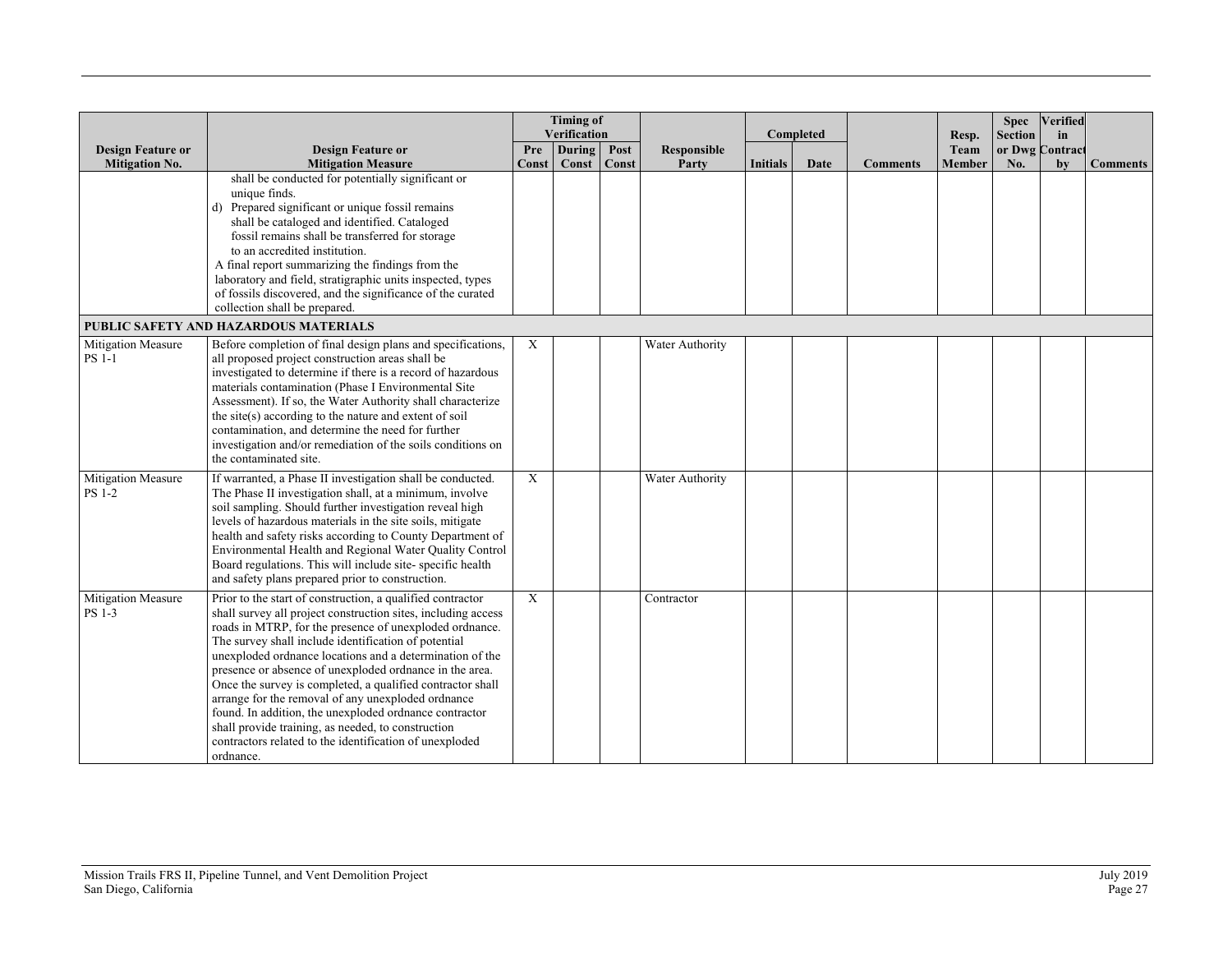|                                         |                                                                                                                          | <b>Timing of</b><br>Verification |                           |              | Completed          |                 |      | Resp.           | <b>Spec</b><br><b>Section</b> | <b>Verified</b> |    |                 |
|-----------------------------------------|--------------------------------------------------------------------------------------------------------------------------|----------------------------------|---------------------------|--------------|--------------------|-----------------|------|-----------------|-------------------------------|-----------------|----|-----------------|
| <b>Design Feature or</b>                | <b>Design Feature or</b>                                                                                                 | Pre                              | <b>During</b>             | Post         | <b>Responsible</b> |                 |      |                 | Team                          | or Dwg Contract | in |                 |
| <b>Mitigation No.</b>                   | <b>Mitigation Measure</b>                                                                                                | Const                            | Const                     | <b>Const</b> | Party              | <b>Initials</b> | Date | <b>Comments</b> | <b>Member</b>                 | No.             | by | <b>Comments</b> |
| Mitigation Measure                      | Prior to approval of final design plans and specifications, a                                                            | X                                |                           |              | Contractor         |                 |      |                 |                               | 01560           |    |                 |
| <b>PS 2-1</b>                           | Fire Prevention Program shall be developed in consultation                                                               |                                  |                           |              |                    |                 |      |                 |                               |                 |    |                 |
|                                         | with the Fire Marshal for each component of the proposed                                                                 |                                  |                           |              |                    |                 |      |                 |                               |                 |    |                 |
|                                         | project. The program shall address fire prevention for the                                                               |                                  |                           |              |                    |                 |      |                 |                               |                 |    |                 |
|                                         | construction period and for long-term maintenance<br>activities.                                                         |                                  |                           |              |                    |                 |      |                 |                               |                 |    |                 |
| Mitigation Measure                      | Prior to completion of construction, an Emergency                                                                        | X                                | $\mathbf{X}$              |              | Water Authority    |                 |      |                 |                               |                 |    |                 |
| <b>PS 2-2</b>                           | Response Plan (ERP) shall be developed by the Water                                                                      |                                  |                           |              |                    |                 |      |                 |                               |                 |    |                 |
|                                         | Authority (facility operator) in coordination with the                                                                   |                                  |                           |              |                    |                 |      |                 |                               |                 |    |                 |
|                                         | County Office of Emergency Services, the County                                                                          |                                  |                           |              |                    |                 |      |                 |                               |                 |    |                 |
|                                         | Environmental Health Department, and the appropriate                                                                     |                                  |                           |              |                    |                 |      |                 |                               |                 |    |                 |
|                                         | Fire Protection District.                                                                                                |                                  |                           |              |                    |                 |      |                 |                               |                 |    |                 |
| <b>Standard Specification</b>           | The Contractor is responsible for maintaining an orderly                                                                 |                                  | $\mathbf{X}$              |              | Contractor         |                 |      |                 |                               | 01505           |    |                 |
| $PS-1$                                  | project site and providing jobsite security, and to that end                                                             |                                  |                           |              |                    |                 |      |                 |                               |                 |    |                 |
|                                         | shall employ such watchmen or other persons and                                                                          |                                  |                           |              |                    |                 |      |                 |                               |                 |    |                 |
|                                         | implement other appropriate security as may be required.                                                                 |                                  |                           |              |                    |                 |      |                 |                               |                 |    |                 |
| <b>Standard Specification</b><br>$PS-2$ | The Contractor shall prohibit the use or possession of                                                                   |                                  | $\boldsymbol{\mathrm{X}}$ |              | Contractor         |                 |      |                 |                               |                 |    |                 |
|                                         | intoxicating liquors or controlled substance at the jobsite or<br>in any vehicle or equipment used in performance of the |                                  |                           |              |                    |                 |      |                 |                               |                 |    |                 |
|                                         | Work.                                                                                                                    |                                  |                           |              |                    |                 |      |                 |                               |                 |    |                 |
| <b>Standard Specification</b>           | The Contractor shall provide, erect, or maintain temporary                                                               |                                  | $\mathbf{X}$              |              | Contractor         |                 |      |                 |                               |                 |    |                 |
| $PS-3$                                  | fences, plates, over-crossings, trench bridges, bridges,                                                                 |                                  |                           |              |                    |                 |      |                 |                               |                 |    |                 |
|                                         | railings, barriers, and traffic control devices, lights,                                                                 |                                  |                           |              |                    |                 |      |                 |                               |                 |    |                 |
|                                         | warning signals, guards, street sweeping, trash removal,                                                                 |                                  |                           |              |                    |                 |      |                 |                               |                 |    |                 |
|                                         | vector control and other security devices and systems                                                                    |                                  |                           |              |                    |                 |      |                 |                               |                 |    |                 |
| <b>Standard Specification</b>           | appropriate to assure public health and safety.<br>Minimize fire danger in the vicinity of and adjacent to the           |                                  | $\mathbf{X}$              |              | Contractor         |                 |      |                 |                               | 01015,          |    |                 |
| $PS-4$                                  | construction site. Provide labor and equipment to protect                                                                |                                  |                           |              |                    |                 |      |                 |                               | 01560           |    |                 |
|                                         | the surrounding private property from fire damage                                                                        |                                  |                           |              |                    |                 |      |                 |                               |                 |    |                 |
|                                         | resulting from construction operations.                                                                                  |                                  |                           |              |                    |                 |      |                 |                               |                 |    |                 |
| <b>Standard Specification</b>           | Provide temporary fencing of all open or partially open                                                                  |                                  | $\mathbf{X}$              |              | Contractor         |                 |      |                 |                               |                 |    |                 |
| $PS-5$                                  | trenches and excavations, all open or partially completed                                                                |                                  |                           |              |                    |                 |      |                 |                               |                 |    |                 |
|                                         | structures, and all work and storage areas at all times while                                                            |                                  |                           |              |                    |                 |      |                 |                               |                 |    |                 |
|                                         | unattended by workmen.                                                                                                   |                                  |                           |              |                    |                 |      |                 |                               |                 |    |                 |
| <b>Standard Specification</b>           | Establish a regular daily collection of all sanitary and                                                                 |                                  | $\mathbf{X}$              |              | Contractor         |                 |      |                 |                               | 01560           |    |                 |
| $PS-6$                                  | organic wastes. Dispose of away from the site all wastes                                                                 |                                  |                           |              |                    |                 |      |                 |                               |                 |    |                 |
|                                         | and refuse from sanitary facilities provided by the                                                                      |                                  |                           |              |                    |                 |      |                 |                               |                 |    |                 |
|                                         | Contractor or organic material wastes from any other                                                                     |                                  |                           |              |                    |                 |      |                 |                               |                 |    |                 |
|                                         | source related to the Contractor's operations in accordance<br>with all laws and regulations pertaining thereto.         |                                  |                           |              |                    |                 |      |                 |                               |                 |    |                 |
|                                         |                                                                                                                          |                                  |                           |              |                    |                 |      |                 |                               |                 |    |                 |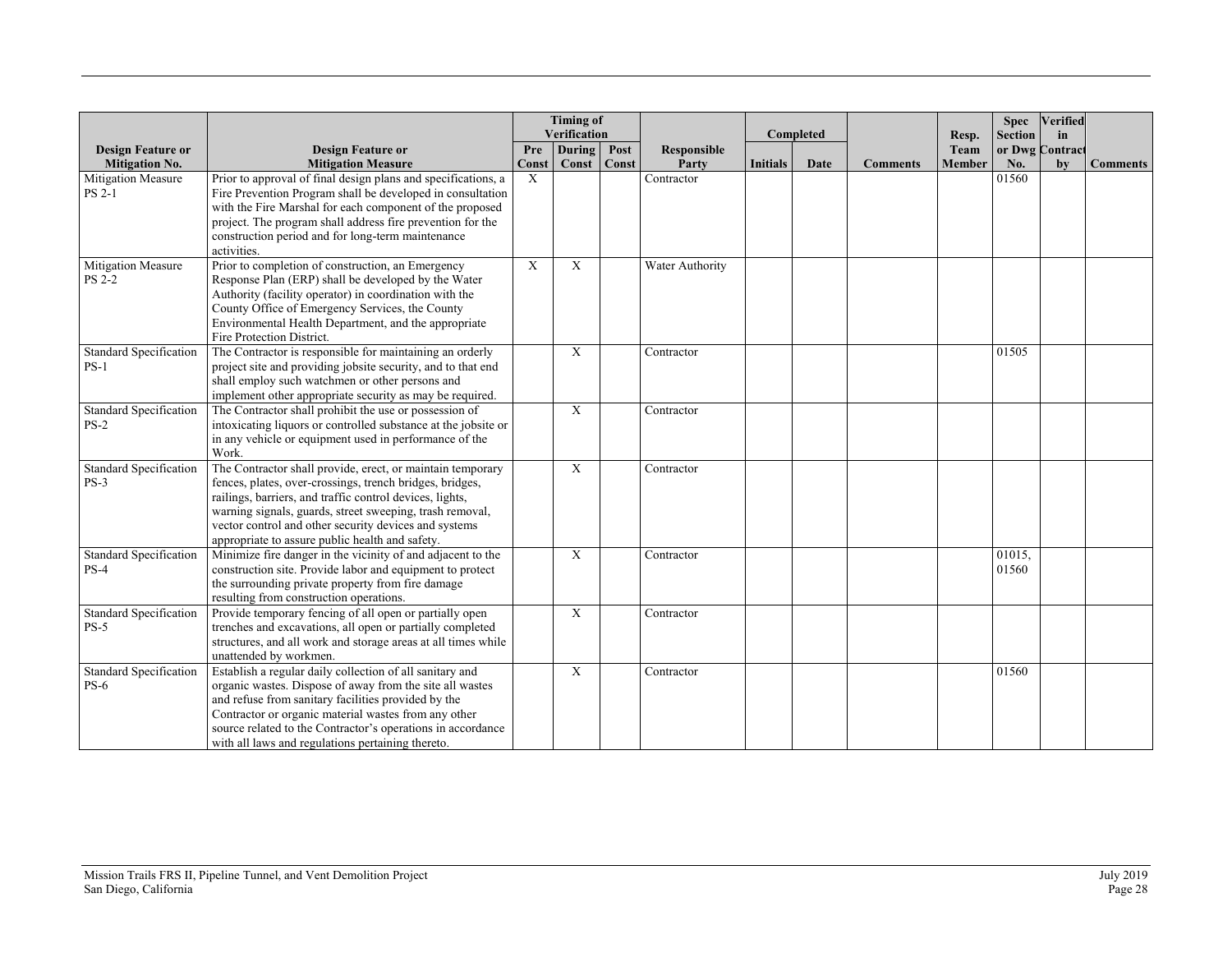|                                                   |                                                                                                                                                                                                                                                                                                                                                                                                                                                                                                                                                                                                                                                                                                                                                                                                                                                                                                | <b>Timing of</b> |                        |               |                      |                 |           |                                                                         |                | <b>Spec</b>     | <b>Verified</b> |                 |
|---------------------------------------------------|------------------------------------------------------------------------------------------------------------------------------------------------------------------------------------------------------------------------------------------------------------------------------------------------------------------------------------------------------------------------------------------------------------------------------------------------------------------------------------------------------------------------------------------------------------------------------------------------------------------------------------------------------------------------------------------------------------------------------------------------------------------------------------------------------------------------------------------------------------------------------------------------|------------------|------------------------|---------------|----------------------|-----------------|-----------|-------------------------------------------------------------------------|----------------|-----------------|-----------------|-----------------|
|                                                   |                                                                                                                                                                                                                                                                                                                                                                                                                                                                                                                                                                                                                                                                                                                                                                                                                                                                                                |                  | Verification           |               |                      |                 | Completed |                                                                         | Resp.          | <b>Section</b>  | in              |                 |
| <b>Design Feature or</b><br><b>Mitigation No.</b> | <b>Design Feature or</b><br><b>Mitigation Measure</b>                                                                                                                                                                                                                                                                                                                                                                                                                                                                                                                                                                                                                                                                                                                                                                                                                                          | Pre<br>Const     | <b>During</b><br>Const | Post<br>Const | Responsible<br>Party | <b>Initials</b> | Date      | <b>Comments</b>                                                         | Team<br>Member | or Dwg C<br>No. | 'ontract<br>by  | <b>Comments</b> |
| <b>Standard Specification</b><br>$PS-7$           | Blasting-relates submittals include a two-part conceptual<br>blasting plan prior to the start of drilling. Part 1, the<br>General Plan is required to include a complete summary of<br>proposed methods for transporting, handling, storage, and<br>use of explosives. Requirements of Part 2, the Site Specific<br>Plan, include: The Site Specific Plan shall include the<br>proposed general concept for trench excavation blasting,<br>including controlled blasting techniques and control and<br>monitoring of fly rock, airblast and ground vibration.<br>Blasting intensities shall be limited as required to prevent<br>damage to all existing structures, and in no case, shall                                                                                                                                                                                                      |                  | X                      |               | Contractor           |                 |           | <b>Blasting</b> not<br>anticipated for<br>this phase of the<br>project. |                |                 |                 |                 |
|                                                   | intensities exceed the safety standard of particle velocity<br>recommended by the U.S. Bureau of Mines [RI 8507]                                                                                                                                                                                                                                                                                                                                                                                                                                                                                                                                                                                                                                                                                                                                                                               |                  |                        |               |                      |                 |           |                                                                         |                |                 |                 |                 |
| <b>Standard Specification</b><br>$PS-8$           | Retain the services of a qualified blasting consultant<br>specialist to assist in the preparation of the required<br>blasting plans and verification of reports.                                                                                                                                                                                                                                                                                                                                                                                                                                                                                                                                                                                                                                                                                                                               |                  | X                      |               | Contractor           |                 |           | <b>Blasting not</b><br>anticipated for<br>this phase of the<br>project. |                |                 |                 |                 |
| <b>Standard Specification</b><br>$PS-9$           | Conform to the requirements specified in the State of<br>California Construction Safety Orders for the transporting,<br>handling, storage, and use of explosives. Transportation of<br>explosives shall be in accordance with the regulations of<br>the State Fire Marshall and the California Highway Patrol.<br>The locations, access and construction of explosive storage<br>magazines shall be in accordance with the American Table<br>of Distances for Storage of Explosives and approved by the<br>Chief of San Diego County Fire Department and the<br>Sheriff of San Diego County. Blasting shall only be<br>permitted between the hours of 8:00 a.m. and 4:00 p.m.<br>during any weekday (Monday through Friday), unless<br>special circumstances warrant another time or day, and<br>special approval is granted in writing by the Engineer and<br>the agency having jurisdiction. |                  | X                      |               | Contractor           |                 |           | <b>Blasting not</b><br>anticipated for<br>this phase of the<br>project. |                |                 |                 |                 |
| <b>Standard Specification</b><br>$PS-10$          | No blasting shall be permitted until the Contractor receives<br>notification in writing from the Engineer that the blasting<br>plans have been reviewed and until all preblast inspections<br>and reports have been completed. Provide a minimum of<br>two working days advance notice to all residences or<br>businesses within 400 feet of the blast area. Provide two-<br>work days' notice to all utility agencies whose facilities<br>may be influenced by the blasting operation.                                                                                                                                                                                                                                                                                                                                                                                                        | X                | X                      |               | Contractor           |                 |           | <b>Blasting not</b><br>anticipated for<br>this phase of the<br>project. |                |                 |                 |                 |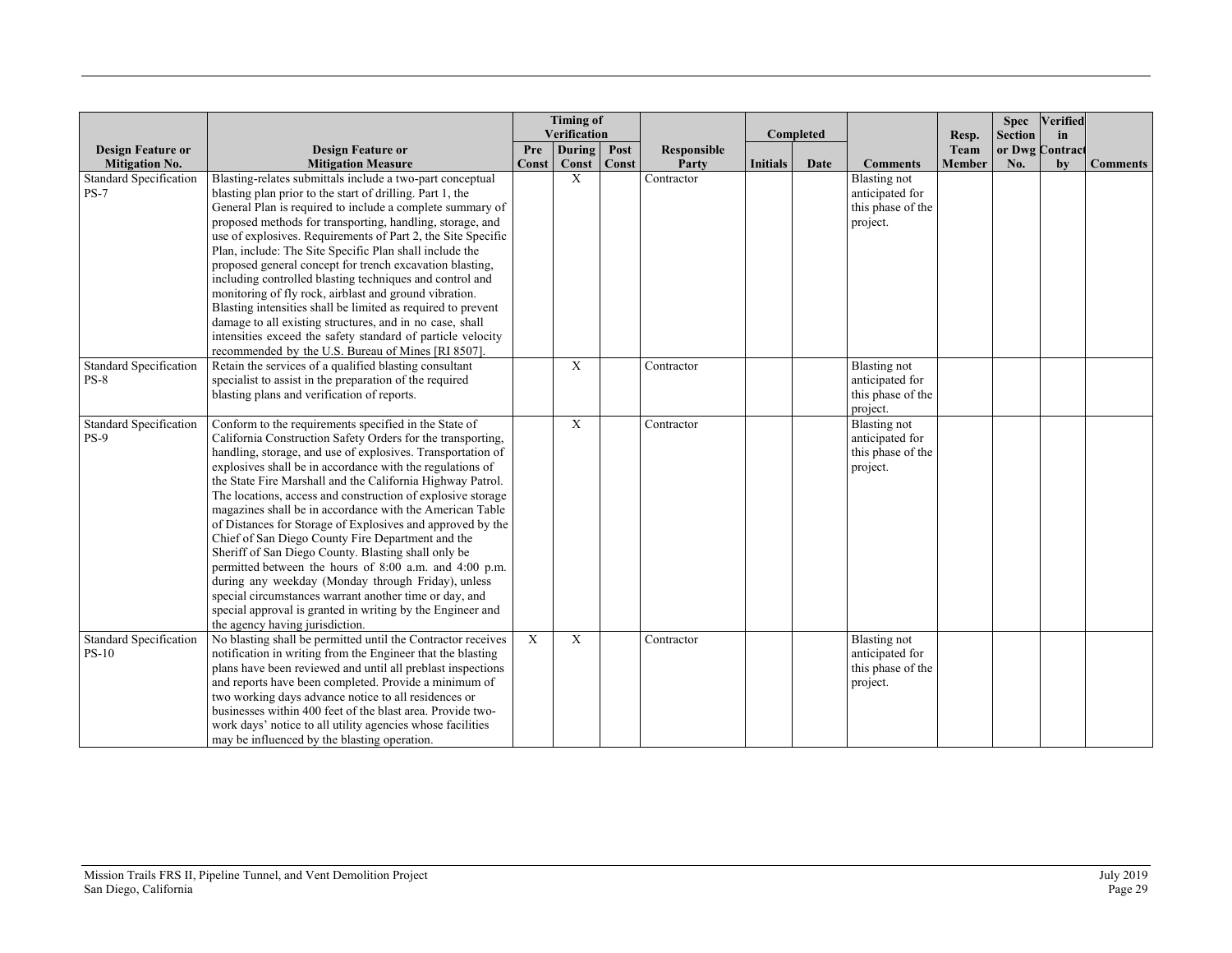|                                               |                                                                                                                                                                                                                                                                                                                                                                                                                                                                                                                                                 | <b>Timing of</b><br>Verification |                           |       | Completed          |                 |      | Resp.                                                                   | <b>Spec</b><br><b>Section</b> | Verified<br>in  |    |                 |
|-----------------------------------------------|-------------------------------------------------------------------------------------------------------------------------------------------------------------------------------------------------------------------------------------------------------------------------------------------------------------------------------------------------------------------------------------------------------------------------------------------------------------------------------------------------------------------------------------------------|----------------------------------|---------------------------|-------|--------------------|-----------------|------|-------------------------------------------------------------------------|-------------------------------|-----------------|----|-----------------|
| <b>Design Feature or</b>                      | <b>Design Feature or</b>                                                                                                                                                                                                                                                                                                                                                                                                                                                                                                                        | Pre                              | <b>During</b>             | Post  | <b>Responsible</b> |                 |      |                                                                         | Team                          | or Dwg Contract |    |                 |
| <b>Mitigation No.</b>                         | <b>Mitigation Measure</b>                                                                                                                                                                                                                                                                                                                                                                                                                                                                                                                       | Const                            | Const                     | Const | Party              | <b>Initials</b> | Date | <b>Comments</b>                                                         | <b>Member</b>                 | No.             | by | <b>Comments</b> |
| <b>Standard Specification</b><br><b>PS-11</b> | Conduct preblast inspections of all residential, commercial,<br>and Water Authority structures, and other improvements<br>and facilities as necessary, within 400 feet of the blast area.<br>The preblast inspection shall be for the purpose of<br>determining the existence any visible or reasonably<br>recognizable pre-existing defects or damages in any<br>structure and for quality control and construction record<br>purposes Conduct post-blast inspections upon receipt<br>of a written or verbal request or complaint of damage to | X                                |                           |       | Contractor         |                 |      | <b>Blasting</b> not<br>anticipated for<br>this phase of the<br>project. |                               |                 |    |                 |
|                                               | property, structure, or other improvement from the<br>respective owners.                                                                                                                                                                                                                                                                                                                                                                                                                                                                        |                                  |                           |       |                    |                 |      |                                                                         |                               |                 |    |                 |
| <b>Standard Specification</b><br><b>PS-12</b> | Fly rock shall be contained within the project rights of way<br>and shall not represent a hazard to people, vehicles,<br>existing improvements or vegetation. Use blasting mats to<br>prevent possible flyrock damage. At the end of each<br>working day, clean the blasting site of all debris associated<br>with the blasting operation.                                                                                                                                                                                                      |                                  | $\boldsymbol{\mathrm{X}}$ |       | Contractor         |                 |      | <b>Blasting not</b><br>anticipated for<br>this phase of the<br>project. |                               |                 |    |                 |
| Design Feature PS -1                          | Prior to authorization to proceed or issuance of permits, the<br>Water Authority will prepare a Fire Prevention and<br>Response Plan. All construction crewmembers will be<br>trained in the requirements of the plan. The plan will<br>outline the responsibilities for the prevention, pre-<br>suppression, and suppression activities associated with fire<br>within MTRP.                                                                                                                                                                   |                                  | $\mathbf X$               |       | Contractor         |                 |      |                                                                         |                               | 01560           |    |                 |
| Design Feature PS-2                           | Fire safety information will be disseminated to<br>construction crews during regular safety meetings. Fire<br>management techniques will be applied during project<br>construction and deemed necessary by the Water Authority<br>and depending on the on-site vegetation and vegetation of<br>surrounding areas                                                                                                                                                                                                                                |                                  | $\boldsymbol{\mathrm{X}}$ |       | Contractor         |                 |      |                                                                         |                               | 01560           |    |                 |
| Design Feature PS -3                          | The Contractor will be required to conduct ongoing worker<br>training for all levels of construction personnel, including<br>weekly safety meetings.                                                                                                                                                                                                                                                                                                                                                                                            |                                  | $\boldsymbol{\mathrm{X}}$ |       | Contractor         |                 |      |                                                                         |                               |                 |    |                 |
| <b>RECREATION</b>                             |                                                                                                                                                                                                                                                                                                                                                                                                                                                                                                                                                 |                                  |                           |       |                    |                 |      |                                                                         |                               |                 |    |                 |
| Design Feature R-1                            | Roads and trails within MTRP that are within the area<br>affected by the proposed project will be closed for the<br>duration of construction to avoid potential conflicts<br>between construction activities and recreational activities.<br>All road and trail closures will be well marked and<br>alternative routes will be identified. All roads and trails<br>within the area affected by the proposed project will be<br>restored to existing conditions, or better, following<br>construction.                                           |                                  | X                         |       | Water Authority    |                 |      |                                                                         |                               | 01580           |    |                 |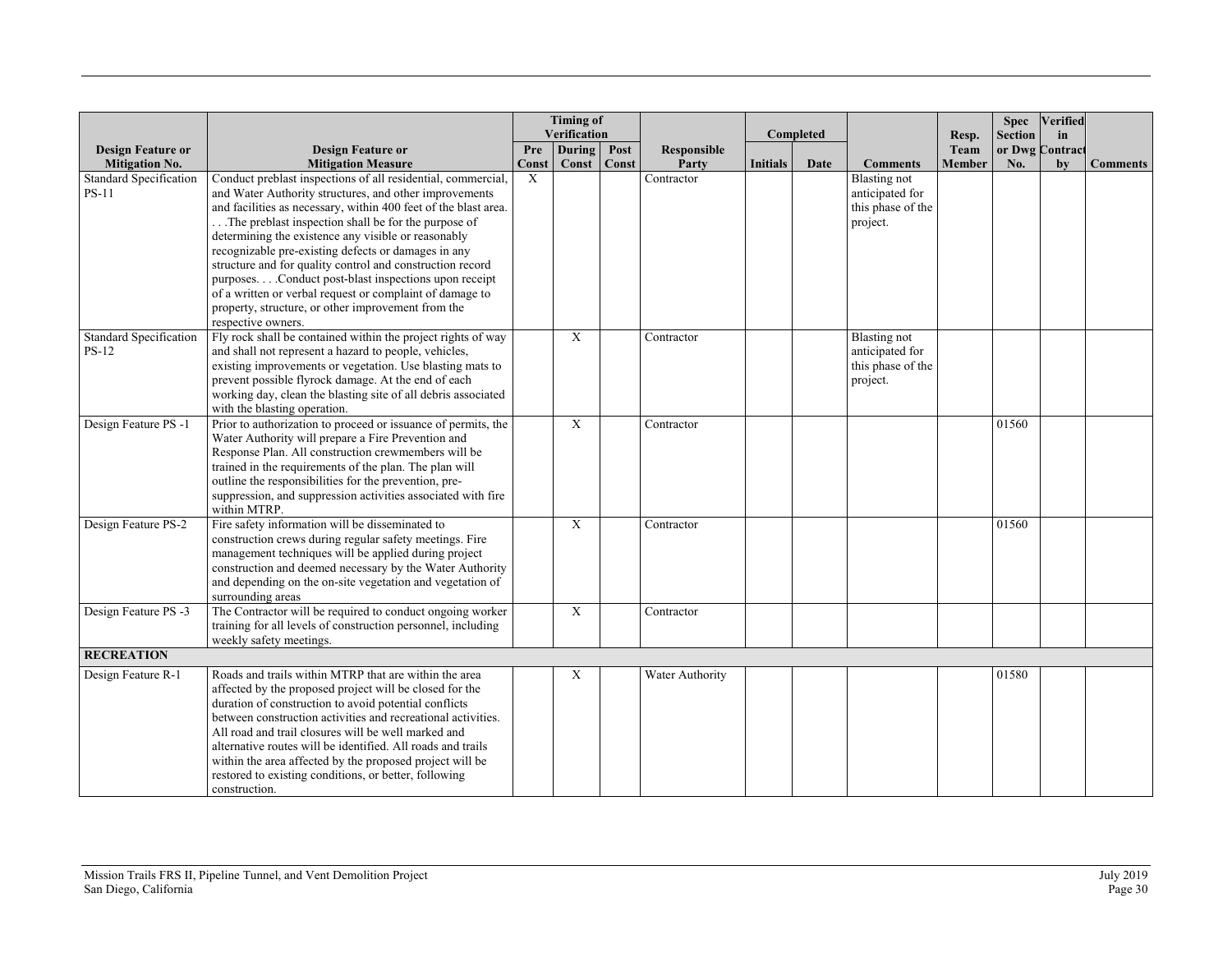|                                           |                                                                                                                                                                                                                                                                                                                                                                                                                                                                                                                                                                                                                                                                                                                                                                                                                                                                                                                                                            | <b>Timing of</b> |                           |              | Completed          |                 |      |                 | <b>Verified</b><br><b>Spec</b> |                                   |    |                 |
|-------------------------------------------|------------------------------------------------------------------------------------------------------------------------------------------------------------------------------------------------------------------------------------------------------------------------------------------------------------------------------------------------------------------------------------------------------------------------------------------------------------------------------------------------------------------------------------------------------------------------------------------------------------------------------------------------------------------------------------------------------------------------------------------------------------------------------------------------------------------------------------------------------------------------------------------------------------------------------------------------------------|------------------|---------------------------|--------------|--------------------|-----------------|------|-----------------|--------------------------------|-----------------------------------|----|-----------------|
| <b>Design Feature or</b>                  | <b>Design Feature or</b>                                                                                                                                                                                                                                                                                                                                                                                                                                                                                                                                                                                                                                                                                                                                                                                                                                                                                                                                   | Pre              | Verification<br>During    | Post         | <b>Responsible</b> |                 |      |                 | Resp.<br>Team                  | <b>Section</b><br>or Dwg Contract | in |                 |
| <b>Mitigation No.</b>                     | <b>Mitigation Measure</b>                                                                                                                                                                                                                                                                                                                                                                                                                                                                                                                                                                                                                                                                                                                                                                                                                                                                                                                                  | Const            | Const                     | <b>Const</b> | Party              | <b>Initials</b> | Date | <b>Comments</b> | Member                         | No.                               | by | <b>Comments</b> |
| <b>TRAFFIC/CIRCULATION</b>                |                                                                                                                                                                                                                                                                                                                                                                                                                                                                                                                                                                                                                                                                                                                                                                                                                                                                                                                                                            |                  |                           |              |                    |                 |      |                 |                                |                                   |    |                 |
| <b>Standard Specification</b><br>$TC-1$   | Haul excavated materials from the work site to approved<br>$disposal location(s) during the hours permitted in$<br>accordance with local traffic control regulations. Provide<br>traffic control as required by the agency having<br>jurisdiction.                                                                                                                                                                                                                                                                                                                                                                                                                                                                                                                                                                                                                                                                                                         |                  | X                         |              | Contractor         |                 |      |                 |                                | 02200                             |    |                 |
| Design Feature TC-1                       | Prior to construction, the contractor will prepare the<br>detailed Traffic Control Plan for review by the Water<br>Authority and approval by the City of San Diego. The plan<br>will be prepared in accordance with the latest edition of the<br>Federal Highway Administration Manual of Uniform<br>Traffic Control Devices, as modified by the most recent<br>California Supplement.                                                                                                                                                                                                                                                                                                                                                                                                                                                                                                                                                                     | X                | $\boldsymbol{\mathrm{X}}$ |              | Contractor         |                 |      |                 |                                | 01522                             |    |                 |
| Design Feature TC-2                       | Hours of operation for trucks associated with the project<br>grading and construction, including hauling of excess<br>materials out of MTRP and construction materials into<br>MTRP, will be restricted to 7:00 a.m. to 7:00 p.m.,<br>Monday through Saturday.                                                                                                                                                                                                                                                                                                                                                                                                                                                                                                                                                                                                                                                                                             |                  | $\mathbf{X}$              |              | Contractor         |                 |      |                 |                                |                                   |    |                 |
| UTILITIES AND PUBLIC SERVICE              |                                                                                                                                                                                                                                                                                                                                                                                                                                                                                                                                                                                                                                                                                                                                                                                                                                                                                                                                                            |                  |                           |              |                    |                 |      |                 |                                |                                   |    |                 |
| $UPS-1$                                   | Standard Specifications   Do not operate vehicles or equipment and do not place,<br>push, store or stockpile vehicles, equipment, supplies,<br>tools, fabricated or manufactured articles, fuel supplies,<br>field office facilities, excavated or imported materials of<br>any kind, and do not perform an work within 15 feet of the<br>centerline of existing Water Authority-owned pipelines,<br>except where specified or shown on the Plans, or where<br>permission is granted in writing by the Engineer. At<br>designated crossing locations of existing Water Authority-<br>owned pipelines, limit equipment loads to the live load<br>limits shown or specified. At these locations, if the<br>Contractor elects to cross existing Water Authority-owned<br>pipelines with equipment loads in excess of the live load<br>limits shown or specified, erect temporary bridges for use<br>by equipment that exceeds the specified live load limits. |                  | $\boldsymbol{\mathrm{X}}$ |              | Contractor         |                 |      |                 |                                | 01530                             |    |                 |
| <b>Standard Specifications</b><br>$UPS-2$ | All utilities including oil and gasoline pipelines, power,<br>and telephone or communication cable ducts, gas and<br>water mains, irrigation lines, sewer lines, storm drain lines,<br>poles, and overhead power and communication wires and<br>cables encountered along the line of the work shall remain<br>continuously in service during all operations under the<br>Contract, unless other arrangements satisfactory to the<br>Engineer are made with the owner of said utility.                                                                                                                                                                                                                                                                                                                                                                                                                                                                      |                  | $\overline{X}$            |              | Contractor         |                 |      |                 |                                | 01530                             |    |                 |